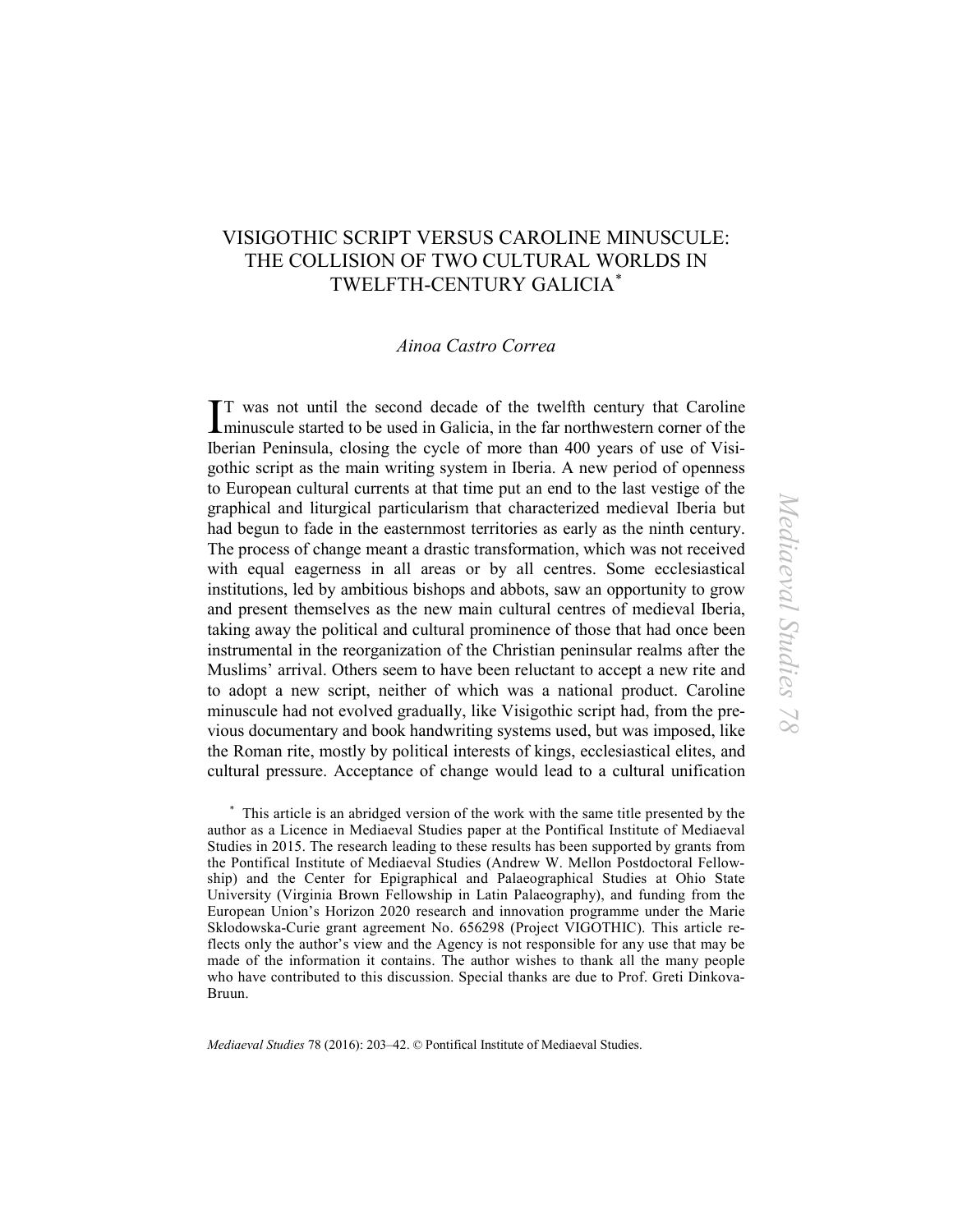with centres outside Iberia in which the glorious Visigothic past, the characteristically Iberian Visigothic script, and the Visigothic rite were no more than a memory. In analyzing the extant manuscript sources—codices and charters—that reflect this liturgical imposition and graphical acculturation, the present work examines how the process occurred and what it must have meant, politically and culturally, for major cultural northern peninsular institutions both old and new—for those closer to what was the Carolingian Empire and for those geographically distant but very much in the political and ecclesiastical centre of Christian Iberia. After a historical and graphical review of how the process of change developed in Septimania and Catalonia already in the ninth century, and in Aragon, Navarre, and the Leonese-Castilian kingdoms well into the eleventh century, attention will be given to the peculiarity of Galicia. A close look at the late eleventh- and mid-twelfth-century extant sources produced in the two main Galician dioceses, Lugo and Santiago de Compostela, and their historical contextualization, highlights the steps of graphical and cultural change and simultaneously provides valuable evidence about how the transition from the old Visigothic script system to the new European Caroline minuscule system must have been experienced by the scribes and copyists who lived through it.

# CONTEXT: THE INTRODUCTION OF CAROLINE MINUSCULE AND THE ROMAN RITE IN THE IBERIAN PENINSULA

The Synods of Burgos and León, in 1080 and 1090 respectively, have been seen as a turning point for the cultural evolution of the Iberian Peninsula, marking a definitive transition from early medieval Christian kingdoms firmly attached to their Visigothic past to kingdoms fully integrated within Europe. In Burgos, the liturgical unification advocated by Pope Gregory VII and aim-ing to replace the Hispanic rite with the Roman rite, finally took place;<sup>[1](#page-1-0)</sup> in León, the homogenization of ecclesiastical practice went further, reaching its

<span id="page-1-0"></span><sup>&</sup>lt;sup>1</sup> For the differences between the rites, see R. E. Reynolds, "The Ordination Rite in Medieval Spain: Hispanic, Roman, and Hybrid," in *Santiago, Saint-Denis, and Saint*  Peter: The Reception of the Roman Liturgy in León-Castile in 1080, ed. B. F. Reilly (New York, 1985), 131–55, "Baptismal Rite and Paschal Vigil in Transition in Medieval Spain: A New Text in Visigothic Script," *Mediaeval Studies* 55 (1993): 257– 72, and "The Visigothic Liturgy in the Realm of Charlemagne," in *Das Frankfurter Konzil von 794: Kristallisationspunkt karolingischer Kultur,* ed. R. Berndt, 2 vols. (Mainz, 1997), 2:919–45*.* For a full comparison, see R. Walker, *Views of Transition: Liturgy and Illumination in Medieval Spain* (London and Toronto, 1998), esp. chap. 6.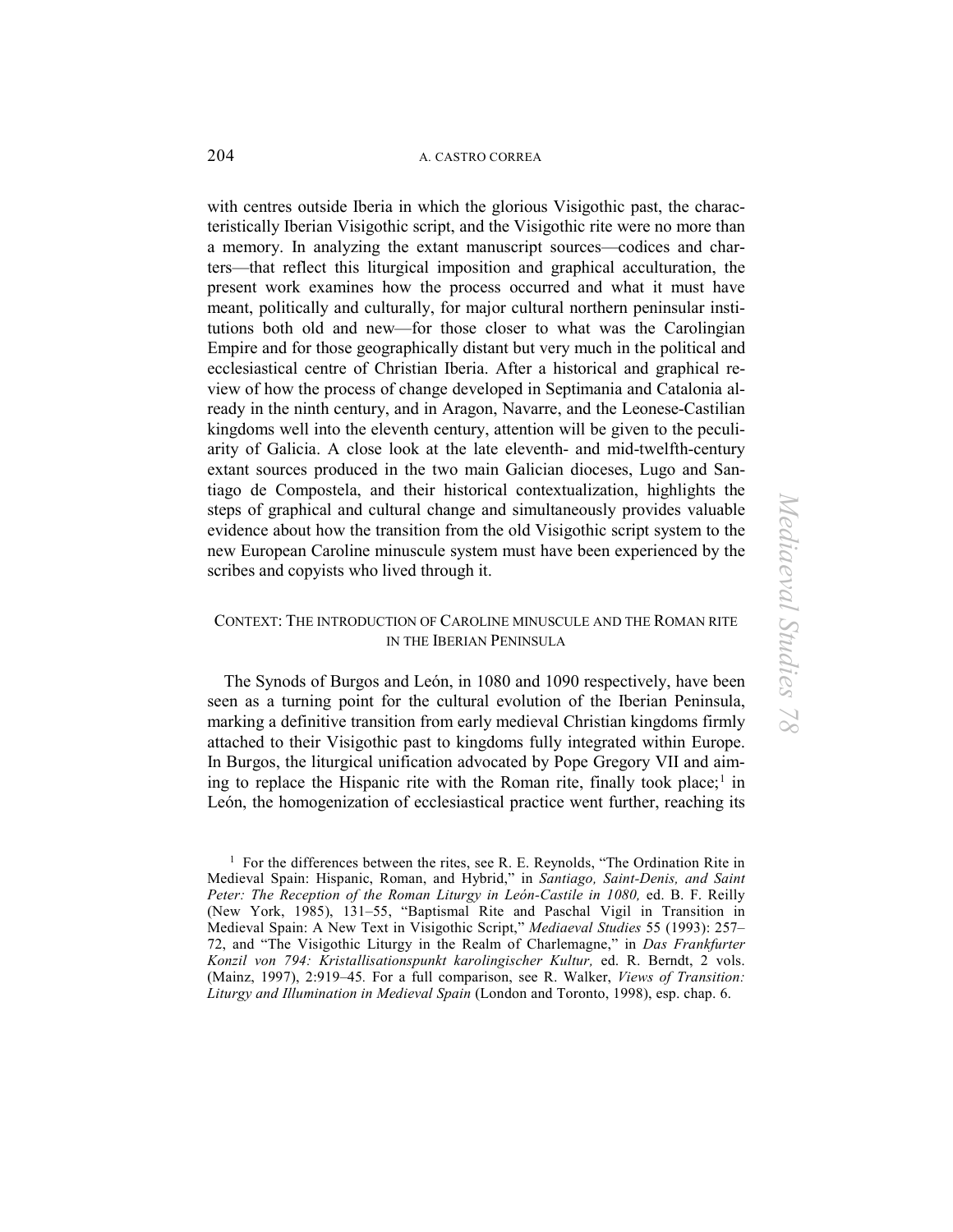graphical equivalent with the adoption of Caroline minuscule script for liturgical texts. But as normal with political identities that are not isolated from each other, the Frankish cultural influence in the Iberian peninsular territories evident in both councils can be identified long before that moment, as can the resistance to it after 1090. The final change of the liturgy and the substitution of one writing system for another took place through a slow and gradual process, reaching different stages in each of the northern Christian kingdoms as a result of the combination of religious and cultural aspects as well as specific political circumstances.

Frankish influence was perceived particularly early in Septimania, the Visigothic province in southern France, and the territories that would become the Catalan counties, in the northeast of the Iberian Peninsula. There the Roman rite and Caroline minuscule were adopted first as a consequence of the close geographical and political connections with the Carolingian Empire. Carolingian rulers in the eighth century became directly involved in trying to stop the advance of the Muslims, who had brought the Visigothic kingdom to an end and reached the south of what is now France in 719, conquering Narbonne's territories and threatening the Frankish realms; after several confrontations, the Carolingians succeeded, regaining Septimania and forcing the invaders to draw back, and Charlemagne consequently established as a defensive barrier south of the Pyrenees the Frankish protectorate known as the Spanish March. [2](#page-2-0) Both Septimania and this newly reorganized territory, divided into counties, were immediately thereafter under Frankish direct political, civil, and ecclesiastical jurisdiction. The reclaimed territories were then ecclesiastically attached to Narbonne's metropolitan see, thus adopting in the early ninth century the Roman liturgy and new monastic and canonical rules in cathedral schools and eventually also in peripheral centres.

The fluid exchange of codices across the Pyrenees through this Carolingian area of the peninsula, which had previously ceased because of political instability, increased thereafter and can be seen, for example, in the rich library the monastery of Ripoll already had in the early tenth century, testifying to the pro-European interests of northeastern peninsular institutions.[3](#page-2-1) The dissemi-

<span id="page-2-0"></span><sup>2</sup> For a summary of the topic, see S. Barton, "Spain in the Eleventh Century," in *The New Cambridge Medieval History,* vol. 4: c.1024–c.1198, ed. D. Luscombe and J. Riley-Smith (Cambridge, 2004), 154–90, at 162; and R. Collins, *Early Medieval Spain: Unity in Diversity, 400–1000,* 2d ed. (London, 1995).

<span id="page-2-1"></span><sup>3</sup> See A. M. Mundó, "Importación, exportación y expoliaciones de códices en Cataluña," in *Coloquio sobre circulación de códices y escritos entre Europa y la Península en los siglos VIII–XIII, 16–19 septiembre 1982: Actas* (Santiago de Compostela, 1988), 87–134, at 100–103. On the authors and texts known in the Catalan counties, see idem,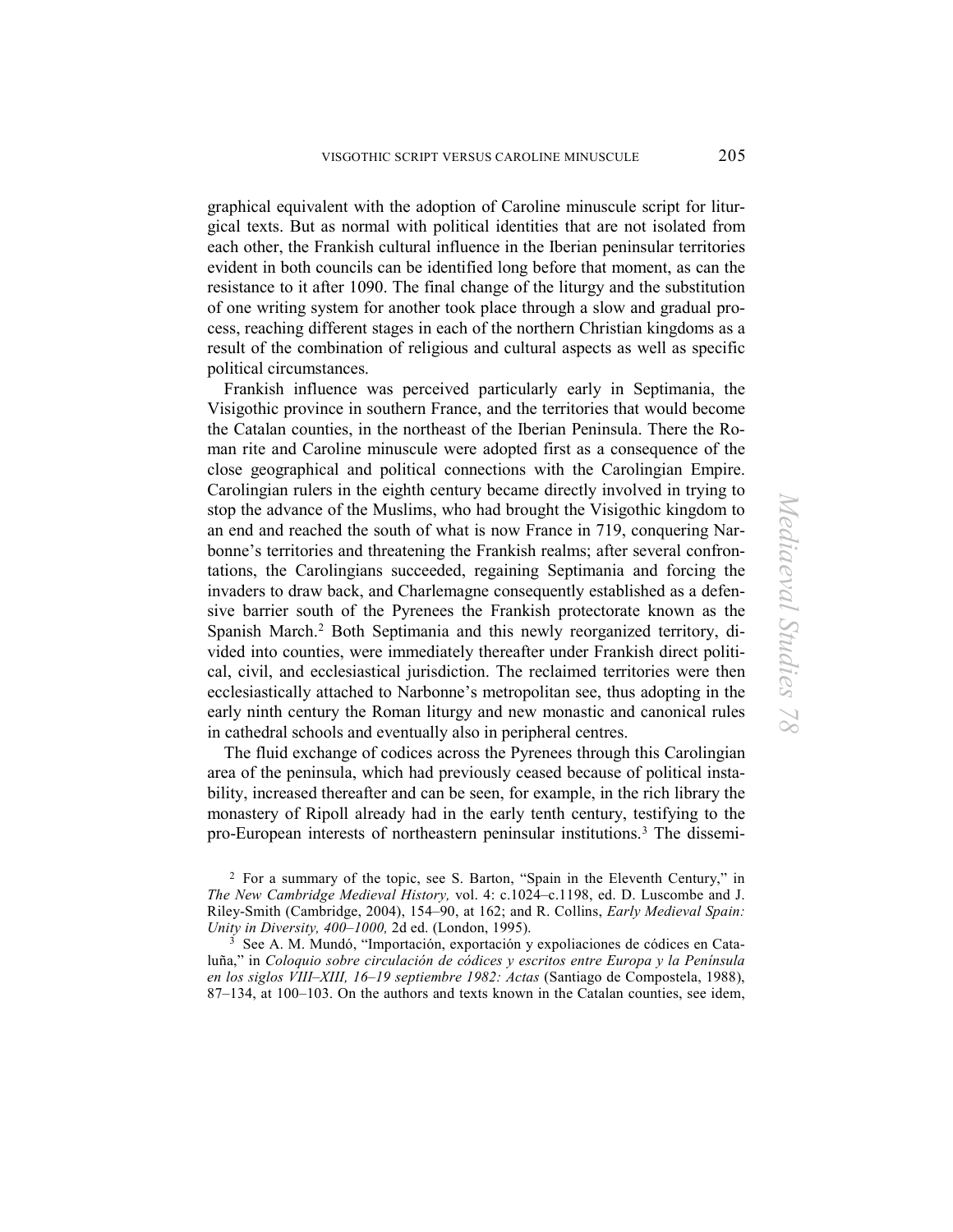nation of the new liturgy needed not only codices with the new rite,<sup>[4](#page-3-0)</sup> but also copies of St. Benedict's rule, which had replaced the traditional Visigothic monastic rules of St. Isidore and St. Fructuosus in the new annexed territories with Charlemagne's firm support.<sup>[5](#page-3-1)</sup> Moreover, the graphical and cultural impact of charters written in Caroline minuscule in the Frankish kingdom and arriving in the Spanish March under Frankish political control must also be considered.[6](#page-3-2) The direct cultural influence of Carolingian written production on what had been Visigothic soil naturally led to the gradual incorporation of graphical elements characteristic of Caroline minuscule by Visigothic-script scribes and to the progressive change of writing systems. After a quick process of graphical contamination, texts were already being written in the new script in major Septimanian and Catalan production centres in the first half of the ninth century.<sup>[7](#page-3-3)</sup> Even within the Spanish March, however, charters were still being written in Visigothic script in the late ninth century, albeit mostly in secondary centres isolated from the main routes of cultural

"La cultura i els llibres," in *Història de Catalunya,* vol. 2 (Barcelona, 1978)*,* 469–73; and J. Alturo Perucho, *Història del llibre manuscrit a Catalunya* (Barcelona, 2003)*,* 80– 88.

<span id="page-3-0"></span>4 See A. M. Mundó, "Un fragment molt antic de litúrgia romana a Catalunya," in *II Congrés litúrgic de Montserrat* (Montserrat, 1966–67), 3:173–88 (Tarragona, Archivo Histórico Archidiocesano, frag. 22,1, ca. 890).

<span id="page-3-1"></span>5 Mundó, "Importación, exportación y expoliaciones de códices en Cataluña," 103–  $4.$ 

<span id="page-3-2"></span> J. Alturo Perucho, "L'enseignement et l'apprentissage de l'écriture en Catalogne au Moyen Age," in *Teaching Writing: Learning to Write. Proceedings of the XVIth Colloquium of the Comité International de Paléographie Latine,* ed. P. R. Robinson (London, 2010), 193–204.

<span id="page-3-3"></span>7 On Pyrenean/Septimanian Visigothic script, see J. Alturo Perucho, "La escritura visigótica de origen transpirenaico. Una aproximación a sus particularidades," *Hispania Sacra* 46/93 (1994): 33–64, at 56–67. See also A. M. Mundó, "El Commicus palimpsest Paris lat. 2269. Amb notes sobre litúrgia i manuscrits visigòtics a Septimània i Catalunya," in *Liturgica I. Cardinali I. A. Schuster in memoriam* (Montserrat, 1956), 151– 275, at 176. On the transition from Visigothic to Caroline in Catalonia, see J. Alturo Perucho, "Escritura visigótica y escritura carolina en el contexto cultural de la Cataluña del siglo IX," *Memoria Ecclesiae* 2 (1991): 33–44, 298; A. M. Mundó and J. Alturo Perucho, "Problemàtica de les scriptures del períodes de transició i de les marginals," in *Cultura Neolatina. Rivista di filologia romanza fondata da Giulio Bertoni* 58.1/2 (1998): 121–48; idem, "La escritura de transición de la visigótica a la carolina en la Cataluña del siglo IX," in *Actas del VIII Coloquio del Comité Internacional de Paleografía Latina (Madrid-Toledo 1987)* (Madrid, 1990), 131–38; and J. Alturo Perucho, "Tipus d'escriptura a la Catalunya dels segles VIII–X," in *Catalunya a l'època carolíngia. Art i cultura abans del romànic (segles IX i X)* (Barcelona, 1999), 131–34, 485–87.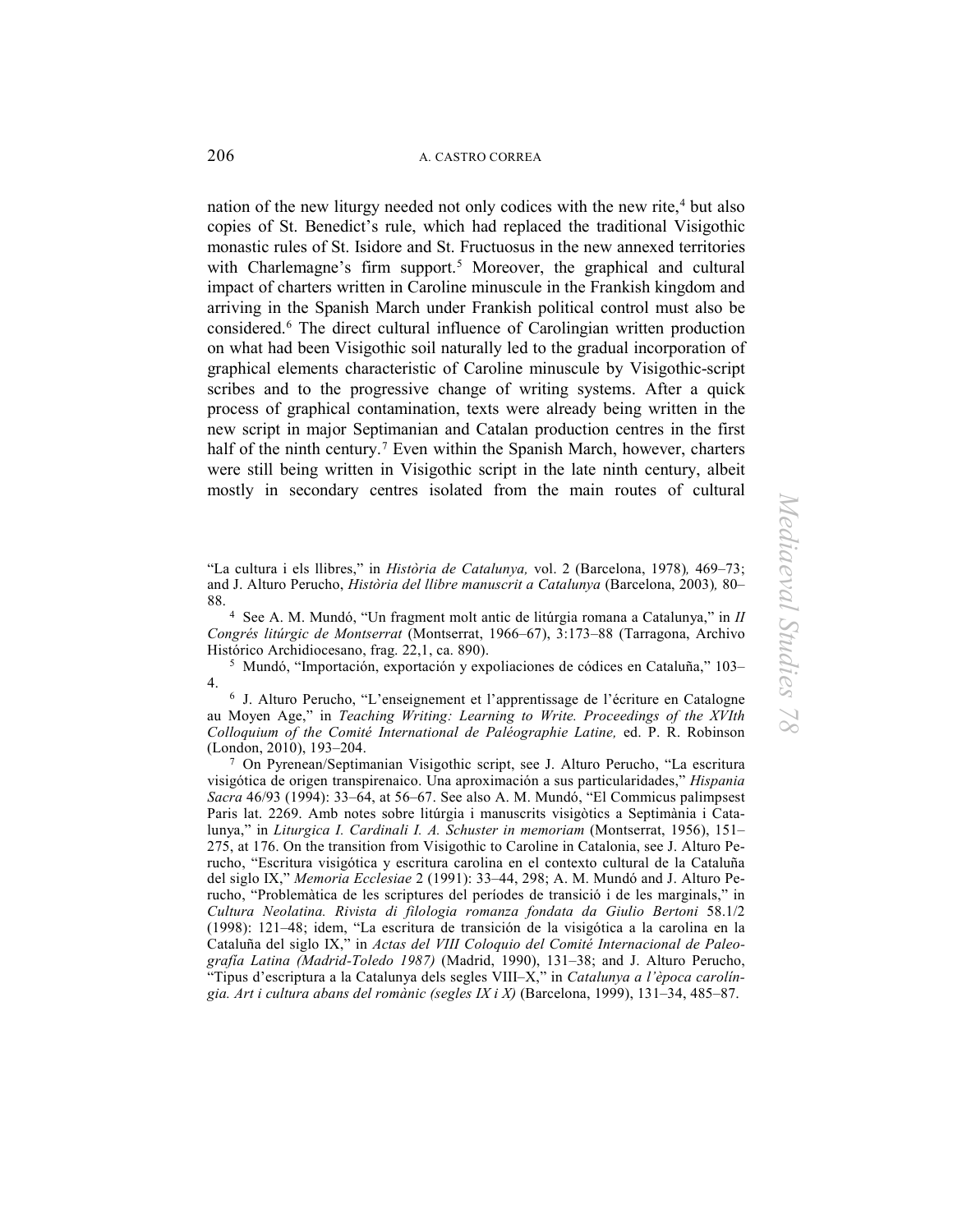exchange, and liturgical books preserving the Hispanic rite were produced in the tenth and eleventh centuries.[8](#page-4-0)

In the north and northwestern Iberian Peninsula, the trans-Pyrenean influence seen in the gradual adoption of the new rite and the new supranational handwriting can similarly be observed long before the Synods of Burgos and León and the first Iberian sources written in the new script. While the circulation of codices across the Christian centres in the north and the main Mozarabic centres and from peninsular centres to Europe during the eighth and ninth centuries was mostly focused on Hispanic literary production, in the late ninth and tenth centuries the direction of cultural interaction among intellectual hubs changed. The decline of fluid communication between the Christian nuclei of the north and south of the peninsula was balanced by more frequent relations with the Frankish world.<sup>[9](#page-4-1)</sup> On the one hand, the religious pressure towards the Mozarabs in the south prevented the Mozarabic centres of continuing the pace of manuscript production of highly appreciated texts exported to the northern Spanish centres and to Europe and increased the migration of intellectuals to the safer areas of northwestern and northeastern Iberia.[10](#page-4-2) At the same time, the political measures of the northern kingdoms regarding the integration of these people, and the efficient administration of the recently absorbed territories, favoured the more or less quiet scene that allowed Frankish influence to grow. In the mid-ninth century, the Way of Saint James, linking all major northern cultural centres with Europe by land and sea, was already open, the routes secured by economic incentives adopted by the Leonese, Castilian, and Navarrese kings.<sup>[11](#page-4-3)</sup> The Mozarabic production

<span id="page-4-0"></span>8 M. C. Díaz y Díaz, "La circulation des manuscrits dans la Penínsule Ibérique du VIII<sup>e</sup> au XIe siècle," *Cahiers de Civilisation Medieval* 12 (1969): 219–41, at 240, nn. 154 and 156). For example, the Sacramentary of the Cathedral of Vic (Vic, Arxiu del capbreu MS 66) and the Pontifical of Vic (Vic, Museo episcopal, Cod. 104). Paris, Bibliotheque nationale de France lat. 933, copied in the diocese of Carcassonne, shows how some Old Hispanic forms were still preserved in the late eleventh/early twelfth century in southern France (*Hispania Vetus. Musical-Liturgical Manuscripts from Visigothic Origins to the Franco-Roman Transition (9th–12th Centuries),* ed. S. Zapke [Bilbao, 2007]*,* 334). See also Reynolds, "Visigothic Liturgy in the Realm of Charlemagne," for the influence of Old Hispanic forms in codices with the Roman liturgy written in the Carolingian Empire*.* On the codices kept in Catalan centres in the ninth century, see J. Alturo Perucho, "Les inventaires de livres en Catalogne du IX<sup>e</sup> au XII<sup>e</sup> siècles," Scripto*rium* 50 (1996): 370–79.

<sup>9</sup> Díaz y Díaz, "La circulation des manuscrits," 219–41.

<span id="page-4-3"></span><span id="page-4-2"></span><span id="page-4-1"></span> Díaz y Díaz, "La circulation des manuscrits," 219–41. 10 Ibid., 233–35. 11 A. Rucquoi, "Cluny, el Camino francés y la reforma gregoriana," *Medievalismo: Boletín de la Sociedad Española de Estudios Medievales* 20 (2010): 97–122, at 101–5, "*Hospites seu peregrini:* Itinerarios de peregrinación en la alta Edad Media (850–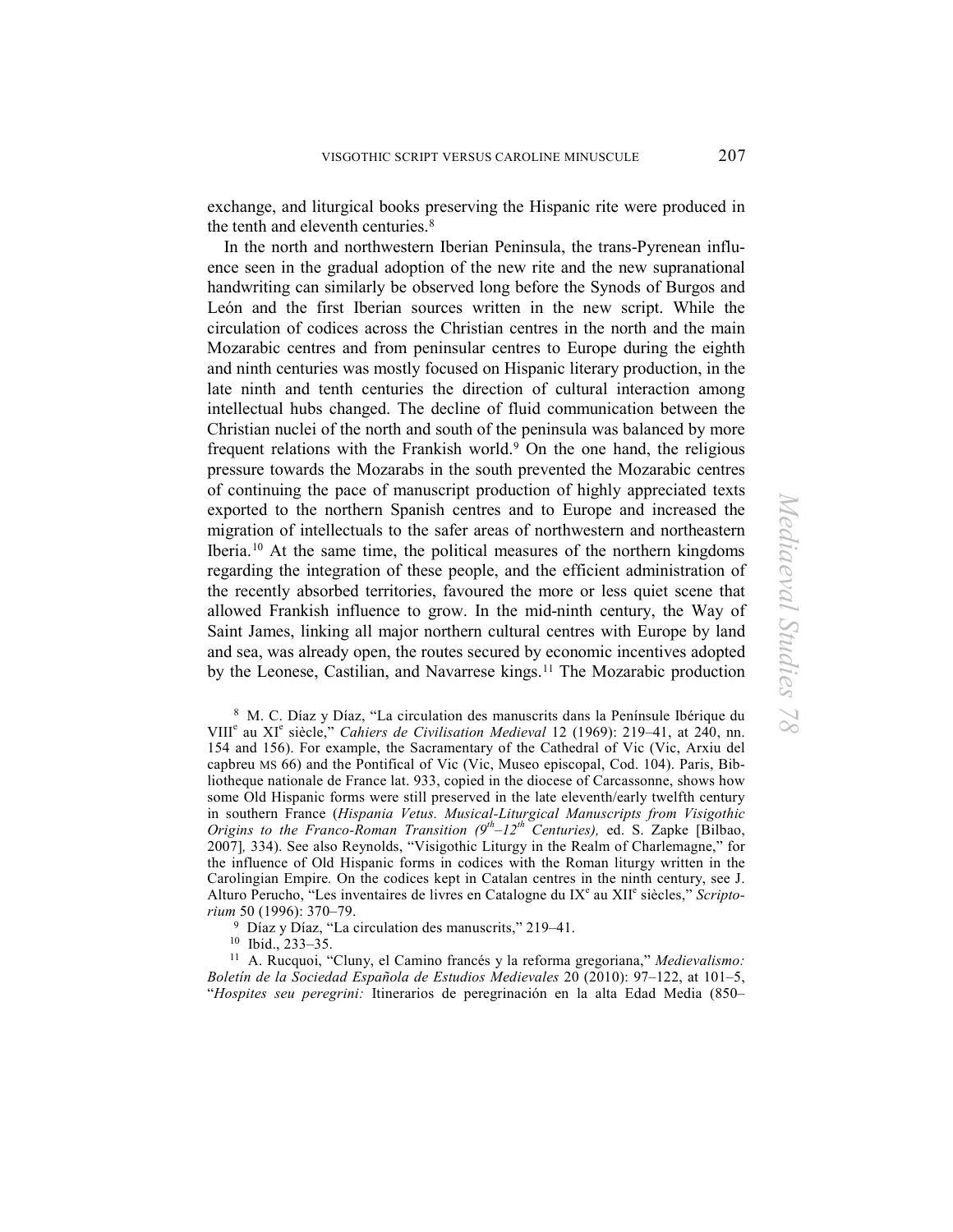centres were no longer a pole of attraction and the path was paved to new cultural interests, encouraged by the arrival of French scholars.[12](#page-5-0) Already in the early tenth century, and increasingly as time progressed, references to the circulation of codices among the northern Christian nuclei not only show that traditional texts of peninsular heritage like those of Isidore, Leander, Taio, Ildefonsus, Venantius Fortunatus, and the *Vitae Patrum* were produced, but they also show that texts from outside the peninsula, like the works of Smaragdus, were thereafter copied and disseminated,<sup>[13](#page-5-1)</sup> rather than being read only by a few as had been the case earlier. [14](#page-5-2)

 The direct influence of these new texts, coming to the northern kingdoms especially from southern France but also from Catalonia, can be observed in different aspects of Astur-Leonese written sources before the change of writing system.<sup>[15](#page-5-3)</sup> Since the early tenth century, scribes copying codices or writing charters in Visigothic script began to incorporate common Caroline minuscule abbreviations into their manuscripts, like, for example, the Tironian note for *con-,* the simplified form of *episcopus* as *eps* or that of the possessives *noster/uester* with theme in *r* instead of *s.* In the same way, some codicological similarities between Castilian and French codices have been pointed out, like the pricking and ruling of the page before copying the text, and the structure of the colophons added to the first Castilian examples, com-

1150)," *Iacobus* 29–30 (2011): 15–47, and "O caminho de Santiago: a criaçao de um itinerário," *Signum* 9 (2007): 95–120.

<span id="page-5-0"></span>12 J. Mattoso, "Condições económicas e sociais da circulação de códices na península Ibérica," in *Coloquio sobre circulación de códices y escritos entre Europa y la Península* (n. 3 above), 135–55, studies the relationship between the social and economic conditions of production centres and the adoption of or openness to cultural changes in northern Iberia in the eighth to twelfth centuries. See also Barton, "Spain in the Eleventh Century," 175–77.

<span id="page-5-1"></span>13 For example, Córdoba, Archivo Capitular MS 1 (Smaragdus, *Liber homiliarum,* ca. 953–960, copied at the monastery of Valeránica [Burgos]). A list of extant codices copied in Visigothic script is available in A. Millares Carlo, *Corpus de códices visigóticos* (Las Palmas de Gran Canaria, 1999). An online summary is available in A. Castro Correa, "Visigothic Script Timeline. Online Catalog of Visigothic Script Manuscripts,"<br>Littera Visigothica (2013–15), <litteravisigothica.com/visigothic-script-timeline>.

<span id="page-5-2"></span><sup>14</sup> Mattoso, "Condições económicas e sociais da circulação de codices," 143; M. C. Díaz y Díaz, "Textos altomedievales extrahispanos en la Península," in *Coloquio sobre circulación de códices y escritos entre Europa y la Península* (n. 3 above), 239–65, and

<span id="page-5-3"></span><sup>15</sup> M. C. del Camino Martínez, "La escritura carolina en la Península Ibérica," in *Paleografía I: La escritura en España hasta 1250. Actas de las IV Jornadas de la Sociedad Española de Ciencias y Técnicas Historiográficas* (Burgos, 2008), 119–40 (130); A. Millares Carlo, *Tratado de paleografía española,* 3d ed. (Madrid, 1983), 140– 43.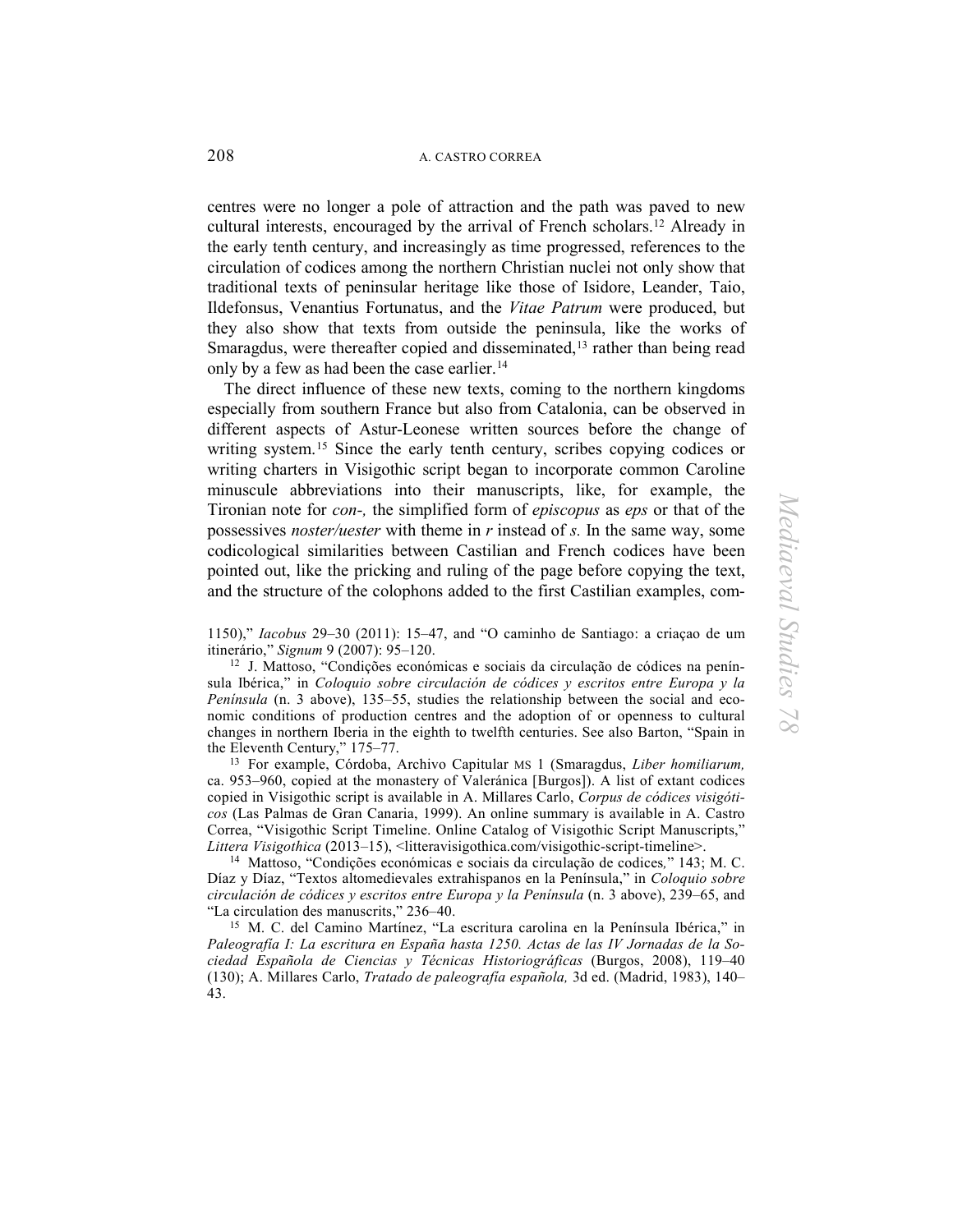parable to those of French books from the Carolingian period.[16](#page-6-0) Also in some codices the change in the style of illumination and in musical notation appears to be indebted to early contacts with French, especially Aquitanian, models.<sup>[17](#page-6-1)</sup> This evident interaction in writing produced on both sides of the Pyrenees continued to grow during the first half of the eleventh century despite the political instability of the northern kingdoms[.18](#page-6-2) The wealth of new texts, particularly codices arranged according to the Roman rite, increased.[19](#page-6-3) 

Traditional scholarship has given the Navarrese kings a special role in welcoming the liturgical change because of their close relation with the Burgundian abbey of Cluny.[20](#page-6-4) Sancho III of Navarre's interest in introducing monastic reform in his kingdom, which has been erroneously thought to have been continued by his son Fernando of Castile after his death,<sup>[21](#page-6-5)</sup> was a clear first pole of attraction. Around 1025, Sancho requested the help of Abbot Odilo of Cluny in introducing Benedictine reform in the monasteries of his kingdom. In order to promote the change, Sancho sent a group of monks to study at Cluny, who, on their return, joined the community at the monastery of San Juan de la Peña. Though this early Cluniac presence in northern Iberia could have influenced other Navarrese, Castilian, and Leonese centres to

<span id="page-6-0"></span>16 J. Pérez de Urbel, "El Antifonario de León. El escritor y la época," *Archivos* 

<span id="page-6-1"></span><sup>17</sup> J. Williams, *Early Spanish Manuscript Illumination* (New York, 1977), 19–20, 21–24 ("decorated initials became decidedly Carolingian in style"). See also F. Galván Freile, "El *Liber canticorum et horarum* de Sancha (B.G.U.S., Ms. 2668). Entre la tradición prerománica y la modernidad," in *Hispaniens Norden im 11. Jahrhundert: Christliche Kunst im Umbruch* (Petersberg, 2009), 248–56; S. Boynton, *Silent Music: Medieval Song and the Construction of History in Eighteenth-Century Spain* (New York, 2011), 5; E. Klinka, "*Ego misera et peccatrix . . :* El *Liber mozarabicus canticorum et horarum* (Salamanca, MS 2668)," *e-Spania* 13 (2012) <e-spania.revues.org/ 21044> (for a synthesis); and *Hispania Vetus* (n. 8 above), 372–73.

<span id="page-6-2"></span><sup>18</sup> This political-administrative instability was mainly the result of confrontation between kings and nobles, difficult successions and border adjustments, and weakness against the Muslims. See Barton, "Spain in the Eleventh Century," 154–90.

<span id="page-6-3"></span>19 Some extant copies of Caroline minuscule models in Visigothic script include Cambridge, University Library Add. 5905 (two fragments of a *Breviarium*; Millares Carlo, *Corpus de códices visigóticos,* nº 32); and Reading, University Library, formerly Sheffield, Ruskin museum, 7 (Paulus Diaconus, *Homiliarium*; Millares Carlo, *Corpus de códices visigóticos,* nº 273).

<span id="page-6-4"></span>20 C. Bishko, "Fernando I and the Origins of the Leonese-Castilian Alliance with Cluny," *Cuadernos de Historia de España* 47 (1968): 31–135 and 48 (1969): 30–116.

<span id="page-6-5"></span> $21$  For a reconsideration of the relationship between Fernando I, Alfonso VI, and Cluny, see L. K. Pick, "Rethinking Cluny in Spain," *Journal of Medieval Iberian Studies* 5/1 (2013): 1–17*.*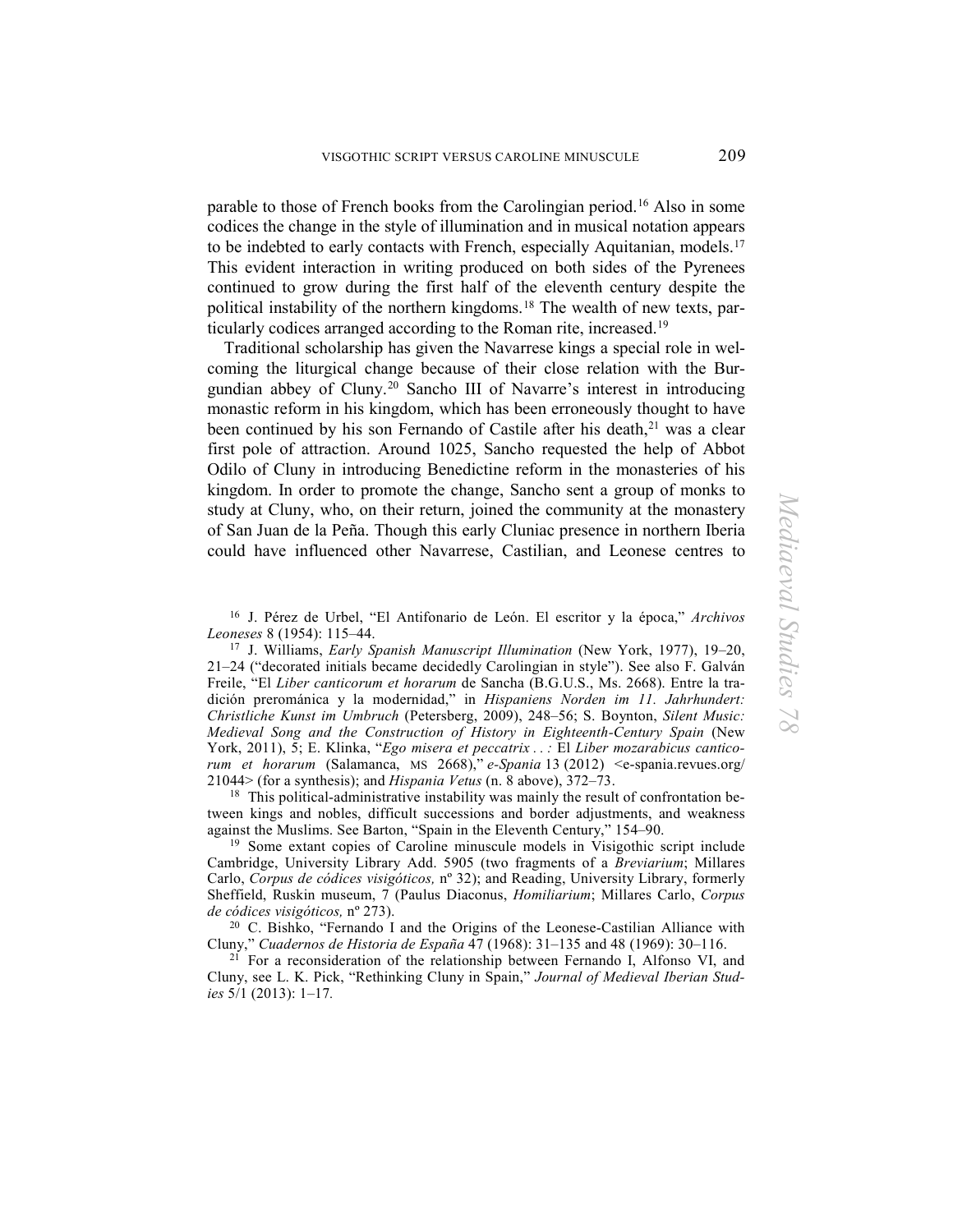adopt liturgical change, it did not.<sup>[22](#page-7-0)</sup> Cluniac influence expanded slowly and with Sancho's death in 1035 the favour for Cluny seems to have declined, despite the requests made by Abbot Odilo to Sancho's heirs. When Fernando, count of Castile and soon after king of León-Castile by his marriage with Sancha, presided over the councils of Coyanza in 1055 and of Compostela in 1056, Church reform with adoption of liturgical influences from beyond the Pyrenees was encouraged but still according to a proper observance of the Old Hispanic liturgy. [23](#page-7-1)

The cultural exchange and liturgical influence, which had until then been part of the natural interaction of neighbouring kingdoms, would, in the second half of the century, no longer be incidental. The external pressure to adopt the Roman liturgy and Caroline minuscule script in the northern peninsular kingdoms was strategically politicized during the reign of Fernando and Sancha's son Alfonso VI.<sup>[24](#page-7-2)</sup> King of León, Castile, and Galicia after dethroning his brothers in 1072,<sup>[25](#page-7-3)</sup> Alfonso quickly realized the benefits that open borders to Europe could offer to his kingdom. His reign saw territorial expansion against both the other Christian realms and the Muslims, administrative reorganization, and social and economic growth that reflect a clear and conscious policy to make his kingdom the dominant realm in the peninsula by taking advantage of the new possibilities opened up by the changing world around him.[26](#page-7-4) During his rule, the Way of Saint James was fully established as a result of increased security measures, construction of hospital facilities, accommodation

22 Barton, "Spain in the Eleventh Century," 177; Walker, *Views of Transition* (n. 1

<span id="page-7-1"></span><span id="page-7-0"></span>above), 24.<br><sup>23</sup> "The idea of abandoning the old liturgy for some alien French version unintelligibly pronounced was not likely to attract Fernando I" (R. Wright, *Late Latin and Early Romance in Spain and Carolingian France* [Liverpool, 1982], 208–9). See also Klinka, "Ego misera et peccatrix," §5; and Pick, "Rethinking Cluny in Spain," 5–7, 11, which analyzes the adaptation of this external influence through the prayer books of Fernando I and Sancha, and their daughter Urraca (Santiago de Compostela, Biblioteca Universitaria 609; Salamanca, Biblioteca Universitaria 2668; see A. Castro Correa, "Codex of the Month [VII]: Santiago, BU, ms 609," *Littera Visigothica* [April 2015], http:// litteravisigothica.com/codex-of-the-month-vii-santiago-bu-ms-609/).

<span id="page-7-2"></span>24 J. P. Rubio Sadia, *Las órdenes religiosas y la introducción del Rito Romano en la Iglesia de Toledo: Una aportación desde las fuentes litúrgicas* (Toledo, 2004), 173.

<span id="page-7-4"></span><span id="page-7-3"></span>25 Barton, "Spain in the Eleventh Century," 167–69. <sup>26</sup>*Santiago, Saint-Denis, and Saint Peter,* ed. Reilly (n. 1 above), ix–xi. See also B. F. Reilly, *The Kingdom of León-Castilla under King Alfonso VI, 1065–1109* (Princeton, 1988); and J. Mª Mínguez Fernández, *Alfonso VI: poder, expansión y reorganización interior* (Hondarribia, 2000) as general background.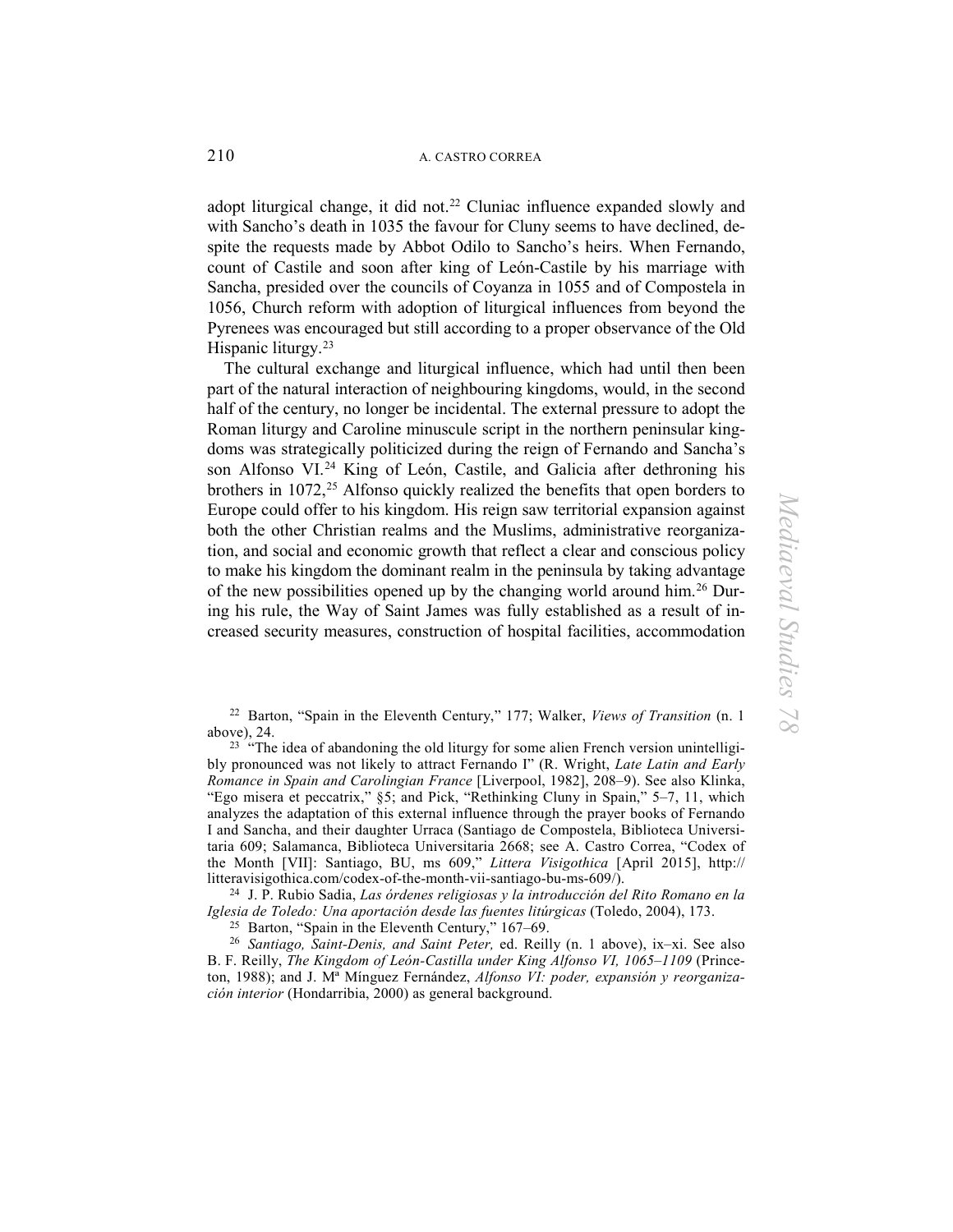for the pilgrims, churches, structural improvements, and tax exemptions.<sup>[27](#page-8-0)</sup> The continuous flow of foreign visitors, churchmen, merchants, and artisans to Santiago de Compostela not only stimulated urban development along the route but also left a profound cultural imprint opening the peninsula to Europe as never before. The establishment of political alliances with geographical entities that could help Alfonso strengthen his power, not only in peninsular territory but also abroad, was a priority directly manifested in his and his daughters' marriages as well as in the resumption of warm relations between the kingdom and Cluny.

The imperial ambitions of Alfonso VI clearly confronted those of Pope Gregory VII, who, by advocating liturgical unification, sought to establish Rome's dominance over not only the Hispanic Church but also all the peninsular Christian kingdoms. The introduction of the Roman liturgy also meant the acceptance of Roman canon law, limiting the royal power perpetuated by the Visigothic tradition over ecclesiastical matters.[28](#page-8-1) The first attempts at reform of a Church allegedly tainted with Priscilianism, Arianism, and Saracen heretic features had been made, without much success, by Charlemagne in the Adoptionism controversy.[29](#page-8-2) Since then, the situation had changed. Alexander II, Gregory's predecessor, and his papal legate Hugh Candidus had had success in the kingdom of Aragon not long before Alfonso's rule. San Juan de la Peña adopted the Roman rite in 1071, as did the rest of Aragon in 1074. Finally, when the kingdom of Navarre was absorbed by Aragon ca. 1076, the liturgical change was adopted there too by the merging of both Churches.<sup>[30](#page-8-3)</sup> Thereafter, codices with the new rite produced in French centres were directly imported into the Aragonese see, $31$  even though there would be still vestiges of the old rite (and script) as late as the late twelfth century.[32](#page-8-5)

<span id="page-8-0"></span>27 Rucquoi, "Cluny, el Camino francés y la reforma gregoriana" (n. 11 above), 104– 5, "*Hospites seu peregrini,*" 15–47, and "Santiago de Compostela y Europa; ¿intercambios? ¿Identidad?" in *Identidad europea e intercambios culturales en el Camino de Santiago (siglos XI*–*XV)* (Santiago, 2013), 27–49.

<span id="page-8-1"></span>28 See L. Vones, "The Substitution of the Hispanic Liturgy by the Roman Rite in the Kingdoms of the Iberian Peninsula," in *Hispania Vetus* (n. 8 above), 43–60, at 49–

<span id="page-8-2"></span>50, 52; and Rucquoi, "Cluny, el Camino francés y la reforma gregoriana," 106, 121–22.<br><sup>29</sup> See Reynolds, "Visigothic Liturgy in the Realm of Charlemagne," 919–20; and Walker, *Views of Transition*, 25–27.

<span id="page-8-4"></span><span id="page-8-3"></span> $30\,$  Vones, "Substitution of the Hispanic Liturgy by the Roman Rite," 46–47.<br><sup>31</sup> Huesca, Archivo de la Catedral, Cod. 1, copied in Saint-Pierre de Moissac in the second half of the eleventh century (*Hispania Vetus*, 354).

<span id="page-8-5"></span><sup>32</sup> This is attested by the Antiphonary of Santa Cruz de la Serós (Jaca) and the Breviary of San Juan de la Peña, now in El Escorial, Real Biblioteca de San Lorenzo L.III.3 (*Hispania Vetus*, 362–65). Visigothic script prevailed, however, in Navarre until the mid-twelfth century, with the last charter written in Visigothic script dating to 1162.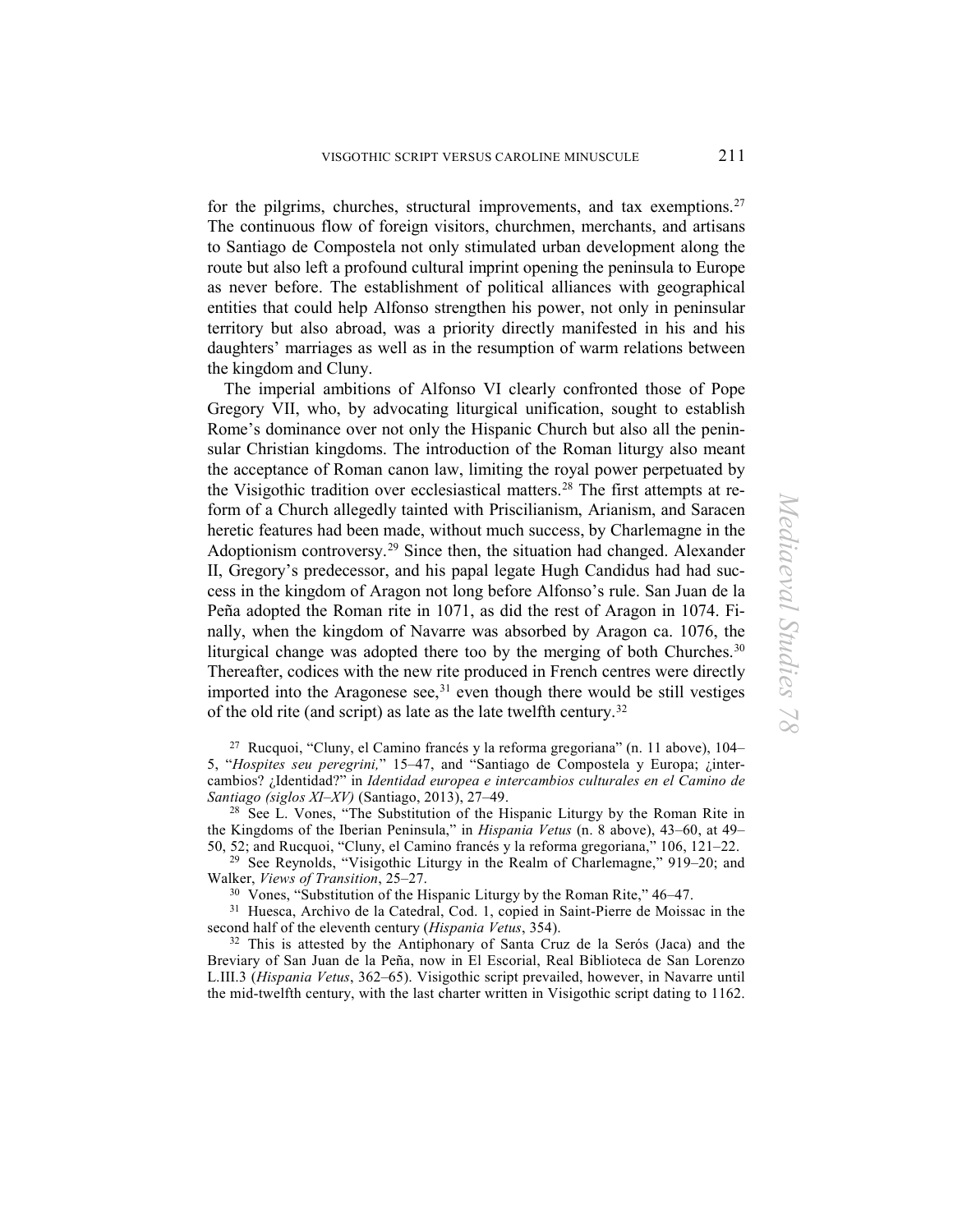In contrast with the situation in Aragon, the new liturgy had not yet been formally introduced in León-Castile by the 1070s. There has recently been discussion about how Alfonso could have benefited from the bond his sisters, particularly Urraca Fernández, and his second wife, Constance of Burgundy, had with the abbey of Cluny, using Abbot Hugh of Cluny, Constance's uncle, as an intermediary in the introduction of the reform in the northern penin-sula.<sup>[33](#page-9-0)</sup> Such an alliance would have been strategically valuable for both sides: Alfonso VI was in need of allies against Rome and the kingdom of Aragon, whereas Cluny, striving for liturgical unification albeit less aggressively than the pope, sought to expand its own influence and not Rome's over the peninsula. While Gregory's desire for reform through the adoption of the Roman rite was difficult to avoid, and Alfonso VI seems never to have been, at least openly, against the liturgical change, the self-proclaimed *imperator totius Hispaniae* did not wish to submit to the pope. [34](#page-9-1) The acceptance of liturgical unification could help in placing León-Castile in the European orbit on par with the other members of Christendom as a reformed medieval kingdom,<sup>[35](#page-9-2)</sup> but Alfonso seemed unwilling to relinquish power in the process. As a result, Alfonso let Cluny, far more tolerant than the pope, and not Rome, take the role of introducing the change.[36](#page-9-3)

<span id="page-9-0"></span>33 Pick, "Rethinking Cluny in Spain," 11–13. On Cluny in Spain, see C. M. Reglero de la Fuente, *Cluny en España: los prioratos de la provincia y sus redes sociales (1073 ca.1270)* (León, 2008).

<span id="page-9-1"></span>34 Reilly, *Kingdom of León-Castilla under Alfonso VI*, 103; Rucquoi, "Cluny, el Camino francés y la reforma gregoriana," 122.<br><sup>35</sup> Rubio Sandia, *Las órdenes religiosas y la introducción del Rito Romano*, 50.

<span id="page-9-3"></span><span id="page-9-2"></span>35 Rubio Sandia, *Las órdenes religiosas y la introducción del Rito Romano*, 50. 36 Wright, *Late Latin and Early Romance,* 210, 211; Walker, *Views of Transition*, 31, 35. Pick ("Rethinking Cluny in Spain," 13–14) argues that in order to justify relations between the king of León-Castile and the abbey and give them precedence over Gregory's claims based upon Constantine's donation, Alfonso VI and Abbot Hugh of Cluny consciously rewrote the past. They assigned to Fernando I a continuous relation with Cluny after Sancho III's death, materialized in an annual donation of 1,000 gold pieces that, according to the evidence, more than likely never existed. They also seem to have agreed to the supposed intercession of Hugh in the liberation of Alfonso when his brother, Sancho II of Castile, made him prisoner in Burgos in 1072. See also Rucquoi, "Cluny, el Camino francés y la reforma gregoriana," 119; and J. Montenegro, "El cambio de rito en los reinos de León y Castilla según las crónicas: la memoria, la distorsión y el olvido," in *La construcción medieval de la memoria regia*, ed. P. Martínez Sopena and A. Rodríguez (Valencia, 2011), 71–86, at 84–85.

See A. Ubieto Arteta, "Con qué tipo de letra se escribió en Navarra hace mil años," *Revista de Archivos, Bibliotecas y Museos* 63/2 (1957): 409–22, at 422; and A. Canellas López, "Paleografía aragonesa de la Alta Edad Media anterior al año 1137," *Anuario de Estudios Medievales* 21 (1991): 471–92.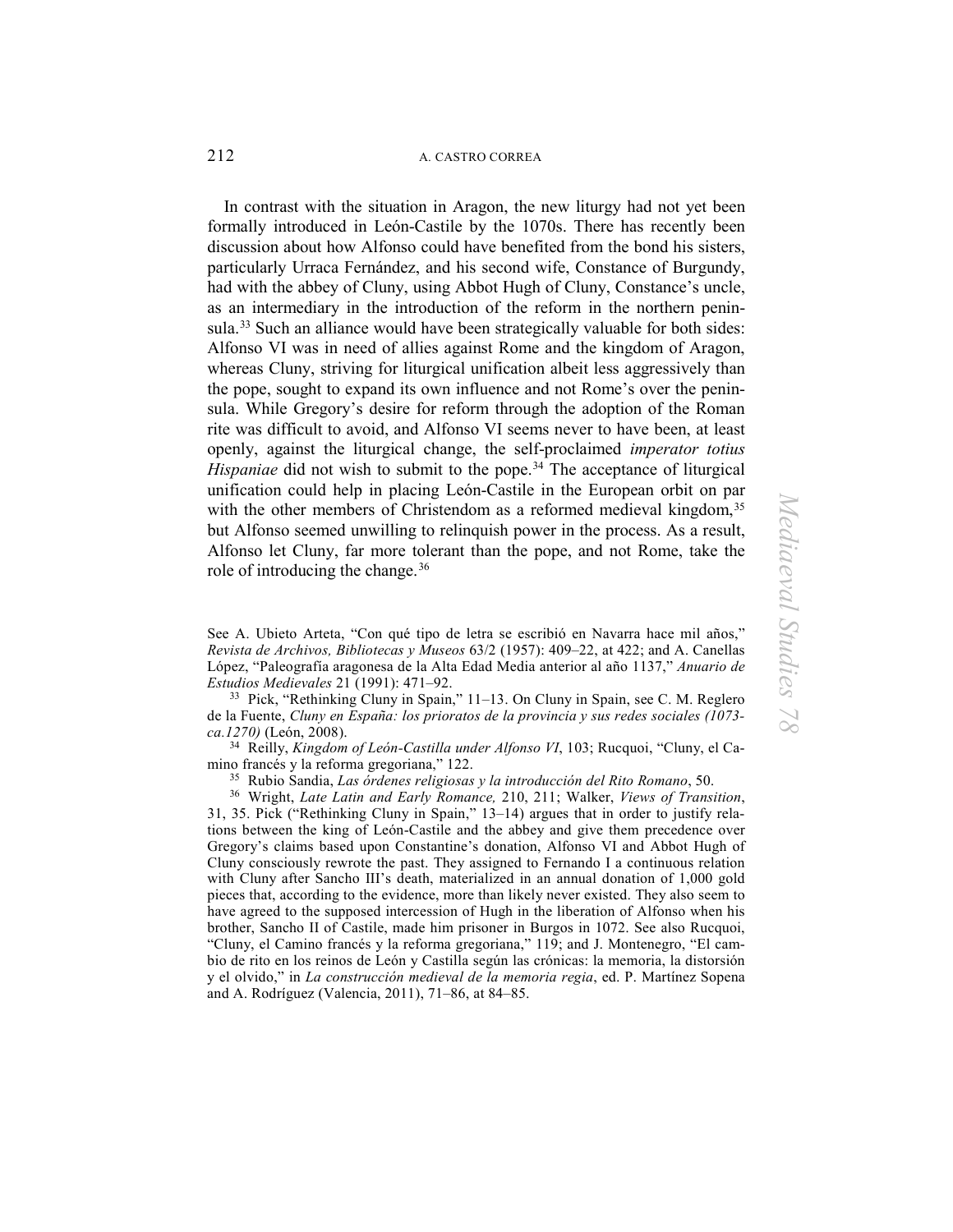Between 1073 and 1077, Alfonso VI transferred four monasteries of his kingdom to the Burgundian house, among them the royal abbey of Sahagún, which were thereafter centres of the dissemination of the reform program.<sup>[37](#page-10-0)</sup> Gradually, the continued cultural pressure, Alfonso's clear tendency to favour the openness of the kingdom, the arrival of Cluniac monks, the pope's perseverance, and the effectiveness of his papal legates, notably Cardinal Richard of Saint-Victor de Marseille, [38](#page-10-1) were to result in the acceptance of the new rite and—not long after—the new script, at least for copying liturgical texts.

In the Council of Burgos in 1080 the Hispanic liturgy was formally abandoned and the Roman rite introduced. Nevertheless the unification of the Western Church was not achieved as Gregory VII wanted. As in Septimania and Catalonia, the adoption of the new rite in Aragon, Navarre, and León-Castile could not have been effective in all urban and rural ecclesiastical institutions in the same way. It proceeded slowly and gradually, even if one considers only the need for codices with the new liturgy, leaving aside all possible reactions against the change that undoubtedly arose.<sup>[39](#page-10-2)</sup> Indeed, before the Synod of 1080, the reform had detractors even in such traditional Cluniac centres as Sahagún, whose abbot appointed directly by Alfonso VI seems to have come out in support of the Hispanic liturgy.<sup>[40](#page-10-3)</sup> Around the time of the synod, notable resistance seems to have arisen too in major monasteries such as Santo Domingo de Silos, whose attachment to the old tradition is shown by three extant manuscripts following the Roman rite albeit copied in Visigothic script and with Mozarabic neumes,<sup>[41](#page-10-4)</sup> and San Millán de la Cogolla, which produced manuscripts in defence of the Hispanic liturgy, [42](#page-10-5) continuing Old Hispanic forms and Visigothic script.<sup>[43](#page-10-6)</sup> Even some cathedral centres were, at

<span id="page-10-0"></span><sup>37</sup> Visigothic script prevailed in Sahagún for some fifty more years despite the adoption of the new rite (see n. 126 below), which may be explained by the prominence of the scriptorium, whose scribes were reluctant to abandon the writing system they had mastered.

<span id="page-10-1"></span>38 See Rucquoi, "Cluny, el Camino francés y la reforma gregoriana," on Cardinal Richard.

<span id="page-10-3"></span><span id="page-10-2"></span>39 Walker, *Views of Transition*, 30–34. 40 Barton, "Spain in the Eleventh Century," 179–80; Vones, "Substitution of the Hispanic Liturgy by the Roman Rite," 50–51. See also n. 37 above.<br><sup>41</sup> London, British Library Add. 30847, 30848, 30850. See A. Castro Correa, "The

<span id="page-10-4"></span>Scribes of the Silos' Apocalypse (London, British Library, Add. MS 11695) and the Scriptorium of Silos in the Late Eleventh Century" (under review).

<span id="page-10-6"></span><span id="page-10-5"></span> $42$  El Escorial, Real Biblioteca del Monasterio de San Lorenzo d.I.1, and Madrid, Biblioteca de la Real Academia de la Historia Aemil. 22.

43 Madrid, Biblioteca de la Real Academia de la Historia Aemil. 52 and Aemil. 18.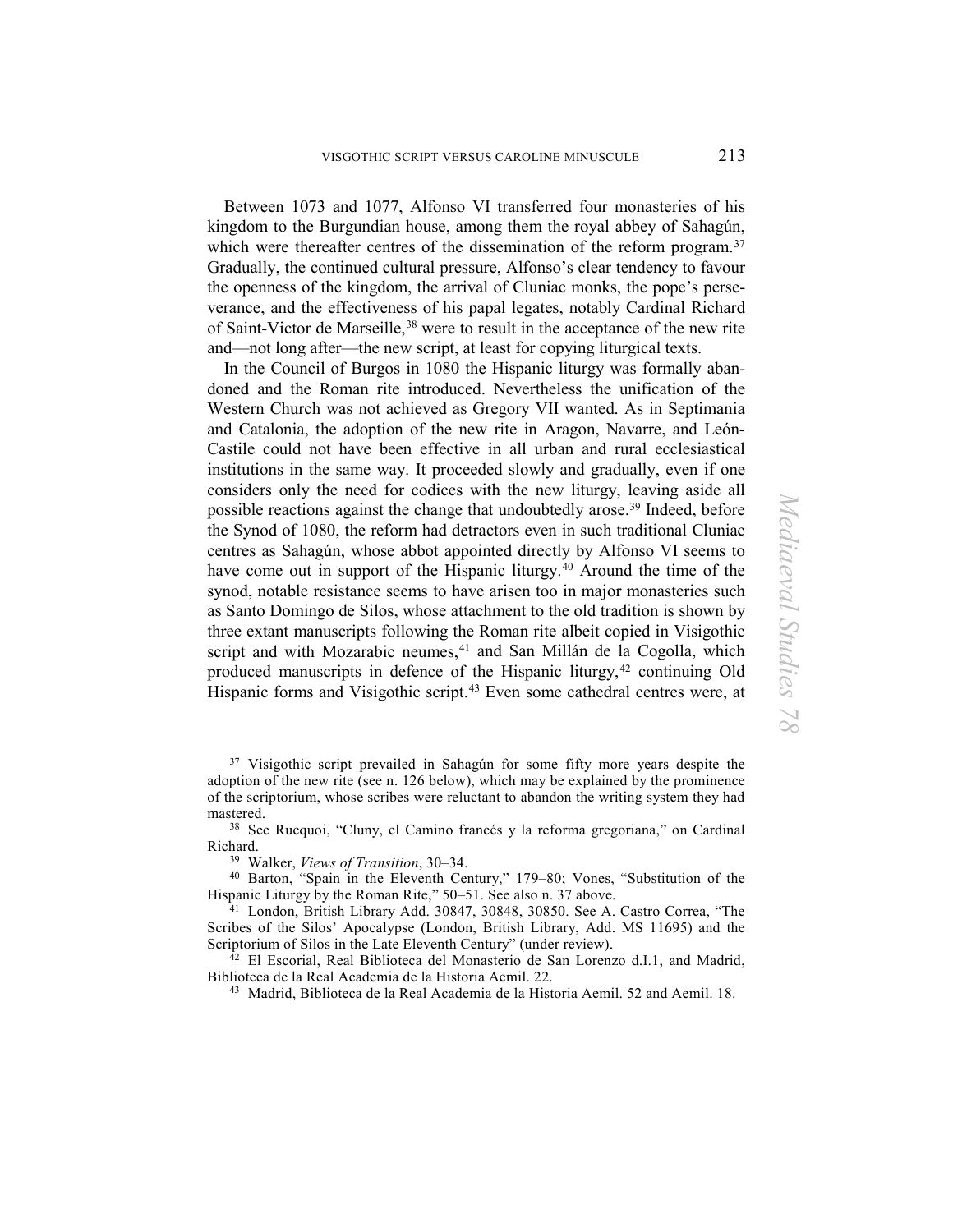least initially, against the change.<sup>44</sup> Nevertheless, the synod of 1080 officially marks the beginning of the gradual process of adoption of new liturgical forms, for, despite opposition, changes were made that affected the celebration of the Mass and the observance of the cathedral and monastic Offices.[45](#page-11-1)

In contrast to Gregory VII's globalizing aim, the decrees agreed upon at the synod were only intended to affect the Christian kingdoms and not the territories under Muslim rule where the Mozarabic communities were numerous.[46](#page-11-2) As Alfonso VI's effective military campaigns continued to expand León-Castile's borders, territories in which the Hispanic liturgy had been preserved were progressively recovered. Thus, although the decisions adopted at the Council of Burgos were still in force, in practice both liturgies seem to have coexisted, since enforcing a change of rites was not conducive to Alfonso's intentions as emperor, which were to assimilate the new territories and their people as quickly and efficiently as possible and with minimal confrontation.[47](#page-11-3) Toledo, recovered in 1085, is a significant example of a city where the old rite was, and is even today, still practiced.<sup>[48](#page-11-4)</sup>

When Gregory VII died in 1085, and the aggressive ambitions of liturgical unification faded, Alfonso VI no longer saw the purpose of maintaining a close alliance with Cluny.<sup>49</sup> Consequently, although the Cluniac Bernard of Sédirac, former abbot of Sahagún, was elevated to archbishop of Toledo in

<span id="page-11-1"></span><sup>45</sup> Walker, *Views of Transition*, chapters 2 and 5; Mundó, "Importación, exportación y expoliaciones" (n. 3 above), 103–4.

<span id="page-11-2"></span>46 R. Gonzálvez Ruiz, "The persistence of the Mozarabic Liturgy in Toledo after AD 1080," in *Santiago, Saint-Denis, and Saint Peter*, ed. Reilly (n. 1 above), 157–85, at 163.

<span id="page-11-3"></span>47 Vones, "Substitution of the Hispanic Liturgy by the Roman Rite," 51–52. See also Reynolds, "Visigothic Liturgy in the Realm of Charlemagne," 945.

<span id="page-11-4"></span>48 Boynton, *Silent Music* (n. 17 above), 7–14*.* Visigothic script had too a long life in the Mozarabic communities. On the characteristics of the Mozarabic Visigothic script and its extant manuscript sources, see E. Rodríguez Díaz, "Los manuscritos mozárabes: una encrucijada de culturas," in *Die Mozaraber: Definitionen und Perspektiven der Forschung* (Münster, 2011), 10–30; M. C. del Camino Martínez, "La escritura visigótica de los centros mozárabes en su período primitivo," in *La escritura visigótica en la Península Ibérica: nuevas aportaciones*, ed. J. Alturo, A. Castro, and M. Torras (Barcelona, 2012), 115–44; M. C. Díaz y Díaz, *Manuscritos visigóticos del sur de la Península: ensayo de distribución regional* (Seville, 1995). On the cultural context of these manuscripts, see C. Aillet, *Les mozarabes: Christianisme, islamisation et arabisation en Péninsule Ibérique (IX<sup>e</sup>* –*XII<sup>e</sup> siècle)* (Madrid, 2010), esp. 7, 136.

<span id="page-11-5"></span>49 Rucquoi, "Cluny, el Camino francés y la reforma gregoriana," 119.

<span id="page-11-0"></span><sup>44</sup> E.g., Toledo; see Montenegro, "El cambio de rito" (n. 36 above), 79–80. See also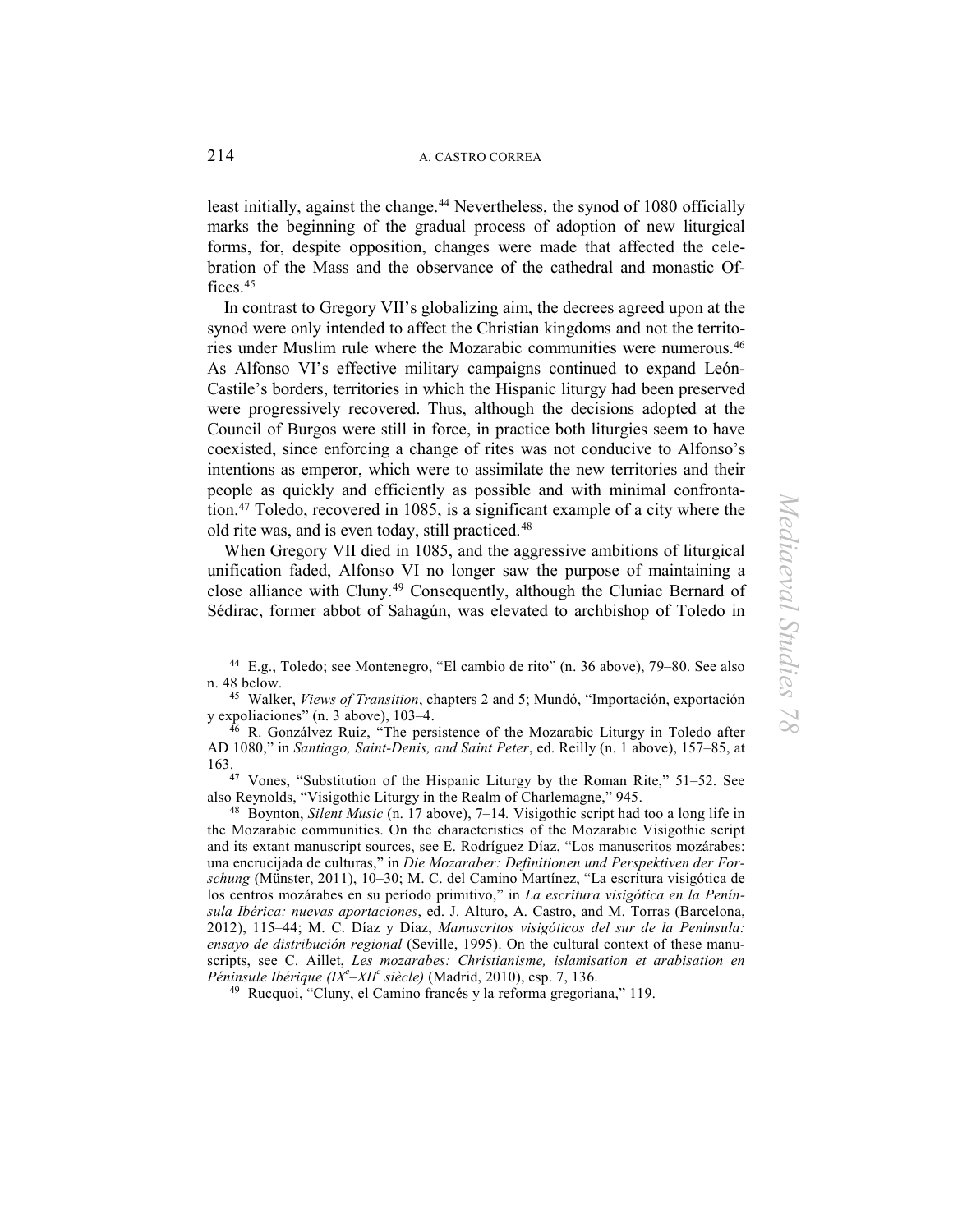1086 and primate of the whole Hispanic Church in 1088,<sup>[50](#page-12-0)</sup> and thereafter Cluniac monks were granted episcopal and abbatial sees,  $51$  the abbey's relations with the Leonese-Castilian kingdom were weakened, and its influence on Iberian soil diminished, or, at least, it seems had shifted to the northwestern peninsula as will be discussed.

In parallel with the introduction of the Roman rite came the gradual replacement of writing systems, from Visigothic script to Caroline minuscule, favoured by the constant affluence of Caroline minuscule texts and foreign scholars, increased and consolidated by the acceptance of liturgical reform already examined. These texts, however, continued to be copied mostly in Visigothic script.[52](#page-12-2) Around 1090, another synod seems to have been held in León to discuss graphical unification for, at least, liturgical texts; clerics needed not only to learn the new script, alphabet, and abbreviation system, and improve their knowledge of medieval Latin, but also to master them in order to be able to read, understand, and, eventually, copy Roman texts correctly.<sup>[53](#page-12-3)</sup> Although the proceedings of this new synod have not been preserved and the only extant references to their contents come from later scholars such as Lucas de Tuy, Jiménez de Rada, or Alfonso X,<sup>[54](#page-12-4)</sup> this council

<span id="page-12-1"></span><sup>51</sup> Dalmacius was made bishop of Santiago de Compostela (1094); Geraldus, former cantor of the Cathedral of Toledo, called from Moissac by Bernard, bishop of Braga (1095); Mauricio, bishop of Coimbra (ca. 1098) and future antipope Gregory VIII. See *Santiago, Saint-Denis, and Saint Peter*, xi; and R. A. Fletcher, *The Episcopate in the Kingdom of León in the Twelfth Century* (Oxford, 1978), 37–38, 77–79.

<span id="page-12-2"></span>52 Madrid, Biblioteca de la Real Academia de la Historia Aemil. 18 (*missale* with the Roman rite in Visigothic script copied in San Millán de la Cogolla in the late eleventh century). On the other hand, London, British Library Add. 30849 (*breviarium*  of the Roman liturgy), was copied in Caroline minuscule around the same time, in or within the region of the Abbey of Silos (see J. Vezin, "El Códice British Library add. 30849 y la introducción de la Carolina en España," in *Silos: Un milenio. Actas del Congreso Internacional sobre la Abadía de Santo Domingo de Silos,* vol. 2 [Silos, 2003], 211–22). Another example is Madrid, Biblioteca Nacional Vitr. 20-8 (known as "Missal of San Facundo"), copied in Sahagún also in Caroline (see Walker, *Views of Transition*, 141 [chap. 4]).

<span id="page-12-3"></span>53 Wright, *Late Latin and Early Romance*, 234–35. See also J. Alturo Perucho, "El conocimiento del latín en la Cataluña del siglo IX: un capítulo de su historia cultural," *Euphrosyne* 21 (1993): 301–18.

<span id="page-12-4"></span>54 Lucas de Tuy, *Chronicon Mundi* 4.70 (ed. E. Falque Rey, Corpus Christianorum: Continuatio Mediaevalis [CCCM] 74 [Turnhout, 2003], 305); *Historia de rebus Hispaniae*, 6.28 (ed. J. Fernández Valverde, CCCM 72 [Turnhout, 1987], 213–14); *Primera* 

<span id="page-12-0"></span><sup>50</sup> Barton, "Spain in the Eleventh Century," 177–78. With Bernard of Sédirac came codices with the new rite, such as the antiphonary, now Toledo, Biblioteca Capitular 44-1 (Hispania Vetus, 400-401).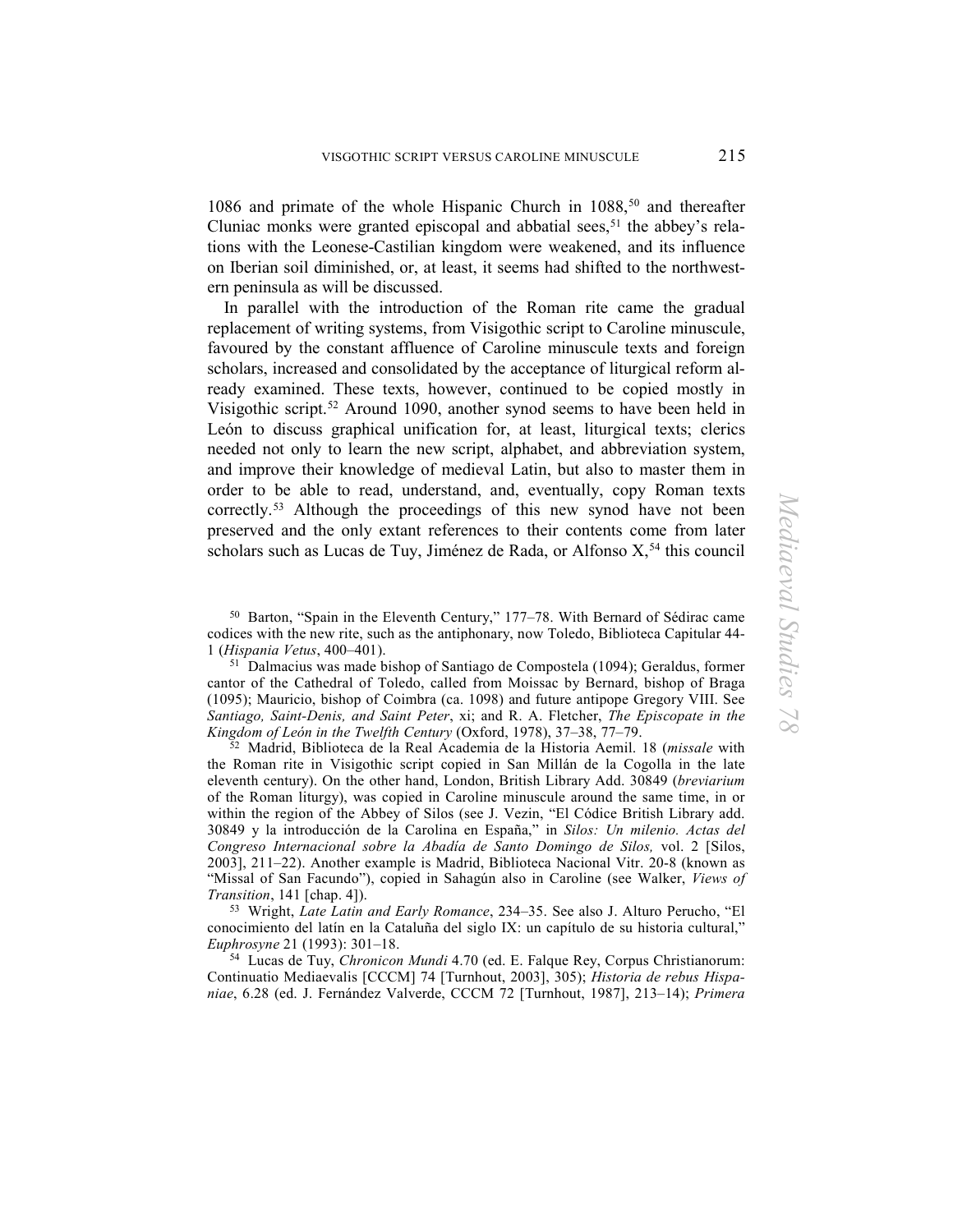cannot be thought of as a point of no return after which manuscripts in Visigothic script were no longer copied. [55](#page-13-0) The effect of the León synod was as relative as that of the Synod of Burgos, as is clearly indicated by the existence of codices of the Roman liturgy still copied in Visigothic script in the late eleventh and twelfth centuries.<sup>[56](#page-13-1)</sup> By examining the change of writing systems through charters, a more reliable source than codices with which to ponder how the practical introduction of Caroline minuscule must have occurred since they tend to provide specific dates for each written example, it can be clearly seen how little influence the Synods directly had in everyday manuscript production. The first charters written in the foreign graphical model in northwestern Iberia are dated to the early twelfth century, between 1110 and 1120 depending on the area,<sup>[57](#page-13-2)</sup> while the latest examples of charters written in Visigothic script date from  $1166$  (Asturias)<sup>[58](#page-13-3)</sup> and  $1172$  (Portugal).<sup>[59](#page-13-4)</sup>

#### *crónica general de España que mandó componer Alfonso el Sabio y se continuaba bajo Sancho IV en 1289*, ed. R. Menéndez Pidal (Madrid, 1955), 2:547.

<span id="page-13-0"></span>55 E. Terreros, *Paleografía Española* . . . (Madrid, 1758), 106–7. See also Camino Martínez, "La escritura carolina en la Península Ibérica" (n. 15 above), 119–40, at 126– 27; Millares Carlo, *Tratado de paleografía española* (n. 15 above), 142–43, at 167; and J. A. Fernández Flórez, *La elaboración de los documentos en los reinos hispánicos occidentales (ss. VI*–*XIII)* (Burgos, 2002), 128.

<span id="page-13-1"></span>56 For some examples from the late eleventh century, see n. 52 above, also León, Archivo Histórico Provincial, fragm. II (*missale,* Leonese area); from the late eleventh/ early twelfth century, Braga, Arquivo Distrital, Coleçâo Cronológica, 280,3 (*antiphonarium,* copied in Braga diocese), Coimbra, Arquivo Universitario, s/n (*missale* and *antiphonarium,* near Coimbra), Coimbra, Arquivo Universitario, IV-3ª S-Gv. 44 (*antiphonarium,* monastery of Friestas); from the early twelfth century, Toledo, Archivo y Biblioteca Capitular 10.5 (*antiphonarium,* copied in or near Toledo), Santiago de Compostela, Archivo de la Catedral, fragm. 1 (*missale,* probably copied in Santiago de Compostela). The last codex copied in Visigothic script is a *liber misticus,* Madrid, Biblioteca nacional 10110, from Toledo dated ca. 1300 (Millares Carlo, *Corpus de códices visigóticos,* nº 173).

<span id="page-13-2"></span><sup>57</sup> On the chronology of the transition from Visigothic script to Caroline minuscule in northwestern Iberia, see A. Castro Correa, "Visigothic Script versus Caroline Minuscule: The Collision of Two Cultural Worlds in Twelfth-Century Galicia" (LMS thesis, Pontifical Institute of Mediaeval Studies, 2015), and "Leaving the Past Behind, Adapting to the Future: The Last Survivors of Visigothic Script in the Iberian Peninsula" (under elaboration).

<span id="page-13-3"></span>58 M. Calleja Puerta, "De la visigótica a la carolina en los documentos del Archivo de San Vicente de Oviedo: la escritura de *Dominicus* y *Pelagius,*" in *Paleografía I: La escritura en España hasta 1250* (n. 15 above), 189–200.

<span id="page-13-4"></span>59 M. J. Azevedo Santos, *Da visigótica à carolina. A escrita em Portugal de 882 a 1172: aspectos técnicos e culturais* (Lisbon, 1994), and "La caroline au Portugal: une écriture d'importation," in *Régionalisme et internationalisme: problèmes de paléographie et de codicologie du Moyen Âge. Actes du XV<sup>e</sup> Colloque du Comité Inter-*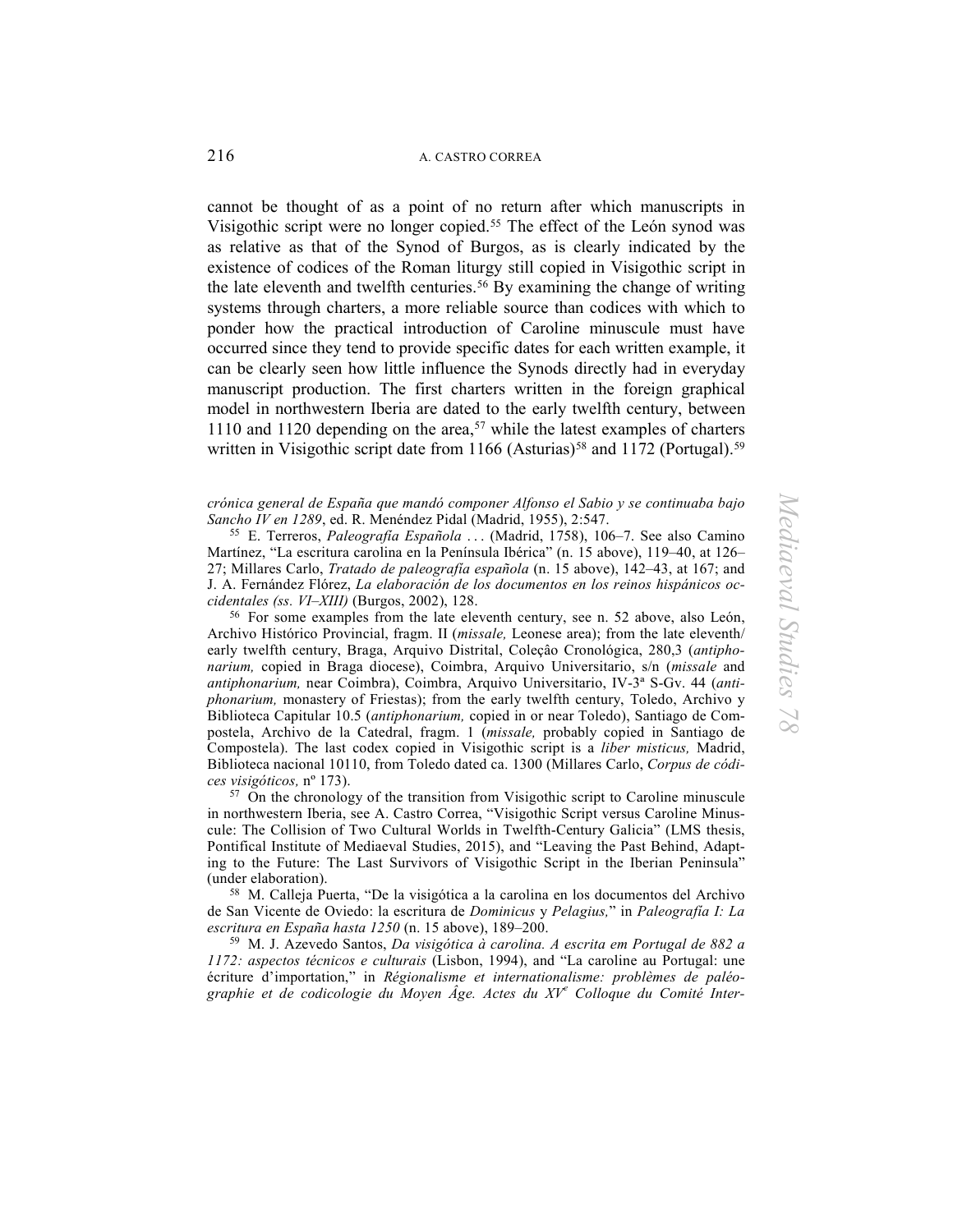The process of graphical change was thus rather slow, but, as shown by comparison with the data provided by the extant sources from Galicia that will be discussed, not as slow as it might have been.

In conclusion, the adoption of the new rite and script was not a direct imposition but the result of a confluence of far-reaching historical and cultural factors. It took place progressively, dependent on the specific circumstances of each geographical area, and even of each production centre, as can clearly be seen in the analysis of the script used in the royal chancellery.<sup>[60](#page-14-0)</sup> As scribes were appointed royal notaries from different centres throughout the kingdom, some versed in Visigothic, some in Caroline minuscule, and some in a script and style influenced by both, they continued to use their own scripts in service of the monarchy,  $61$  a situation that emphasizes the importance of the learning process and the development of schools in ecclesiastical centres, [62](#page-14-2) and by extension, the importance of studying the regional variants and different cultural and political contexts.

## THE TRANSITION FROM VISIGOTHIC SCRIPT TO CAROLINE MINUSCULE IN GALICIA

## *Galicia, Alfonso VI, and the introduction of the new rite.*

How did the historical context outlined in the preceding section affect the westernmost area of the Iberian Peninsula, the kingdom of Galicia? When Sancho III of Navarre, the king who had opened the path to Cluniac influence into the northern Christian realms, died in 1035, Vermudo III of León saw an opportunity to recover the territories that Sancho had left to one of his sons, Fernando, count of Castile and husband of Vermudo's sister Sancha. His am-

#### *national de Paléographie Latine (Vienne, 13–17 septembre 2005),* ed. O. Kresten and F. Lackner (Vienna, 2007), 81–86.

<span id="page-14-0"></span>60 Charters from Alfonso VI's chancellery were copied mostly in Visigothic script, those of his successor Urraca vary between both scripts (usually Visigothic for Galician charters and Caroline for Leonese-Castilian ones), and Caroline was predominant under Alfonso VII but still bearing Visigothic remnants (J. Muñoz y Rivero, *Paleografía visigoda: método teórico-práctico para aprender a leer los codices y documentos españoles de los siglos V al XII* [Madrid, 1881], 36).

<span id="page-14-1"></span><sup>61</sup> It would be interesting to investigate whether the choice of one script or another in the royal chancellery had anything to do with the beneficiary or addressee of the document and his cultural-political affiliations or interests, as the extant textual evidence seems to suggest. See J. M. Ruiz Asencio, "Cronología de la desaparición de la escritura visigótica en los documentos de León y Castilla," in *Paleografía I: La escritura en España hasta 1250* (n. 15 above), 93–117, at 98.

<span id="page-14-2"></span>62 This has been pointed out by Camino Martínez, "La escritura carolina en la Península Ibérica," 128.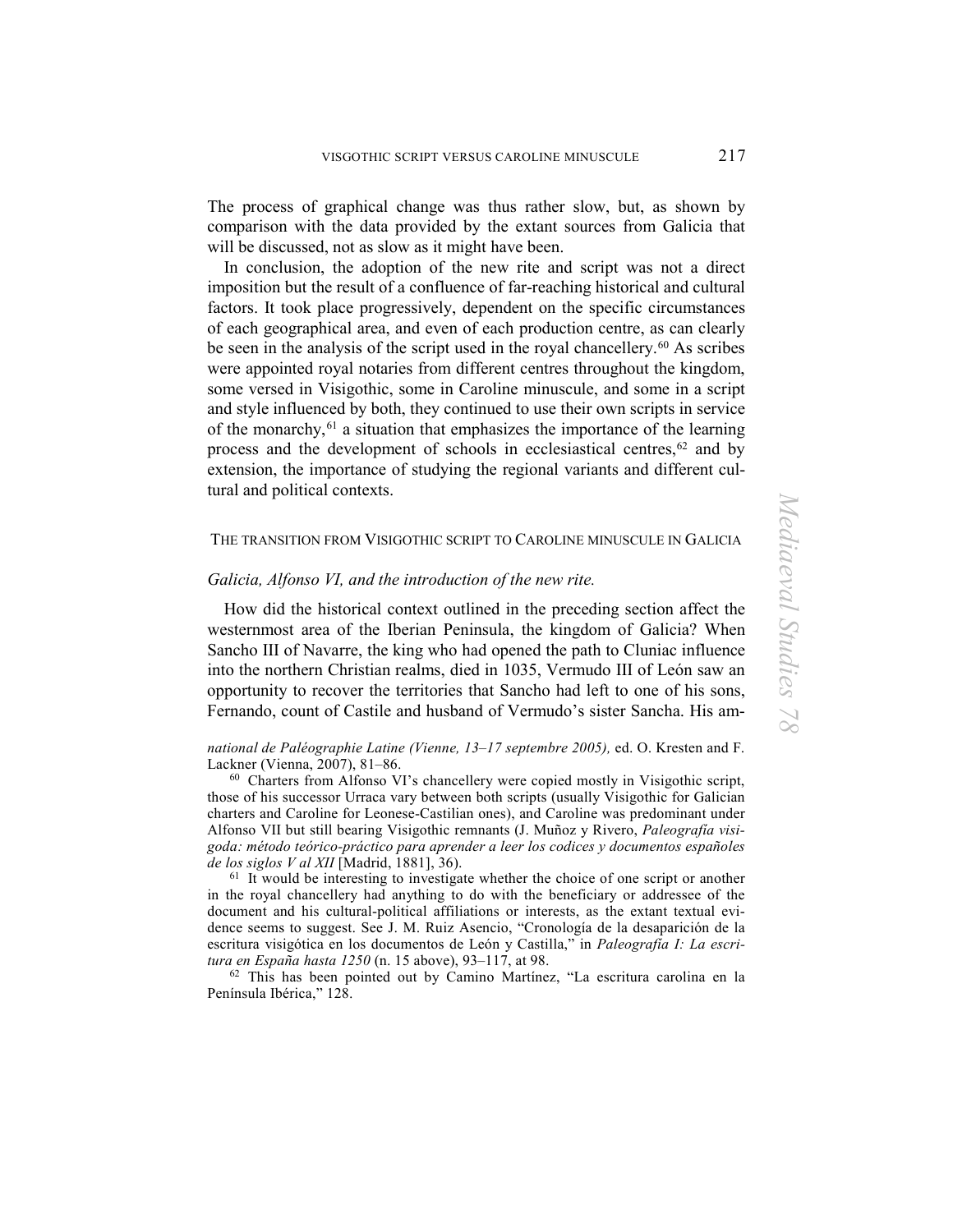bition, however, led him to failure, defeated and killed by Fernando, who became king of León and Castile after 1037. The new king focused his attention on consolidating his authority over his new kingdom and, from the sources preserved, it can be established that the change of dynasty, from Astur to Navarre and from Vermudo III to Fernando I, was well received by the nobility and the main ecclesiastical magnates in León. [63](#page-15-0) In Galicia, on the other hand, the situation was rather different, making the assimilation of the northwest into the Leonese-Castilian kingdom challenging, to say the least. The local nobility acted openly against supporting changes forced by a centralized power that could jeopardize their control over Galicia, making it essential for the new king, as it would be for his successor, to establish secure control over the outbreaks associated with foreign supporters and to create his own new nobility.[64](#page-15-1) It was also crucial to win allies within the Church, since controlling the main ecclesiastical *señoríos* of Galicia would provide stable nuclei of power upon which to structure the progressive territorial reorganization and assimilation of Galicia into the crown. Alfonso VI, Fernando's heir, continued the process started by his father, and even went further, seemingly taking the matter into his own hands. It has been noted that Alfonso VI rebuilt relations with Cluny in order to appease the reforming aspirations of Gregory VII. In the same way, he made use of his control over ecclesiastical affairs to elect bishops favourable to his cause to fill the Galician sees. When he needed political allies to ensure his self-proclaimed imperial power over all Spain, he knew where to find them and, if suitable supporters were not available, how to establish them.

In Lugo, around 1086, Alfonso VI needed to deal with the revolt led by Count Rodrigo Ovéquiz and his supporter Diego Peláez, the bishop of Compostela, while the see of Lugo was vacant.<sup>[65](#page-15-2)</sup> Rodrigo was captured and

<span id="page-15-0"></span>63 Barton, "Spain in the Eleventh Century," 163–64; Reilly, *Kingdom of León-Castilla under Alfonso VI,* 7–8.

<span id="page-15-1"></span>64 On the Galician nobility, the foundations of its power, and its relation with the monarchy, see M. C. Pallares Méndez and E. Portela Silva, *Galicia na época medieval*  (A Coruña, 1991), 80–103. As for the political implications of the change of dynasty, see R. A. Fletcher, *Saint James's Catapult: The Life and Times of Diego Gelmírez of Santiago de Compostela* (New York, 1984), chap. 2.

<span id="page-15-2"></span>65 Fletcher, *Saint James's Catapult,* 32; Reilly, *Kingdom of León-Castilla under Alfonso VI*, 195–97 and n. 30; M. Mosquera Agrelo, "La diócesis de Lugo en la Edad Media," in *Historia de las diócesis españolas,* vol. 15: Iglesias de Lugo, Mondoñedo-Ferrol y Orense, ed. J. García Oro (Madrid, 2002), 31–35; and A. de Abel Vilela, *La ciudad de Lugo en los siglos XII al XV. Urbanismo y sociedad* (A Coruña, 2010), 63– 64, 494–97.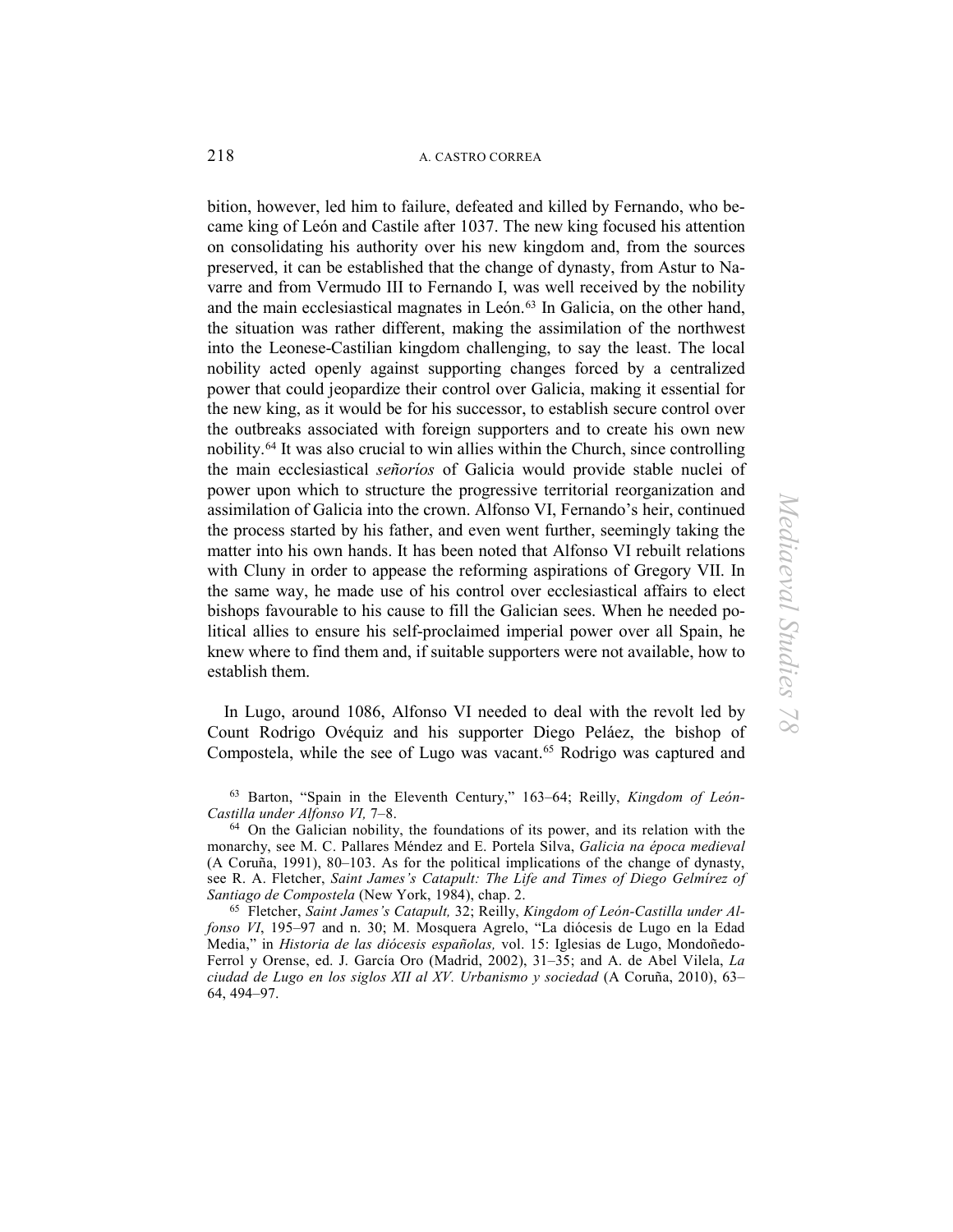sent to prison; Bishop Diego was arrested and forced to resign, accepting voluntarily exile to Aragon, where Pedro I, Alfonso's enemy, welcomed him. The clear resentment of the Galician nobility evident in Rodrigo's revolt forced Alfonso to intervene by ousting the local nobility through imposing his daughter's Urraca husband, Raymond of Burgundy, brother of Pope Callixtus II, as count of Galicia in 1087. Raymond was well received, possibly because the local nobility was no longer strong enough to fight against him, and quickly found an ally in one of the most important Galician noble houses left, the counts of Traba, who would thereafter be tutors of the Leonese-Castilian kings.<sup>[66](#page-16-0)</sup> Once the nobility was under control, Alfonso focused his attention on establishing trustworthy allies, favourable to his political strategy, in the major Galician ecclesiastical centres[.67](#page-16-1)

 In 1088, in all likelihood with Archbishop Bernard of Toledo's support, Alfonso VI promoted Bishop Amor to the see of Lugo. Nothing is known about Bishop Amor's background, although his unusual name has been thought to indicate a foreign origin.<sup>68</sup> The close alliance between Amor and the king allowed the see to prosper in what was one of its worst moments, for it had recently lost not only territories but also political and ecclesiastical preeminence with the restoration of the sees of Braga and Orense some twenty years before.<sup>[69](#page-16-3)</sup> Already in 1088, Alfonso VI granted Bishop Amor lordship over the town, strengthening episcopal authority, protecting capitular property, and regulating markets, while Amor, in return, engineered reforms within the ecclesiastical administration of the diocese to reassert control over diocesan territories, as the king desired.[70](#page-16-4) Bishop Amor reorganized the cathedral chapter of Lugo, located in nearby Fingoy, and he may also have been the one who introduced the new rite into the diocese, or at least welcomed manuscripts containing its liturgy, although there is no direct evidence on this

<span id="page-16-0"></span>66 J. L. López Sangil, *A nobreza altomedieval galega* (Noia, 2005); A. López Ferreiro, *Don Alfonso VII, rei de Galica e o seu aio o conde de Traba* (Noia, 2006); Barton, "Spain in the Eleventh Century," 180. Alfonso VI also married his other daughter, Teresa, to a foreigner, Henry of Burgundy, who was Constance's nephew and Raymond of Burgundy's cousin. He would be rewarded with the title of count of Portugal in 1095, and his and Teresa's son would be the first king of Portugal, Afonso Hen-

<span id="page-16-2"></span><span id="page-16-1"></span>riques. 67 Rucquoi, "Cluny, el Camino francés y la reforma gregoriana," 122. 68 Fletcher, *Saint James's Catapult,* 43–47 (episcopal appointments in Galicia made by García and Alfonso VI).

<span id="page-16-4"></span><span id="page-16-3"></span>69 A. Almeida e Cunha, *A chancelaria arquiepiscopal de Braga (1071–1244)* (Noia, 2005), 47; Mosquera Agrelo, "La diócesis de Lugo," 388–89.

 $70^{6}$  Mosquera Agrelo, "La diócesis de Lugo,"  $33-35$ .

*Mediaeval Studies 78*Mediaeval Studies 78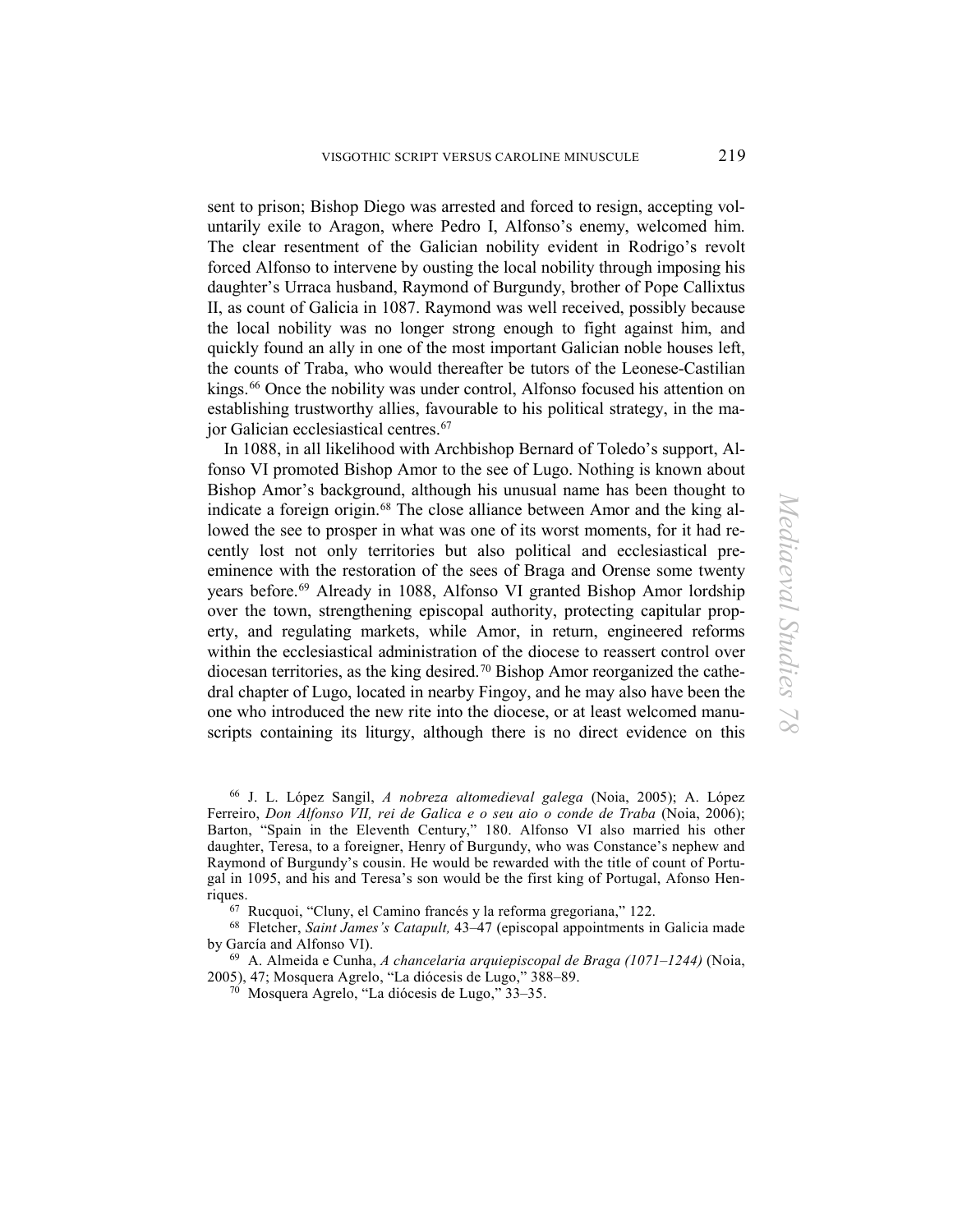point.[71](#page-17-0) When Amor died in 1095, the Cluniac Geraldus, former *cantor* of the Cathedral of Toledo, was appointed bishop of the recently restored metropolitan see of Braga, which must have given strength to the introduction of the new rite to all its suffragan Galician dioceses, among them Lugo.[72](#page-17-1)

The early twelfth century, under Alfonso VI's successor Queen Urraca, was once again a difficult period for the diocese of Lugo.[73](#page-17-2) Under a weak bishop, Pedro II,<sup>[74](#page-17-3)</sup> the see allied itself with Alfonso el Batallador in the civil war, and thus against the future King Alfonso VII and the see of Santiago de Compostela, where Bishop Diego Xelmírez, in addition to being archbishop, was named the head of the royal chancellery around 1127.<sup>[75](#page-17-4)</sup> But despite this unfortunate period of political instability, Lugo managed to re-establish its importance as the traditional Roman and Visigothic centre it was and earn back royal favour. Changes towards liturgical and graphical unification continued with Bishop Pedro III, a former chaplain of Queen Urraca, promoted by the queen, the bishop of Santiago de Compostela, and Archbishop Bernard of Toledo.[76](#page-17-5) Under the supervision of the see of Santiago, Pedro III introduced further improvements within the cathedral chapter by advocating the Gregorian Reform. He was also active in acquiring endowments for his see and started to build a new cathedral while maintaining close relations with the papacy.[77](#page-17-6) In 1118, Pedro III appointed a certain Bernardo as prior of the canons, a foreigner thought to have been chosen specifically to manage the transition, and soon after, in 1122, he chose Pelayo as episcopal notary, with whom, as can be seen by the extant sources, Caroline minuscule began to be used in the see[.78](#page-17-7) It was, however, more likely that the Reform was finally introduced

<span id="page-17-0"></span><sup>71</sup> On the evolution of the cathedral chapter of Lugo, see Mosquera Agrelo, "La diócesis de Lugo," 27–29, 43–44; Abel Vilela, *La ciudad de Lugo,* 157–63, 419 ff.; J. D'Emilio, "The Cathedral Chapter of Lugo in the Twelfth and Thirteenth Centuries: Reform and Retrenchment," in *Cross, Crescent, and Conversion: Studies on Medieval Spain and Christendom in Memory of Richard Fletcher,* ed. S. Barton and P. Linehan

<span id="page-17-1"></span><sup>72</sup> Mattoso, "Condições económicas e sociais da circulação de códices" (n. 12 above), 148.<br> $^{73}$  Historia Compostelana, ed. E. Falque Rev (Madrid, 1994), 175, 230–32.

<span id="page-17-3"></span><span id="page-17-2"></span><sup>74</sup> Pedro II would resign as bishop of Lugo at the Council of Palencia in 1113. See Pallares and Portela, *Galicia na época medieval,* 323–24; Mosquera Agrelo, "La diócesis de Lugo," 37–40; and Abel Vilela, *La ciudad de Lugo*, 498–501.

<span id="page-17-4"></span>75 M. Lucas Álvarez, *El Reino de León en la Alta Edad Media: Las cancillerías reales (1109–1230),* vol. 5 (León, 1993), 332–36, 349–99.

<span id="page-17-7"></span><span id="page-17-6"></span><span id="page-17-5"></span>76 A. García Conde and A. López Valcárcel, *Episcopologio lucense* (Lugo, 1991), 166–83; Mosquera Agrelo, "La diócesis de Lugo," 39–40.

77 Fletcher, *Episcopate in the Kingdom of León,* 66 and n. 156. 78 D'Emilio, "Cathedral Chapter of Lugo," 202.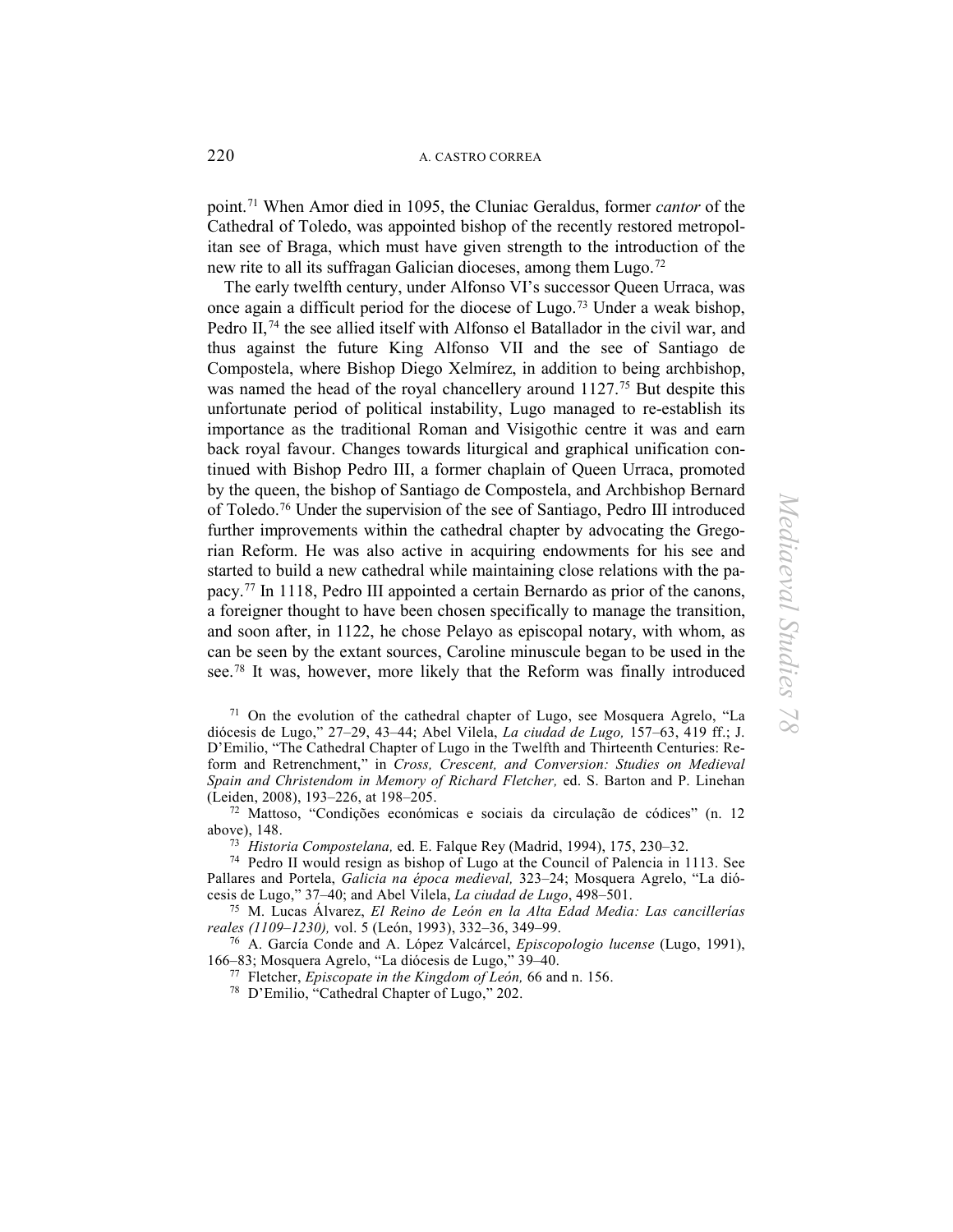with Bishop Pedro III's successor, Bishop Guido, a monk of French origin and former prior of the cathedral chapter of Lugo.[79](#page-18-0)

Meanwhile, in the other main Galician see, Santiago de Compostela, Alfonso VI strengthened relations with Diego Xelmírez, secretary and chancel-lor of Raymond of Burgundy and a close associate of the Traba family.<sup>[80](#page-18-1)</sup> At that time, Xelmírez was the head of the church of Compostela in charge of administration, and not its bishop, while the see was vacant after Bishop Diego Peláez's forced exile, and remained so as a result of the succession of unsuitable replacements appointed by Alfonso VI. [81](#page-18-2) Around 1094, the Cluniac monk Dalmacius was chosen as Compostelan bishop by agreement between the king, Pope Urban II, and Abbot Hugh of Cluny. Although he occupied the position for just one year, he was not an unfit bishop; Dalmacius achieved for the diocese, recently relocated from Iria to Compostela, the privilege of exemption from the metropolitan jurisdiction of Braga, placing it directly under the authority of Rome. After Dalmatius's death, the king, the Galician count, and the Compostelan chapter looked for a successor of his quality and worthy of the see. In 1100, after years serving the cathedral, Xelmírez was finally named bishop.

Diego Xelmírez shared Alfonso VI's imperial and pro-European ambitions to make the kingdom of León-Castile the major Christian realm on the peninsula. It has been already noted that promoting the Way of Saint James and the shrine of Santiago, making of the Galician sanctuary a place of pilgrimage equal to Rome, benefited Alfonso VI's interests.[82](#page-18-3) But it was not only spiritual prominence that interested both the king and the bishop; trade continued to grow along the Way, ensuring a regular income to the kingdom, thus making the see of Santiago the richest and most renowned bishopric of León-Castile. [83](#page-18-4) 

<span id="page-18-0"></span>79 García and López, *Episcopologio lucense,* 183–87; Fletcher, *Episcopate in the Kingdom of León,* 66 and n. 157.

<span id="page-18-1"></span>80 On Bishop/Archbishop Xelmírez, see Fletcher, *Saint James's Catapult,* chap. 5; B. F. Reilly, "Santiago and Saint Denis: The French Presence in Eleventh-Century Spain," *The Catholic Historical Review* 54 (1968): 467–83; and Mosquera Agrelo, "La diócesis de Lugo," 42–53.

<span id="page-18-2"></span>81 M. C. Díaz, "La diócesis de Iria-Compostela hasta 1100," in *Historia de las diocesis españolas,* vol. 14: Iglesias de Santiago de Compostela y Tuy-Vigo, ed. J. García Oro (Madrid, 2002), 30–32.

<span id="page-18-3"></span>82 See also Díaz, "La diócesis de Iria-Compostela," 39–40; Pallares and Portela, *Galicia na época medieval,* 28–30; and Fletcher, *Saint James's Catapult,* chap. 4.

<span id="page-18-4"></span>83 See Abel Vilela, *La ciudad de Lugo,* 64, 67, 81, 105, 371–72, 390–94, on the regulation and protection of trade (*ferias* and markets) along the Way; Fletcher, *The Episcopate in the Kingdom of León,* 53; and Mattoso, "Condições económicas e sociais da circulação de códices," 146.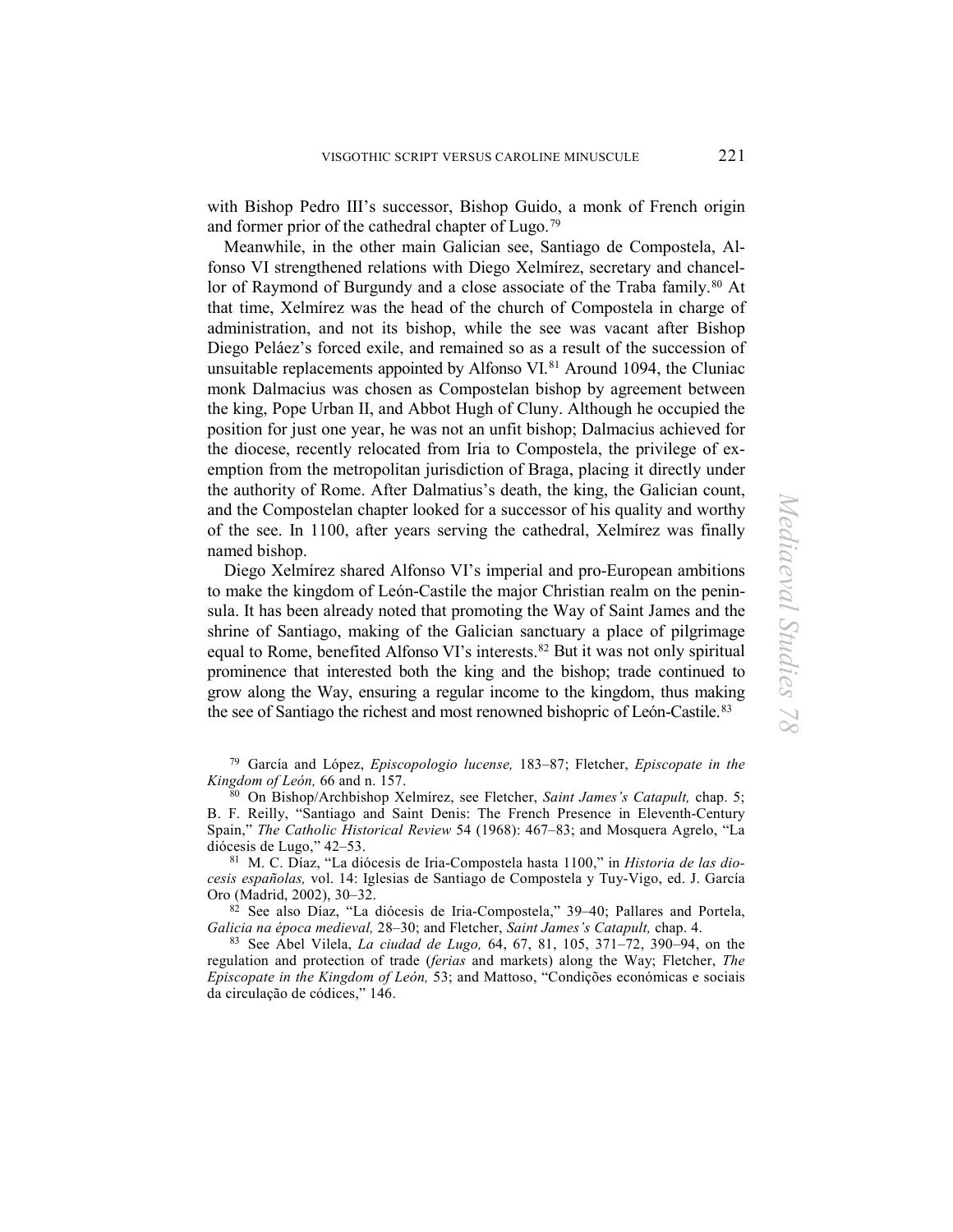Once appointed bishop, Xelmírez, like Alfonso VI, seems to have wisely known how to deal with the changing political and religious situation in the early years of the century, carefully managing the see's alliances between a Galician Church resilient to change and a royal house inclined towards unification.[84](#page-19-0) His first goal was to secure the apostolic see, and for that purpose he needed to accept the new rite and introduce it into his diocese, a process that most likely had started with the Cluniac Dalmacius and to which Xelmírez seems to have been most favourably disposed.<sup>[85](#page-19-1)</sup> Certainly, while in the other Leonese-Castilian territories the reform spread from the monasteries under Cluny, in Galicia the change seems to have arrived through the main sees and their bishops and then spread to their dependant diocesan territories.<sup>[86](#page-19-2)</sup> In 1104 Xelmírez visited the Burgundian abbey, probably in order to learn first-hand the liturgical changes that needed to be implemented as well as to realize the closely related educational improvements that inevitably accompanied the reform.[87](#page-19-3) On his return to Galicia a year later, he started not only to favour the incorporation of French clergy into his cathedral's chapter, which was undergoing profound reform, but also to promote changes within the capitular school, thus welcoming French standards both in liturgy and in script.<sup>[88](#page-19-4)</sup> The *Historia Compostelana,* the only primary source about Xelmírez's stunning career, highlights the intellectual desolation of the Compostelan cathedral school before the bishop's proactive introduction of the Roman models by naming Geraldus, a native of Beauvais, *magister scholarum* in 1118[.89](#page-19-5) It is widely recognized, however, that the cultural level of the see could not have been as mediocre as suggested, and that this source, the *Historia Compostelana,* is here referring to the canons' poor understanding of the Roman rite, including the script and the language in which it was disseminated until

<span id="page-19-2"></span><span id="page-19-1"></span><span id="page-19-0"></span><sup>84</sup> Fletcher, *Saint James's Catapult*, 114, 163.<br><sup>85</sup> Díaz, "La diócesis de Iria-Compostela," 49.<br><sup>86</sup> The first Galician monastery placed under Cluny's patronage was San Salvador de Villafrío (Lugo), donated in 1075 by a noble, following the example set by the royal family, to ensure his entry to Cluny as a monk. Besides lay donations to the abbey (San Martín de Jubia, granted by the house of Traba in 1113), royal donations continued, although no longer by Alfonso VI but by Urraca (San Vicente de Pombeiro in 1109) and his brother-in-law, Henry of Burgundy, benefactor of Sahagún. See Fletcher, *Saint James's Catapult,* 49–50, 239; Rucquoi, "Cluny, el Camino francés y la reforma gregoriana," 119–20.<br><sup>87</sup> Wright, *Late Latin and Early Romance*, 222.

<span id="page-19-4"></span><span id="page-19-3"></span><sup>88</sup> Fletcher, *Saint James's Catapult, 163–70* (chap. 7); Mosquera Agrelo, "La diócesis de Lugo," 42–43.

<span id="page-19-5"></span>89 *Historia Compostelana,* ed. Falque Rey, 1:16, 53–54, and 2:1, 240–41; Fletcher, *Saint James's Catapult,* 324–25.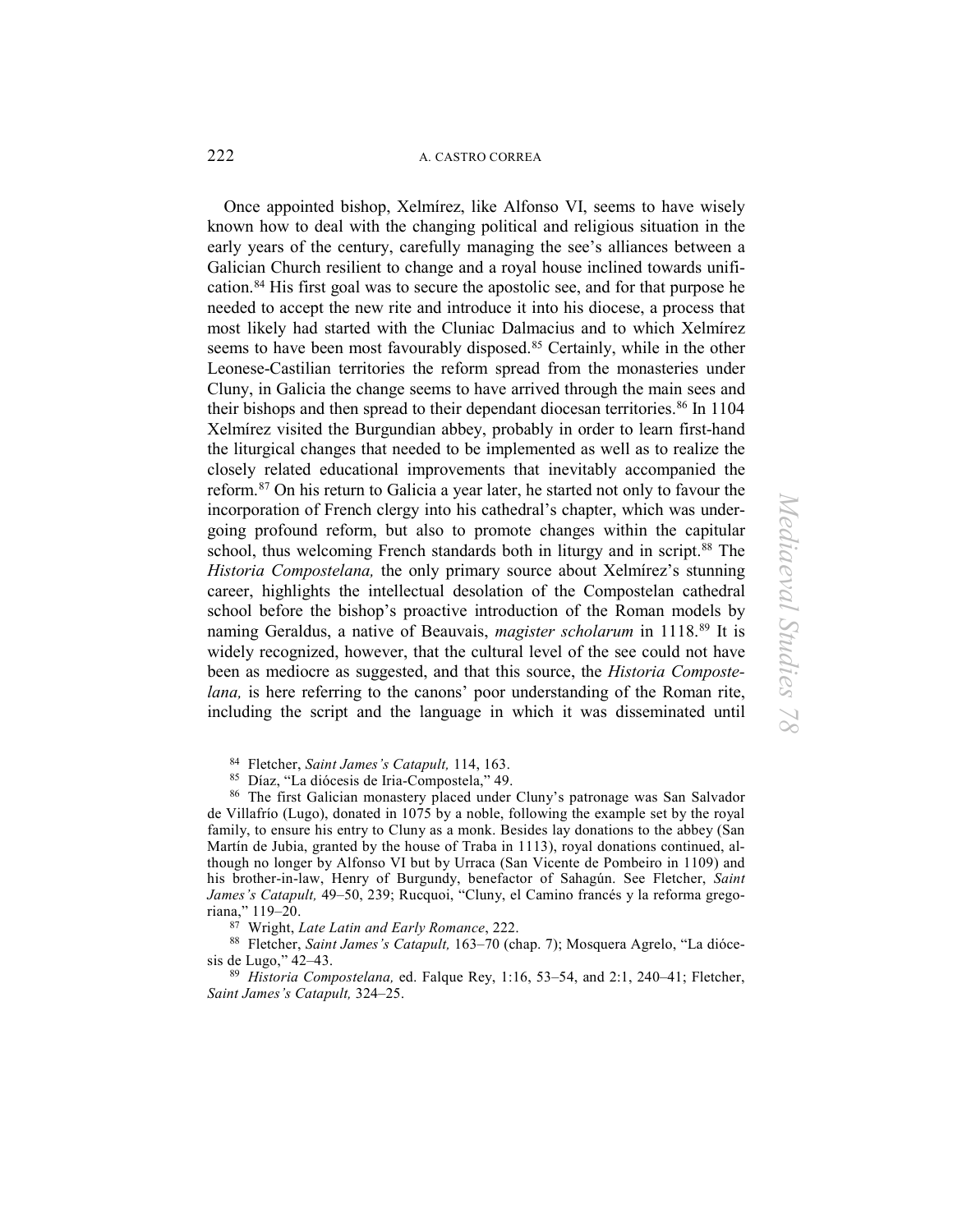then[.90](#page-20-0) Xelmírez himself was taught in Santiago, and was certainly not a man of little culture.[91](#page-20-1) Moreover, at the same time as the Old Hispanic rite had long been practiced, charters were written and codices were produced (although only fragments of the latter have been preserved), attesting to a good number of skilled scribes. [92](#page-20-2) These scribes, although exposed to Caroline influence from the mid-eleventh century onwards and more than likely also accustomed to reading Caroline minuscule texts since the inception of Xelmírez's new educational program, would have been taught now to employ the new writing system correctly, still in combination with Visigothic in the decades to come. The see being committed to the reform, the bishop had no impediment to continue his and its promotion. While he kept a close bond with Cluny, Xelmírez did not neglect Rome, securing the title of papal legate for the northwestern Iberian Peninsula between 1120 and 1124 and, soon after, the transfer of the metropolitan dignity from the church of Mérida to his see.<sup>93</sup>

This complex historical panorama observed in the late eleventh century and early twelfth century in the main Galician sees, Lugo and Santiago de Compostela, highlights the different cultural contexts of the two centres: on the one hand, there is Lugo, the traditional Galician diocese which had recently lost territory and political and cultural prominence with the restoration of the sees of Braga and Orense, where the new changes arrived slowly under Bishop Amor and, after a turbulent period of political instability, Bishop Pedro III; and on the other hand, there is Santiago, the radiant diocese established as a major point of communication with Europe, the base of the international Way of Saint James, and an ecclesiastical centre equal to Rome.

<span id="page-20-2"></span><span id="page-20-1"></span><span id="page-20-0"></span>90 Wright, *Late Latin and Early Romance*, 211. 91 Díaz, "La diócesis de Iria-Compostela," 42. 92 On manuscript production (*codices*) before (*Chronicon Iriense*) and under Xelmírez (Tumbo A, Historia Compostelana, *Codex Calixtinus*), see A. Rucquoi, "*De grammaticorum schola*: La tradición cultural compostelana en el siglo XII," in *Visitandum est... . Santos y cultos en el Codex Calixtinus. Actas del VIIº Congreso Internacional de Estudios Jacobeos* (Santiago, 2005), 235–54, and "Compostela, centro cultural cosmopolita en los siglos XI y XII," in *El Camino de Santiago: Historia y patrimonio* (Burgos, 2011), 39–55. Fragments of two codices copied in or near the Cathedral of Santiago in transitional Visigothic script have been preserved: Santiago, Catedral, fragm. 3 with a Roman breviary copied in the late eleventh century (M. C. Díaz y Díaz, *Códices visigóticos de la monarquía leonesa* [León, 1983], 466, nº 201) and Santiago, Catedral, fragm. 1 y 2 with a Roman missal copied in the early twelfth century (ibid.,  $465-66$ , n° 200); and there must have been many more (see M. Lucas Álvarez, "Paleografía gallega: estado de la cuestión," *Anuario de Estudios Medievales*

<span id="page-20-3"></span><sup>93</sup> Fletcher, *Saint James's Catapult*, 211–12.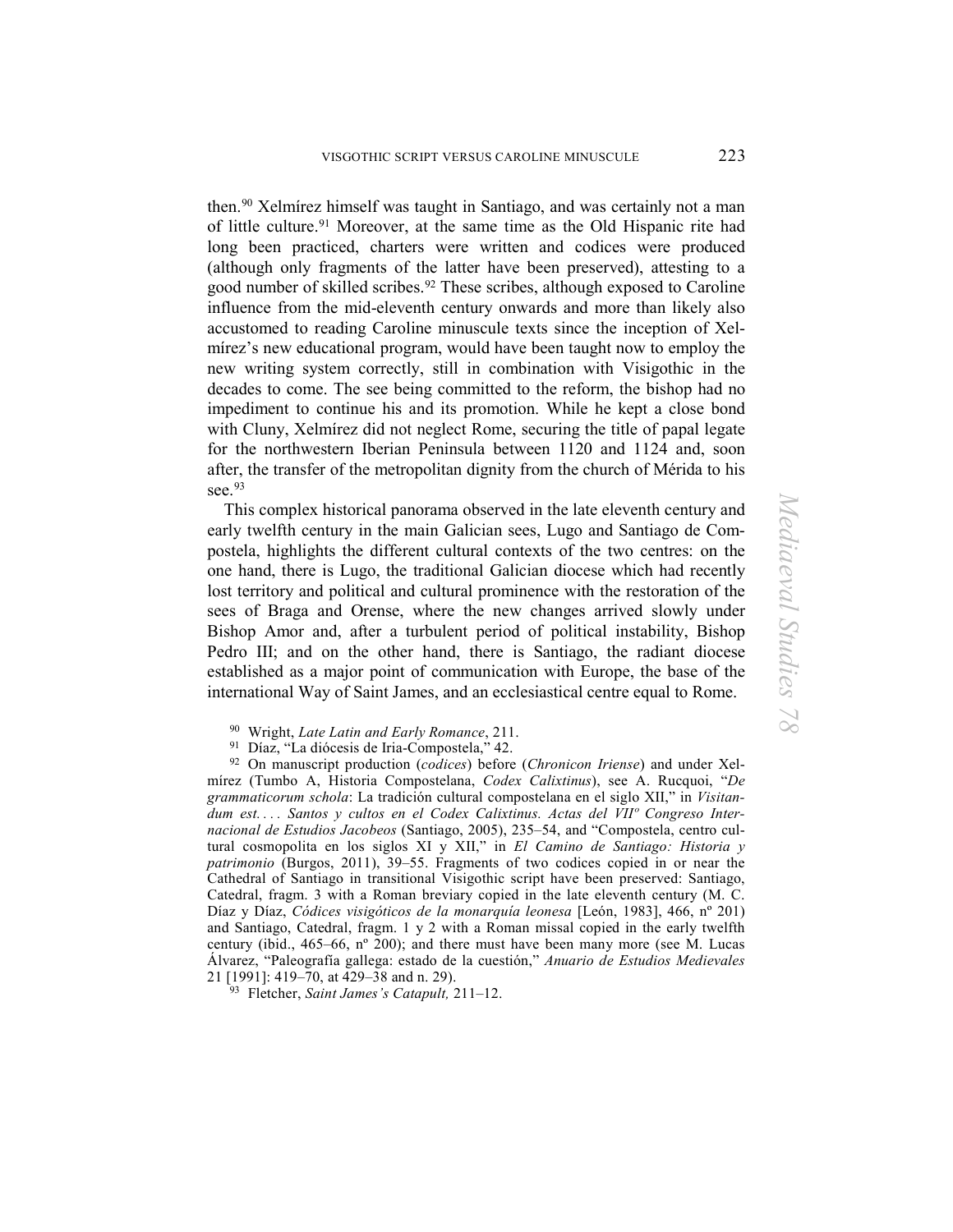## *Caroline minuscule versus Visigothic script in Galicia.*

 The specific chronology briefly outlined above, for the introduction of liturgical reform in Galicia, and the cultural dissimilarity of both sees, schools, and scribes, is reflected in the graphical characteristics of the extant manuscript sources and, more particularly, in the evolution of the script itself. Previous studies focusing on the characteristics of the Visigothic script employed and developed in Galicia have stated, inaccurately as will be noted, that the introduction of Caroline minuscule was achieved more quickly there than in the rest of the Leonese-Castilian territories because of the influence of the Way of Saint James and the cultural prominence of Santiago de Compostela as a major Galician centre. [94](#page-21-0) It has consequently been assumed that the graphical influence of foreign models was present in Visigothic script sources from the early twelfth century and that Caroline minuscule was the most common writing system used afterwards, with few examples preserved written in Visigothic script after 1150. The same studies have pointed out, in contrast, that in some rural areas far from the main production centres where the foreign cultural impact was stronger, some remnant Visigothic script examples can be found dating from as late as  $1234$ ,  $95$  a fact that would make Galicia, besides Toledo, one of the last strongholds of Visigothic script on the Iberian Peninsula. Notwithstanding this latter correct assertion, however, a close examination of the Galician sources in Visigothic script reveals a much more complex situation.<sup>96</sup>

Thorough compilation and analysis of all extant charters and fragments of codices written in Visigothic script and produced in Galician *scriptoria* by

<span id="page-21-1"></span><span id="page-21-0"></span><sup>94</sup> Lucas Álvarez, "Paleografía gallega," 441, 445.<br><sup>95</sup> A. Martínez Salazar, "Diplomática gallega. ¿El último representante de la escritura visigoda?" *Boletín de la Real Academia Gallega* 8 (1913): 49–56 (charter written at the monastery of Almerezo in Visigothic minuscule with strong Caroline influence, now lost).

<span id="page-21-2"></span>96 A collection of edited charters written in Visigothic script in Galicia has been published in A. Castro Correa, *Colección diplomática altomedieval de Galicia I: documentación editada en escritura visigótica (662–1234)* (A Coruña, 2011). Some of the unedited charters, written or copied in the diocese of Lugo, have been studied in A. Castro Correa, "La escritura visigótica en Galicia. I. Diócesis lucense" (Ph.D. diss., Universitat Autònoma de Barcelona, 2012), and will be published shortly; see also "La escritura visigótica en Galicia. Diócesis lucense y mindoniense: Cuestiones metodológicas y estado de la investigación," in *Estudiar el pasado: aspectos metodológicos de la investigación en Ciencias de la Antigüedad y de la Edad Media. Proceedings of the First Postgraduate Conference on Studies of Antiquity and Middle Ages (Universitat Autònoma de Barcelona, 26–28th October 2010),* ed. A. Castro Correa et al. (Oxford, 2012), 370–75.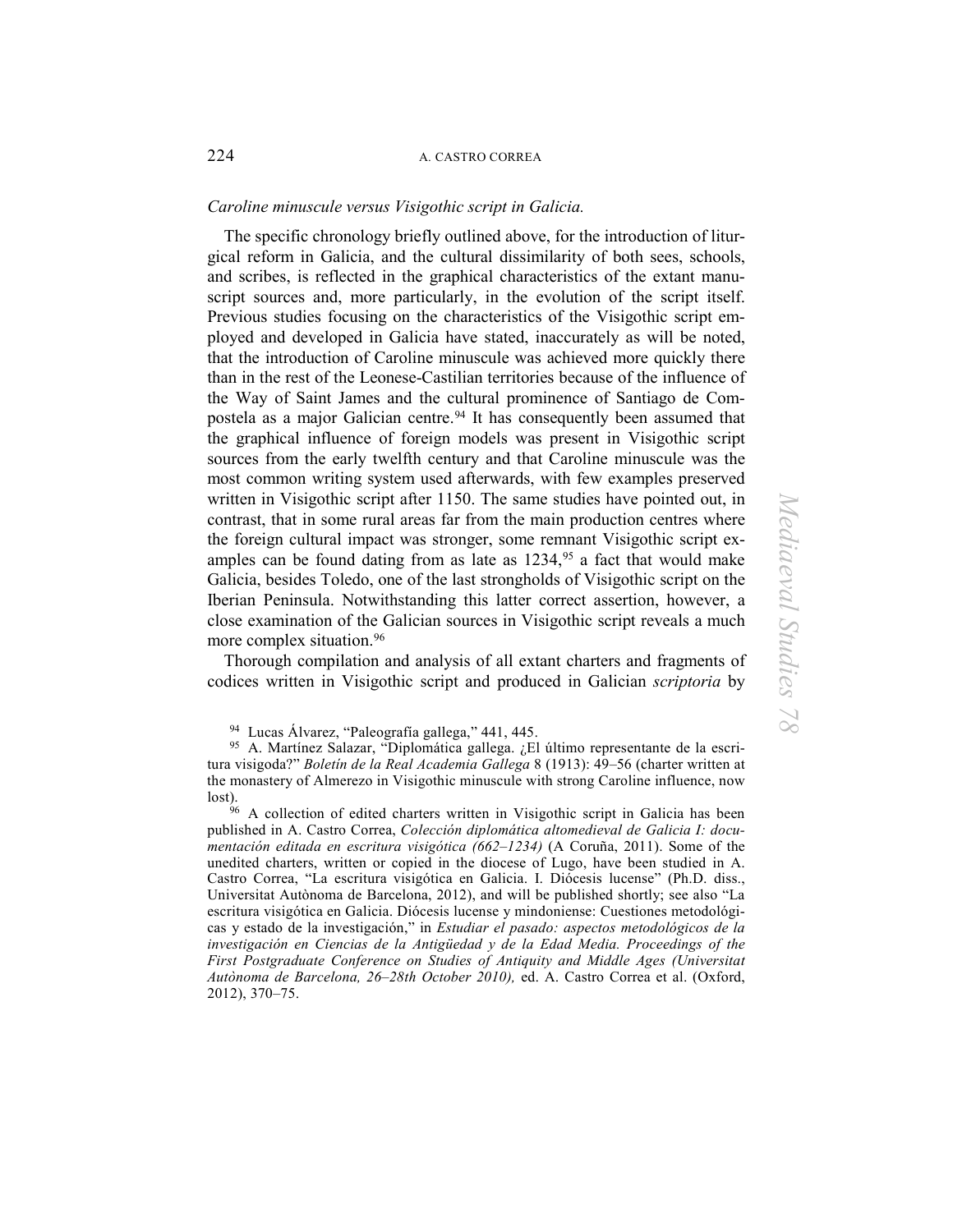scribes trained in Galician schools indicates that the influence of Caroline minuscule can be dated not to the early twelfth century but to the late eleventh century, as is the case for most northwestern peninsular areas (see table 1). In

| Area             | First Caroline<br>minuscule<br>influence | First charter<br>in Caroline<br>minuscule<br>script | <b>Transition</b><br>completed<br>(last charter<br>in Visigothic<br>script) | From the first<br>charter in Caro-<br>line minuscule<br>to the last in<br>Visigothic script |
|------------------|------------------------------------------|-----------------------------------------------------|-----------------------------------------------------------------------------|---------------------------------------------------------------------------------------------|
| León-<br>Castile | mid-eleventh<br>century                  | $1110s -$<br>1120s                                  | 1120s                                                                       | ca. 10 years                                                                                |
| Cantabria        | late eleventh<br>century                 | 1120s                                               | 1136                                                                        | ca. 15 years                                                                                |
| Asturias         | late eleventh<br>century                 | 1116                                                | 1166                                                                        | ca. 50 years                                                                                |
| Portugal         | late eleventh<br>century                 | 1110s                                               | 1172                                                                        | ca. 60 years                                                                                |
| Galicia          | late eleventh<br>century                 | 1110                                                | 1199<br>(1234)                                                              | ca. 90 years                                                                                |

Table 1 Chronology of graphical transition in northwestern Iberia based on the extant sources<sup>[97](#page-22-0)</sup>

<span id="page-22-0"></span>97 For the Leonese-Castilian area, see Ruiz Asencio, *Cronología de la desaparición*, 93–117; M. I. Ostolaza Elizondo, "La transición de la escritura visigótica a la carolina en los monasterios del reino de León," in *Actas del VIII Coloquio del Comité Internacional de Paleografía Latina* (n. 7 above), 149–63; and V. García Lobo, "La escritura visigótica publicitaria," in *Paleografía I: La escritura en España hasta 1250* (n. 15 above), 61–91. Regarding Cantabria, see R. Blasco Martínez, "Aproximación a la escritura visigótica en Cantabria. La documentación conservada en Santillana," *Altamira. Revista del Centro de Estudios Montañeses* 47 (1988): 75–128, and "La escritura de la zona norte peninsular en los siglos XI y XII," *Estudis Castellonencs* 6 (1994–95): 213– 23. For Asturias, Calleja Puerta, *De la visigótica a la carolina en los documentos del Archivo de San Vicente de Oviedo,* 191–200. On Portuguese sources, see Azevedo Santos, *Da visigótica à carolina,* 128–41, "Os modos de escrever no século XII em Portugal. O caso do Mosteiro de Santa Cruz de Coimbra," *Bibliotheca Portucalensis* II/15–16 (2000–2001): 99–111, "La caroline au Portugal: une écriture d'importation" (n. 59 above ), 81–86; and J. Marques, "Caminhos da escrita no Noroeste de Portugal, na Idade Média. Alguns aspectos," *Revista da Faculdade de Letras de la Universidade do Porto* 5–6 (2006–7): 291–322.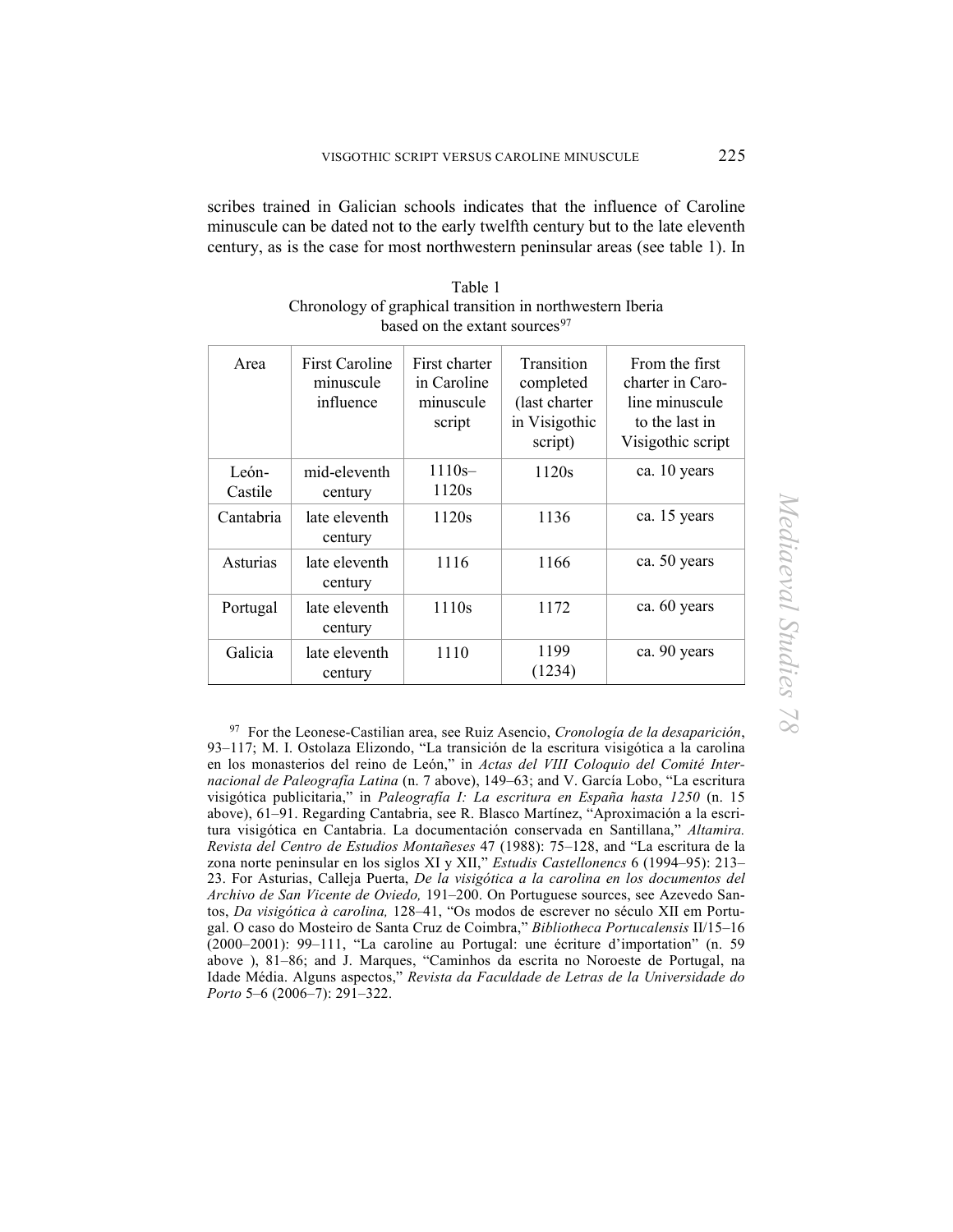addition, the first charters written in Caroline date from the second decade of the twelfth century, although the script would not be the main graphical model until many years later. In fact, Visigothic script would remain the main writing system in use for most of the twelfth century and for almost all Galician scribes. In comparison with other Leonese-Castilian areas, therefore, although the graphical influence can be confirmed as received in the same period, the process of transition from Visigothic script to Caroline minuscule was slower in Galicia than in any other part of the Iberian Peninsula. Indeed, the extant sources show that in the northwestern peninsula it took more than a hundred years for Galician men of letters to abandon the script they had been using since at least the late ninth century in favour of the new foreign one (see table 2). This peculiarity makes the corpus of Galician sources the ideal basis for studying the process of graphical transition, since both scripts, Visigothic and Caroline, were in use simultaneously and influenced each other for generations.

|                                                                       | Table 2. |  |
|-----------------------------------------------------------------------|----------|--|
| Chronology of graphical transition in Lugo and Santiago <sup>98</sup> |          |  |

| Production<br>centre | First<br>charter in<br>transi-<br>tional<br>Visigothic<br>script | First<br>charter in<br>Caroline<br>minus-<br>cule<br>script | Last<br>charter in<br>transitional<br>Visigothic<br>script | Coexist-<br>ence<br>(years) | Total<br>years<br>for the<br>change |
|----------------------|------------------------------------------------------------------|-------------------------------------------------------------|------------------------------------------------------------|-----------------------------|-------------------------------------|
| Lugo                 |                                                                  |                                                             |                                                            |                             |                                     |
| diocese              | 1091                                                             | 1113                                                        | 1196                                                       | 83                          | 105                                 |
| see                  | 1091                                                             | 1113                                                        | 1156                                                       | 43                          | 64                                  |
| Santiago             |                                                                  |                                                             |                                                            |                             |                                     |
| diocese              | 1050                                                             | 1110                                                        | 1199<br>(1234)                                             | 89 (124)                    | 149 (184)                           |
| see                  | [1050]                                                           | 1110                                                        | 1194                                                       | 84                          | [144]                               |

<span id="page-23-0"></span><sup>98</sup> For sources, see nn. 101 and 115 below; and Castro Correa, "La escritura visigótica en Galicia. I. Diócesis lucense."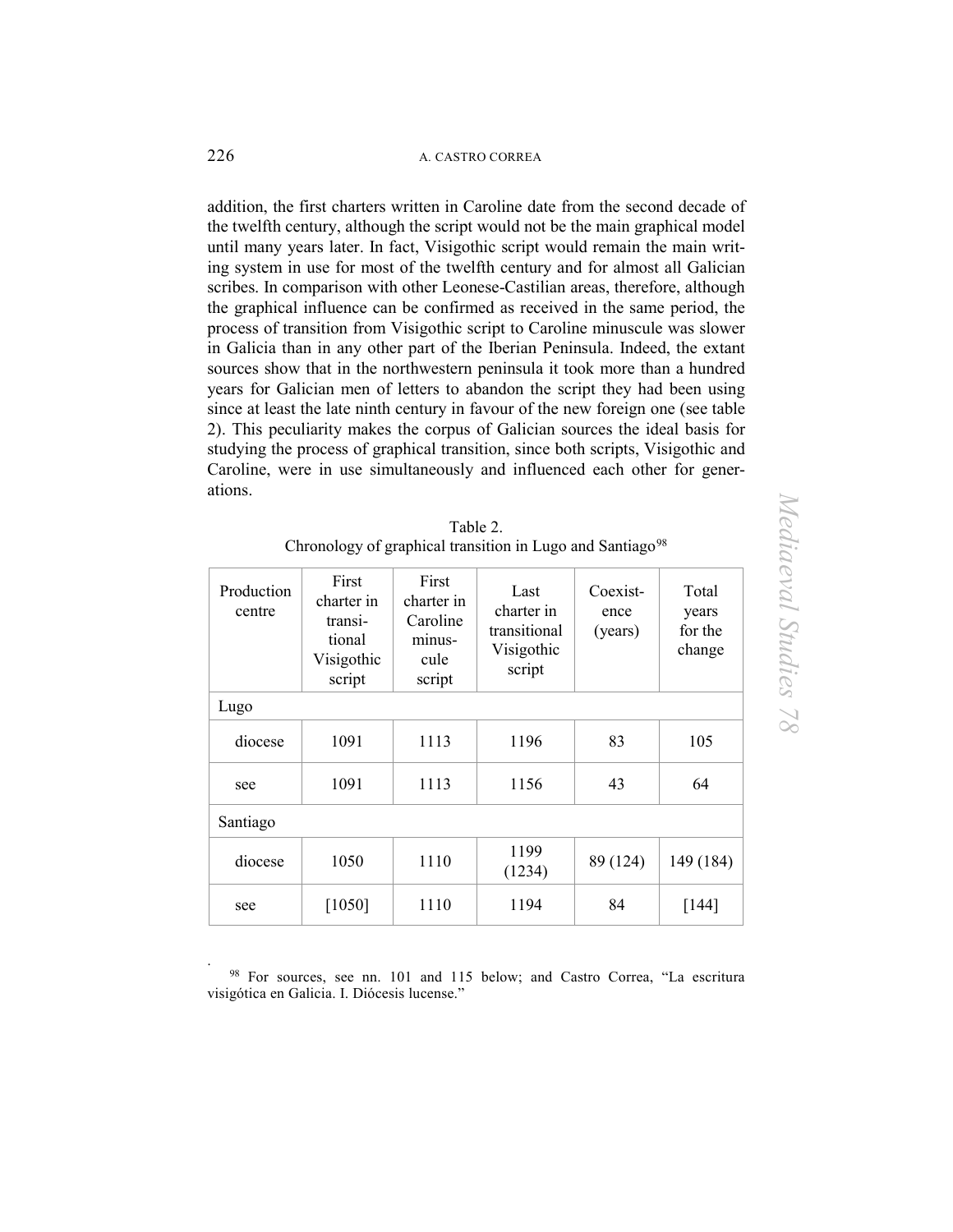A closer look at the chronology and typological variant of the Galician sources in Visigothic script and their distribution according to their most likely production centres (tables 2, 3, and 4) provides yet more remarkable data. In contrast to what might be expected given the cultural importance of Santiago de Compostela and the constant flow of foreign visitors and codices it received, it was in that centre—see and diocese—that the transition from Visigothic to Caroline was slower. Moreover, it shows, as a consequence, a very peculiar graphical acculturation represented in a transitional variant mix of cursive Visigothic script and Caroline minuscule[.99](#page-24-0) The interaction between

| 20<br>18<br>16<br>14<br>12<br>10<br>8<br>6<br>$\overline{4}$<br>$\overline{2}$<br>$\theta$ | $1051 - 1100$ | ल्ला<br>1101-1150 | 1151-1200 |
|--------------------------------------------------------------------------------------------|---------------|-------------------|-----------|
| <b>□ Cursive Visigothic</b><br>script                                                      | 18            | 10                | $\theta$  |
| Semi-cursive<br>$\Box$<br>Visigothic script                                                | 1             | $\theta$          | $\theta$  |
| <b>Z</b> Minuscule Visigothic<br>script                                                    | 8             | 1                 | $\theta$  |
| $\Box$ Minuscule Visigothic<br>script with Caroline<br>influence                           | 4             | 18                | 13        |

Types of Visigothic script and their chronological distribution from the mid-eleventh century to 1200. Lugo diocese.

Table 3.

<span id="page-24-0"></span>99 On the stages of Visigothic script, see A. Castro Correa, "Looking to the Past with an Eye in the Future: Dating and Placing Visigothic Script" (forthcoming).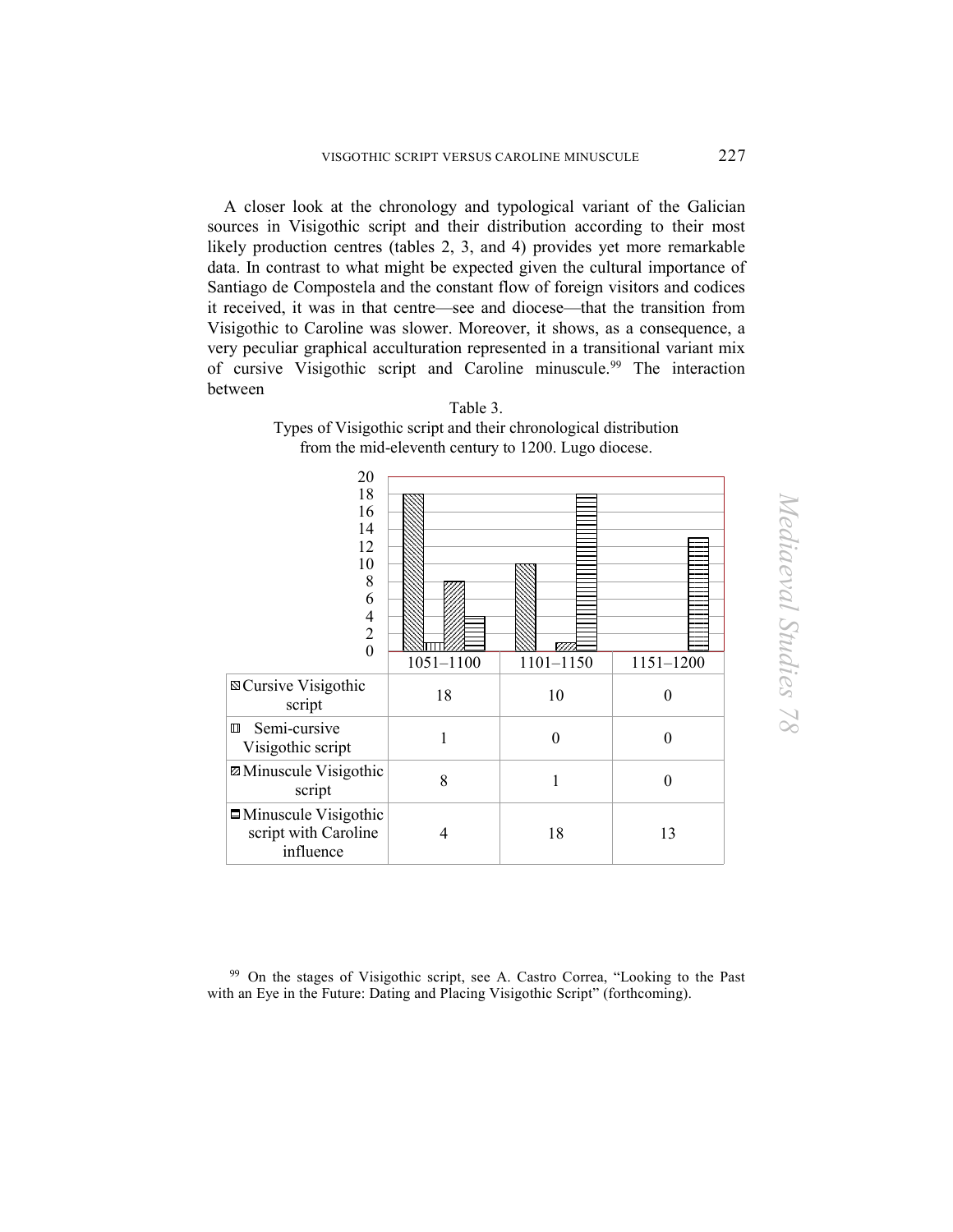Visigothic script and Caroline minuscule in Galicia differed, therefore, from all the other northern realms in chronology and style. There were even differences between the main sees and their dependent territories, an observation that reflects the particular local cultural context during the eleventh and the twelfth centuries already discussed.

 Although the full corpus of sources in Visigothic script from the see and the diocese of Lugo is abundant, showing the work of many accomplished scribes from whom, unfortunately, only charters have survived and no codex,<sup>100</sup> there

| 18<br>16<br>14<br>12<br>10<br>8<br>6<br>$\overline{4}$<br>$\overline{c}$<br>$\overline{0}$ | $1051 - 1100$ | 1101-1150      | $1151 - 1200$    |
|--------------------------------------------------------------------------------------------|---------------|----------------|------------------|
| <b>¤</b> Cursive Visigothic<br>script                                                      | 11            | 12             | $\boldsymbol{0}$ |
| □ Semi-cursive Visigothic<br>script                                                        | 1             | $\overline{4}$ | $\mathbf{0}$     |
| <b>Z</b> Minuscule Visigothic<br>script                                                    | 8             | $\overline{2}$ | 3                |
| $\Box$ Minuscule Visigothic<br>script with Caroline<br>influence                           | 3             | 11             | 10               |
| □ Cursive Visigothic<br>script with Caroline<br>influence                                  | 3             | 17             | 1                |

Table 4.

Types of Visigothic script and their chronological distribution from the mid-eleventh century to 1200. Santiago de Compostela diocese.

<span id="page-25-0"></span>100 A full list of charters and fragments of codices is provided in Castro Correa, "La escritura visigótica en Galicia," also with some notes about what must have been the cathedral's library. On Galician schools and production centres, see ibid., 2–45.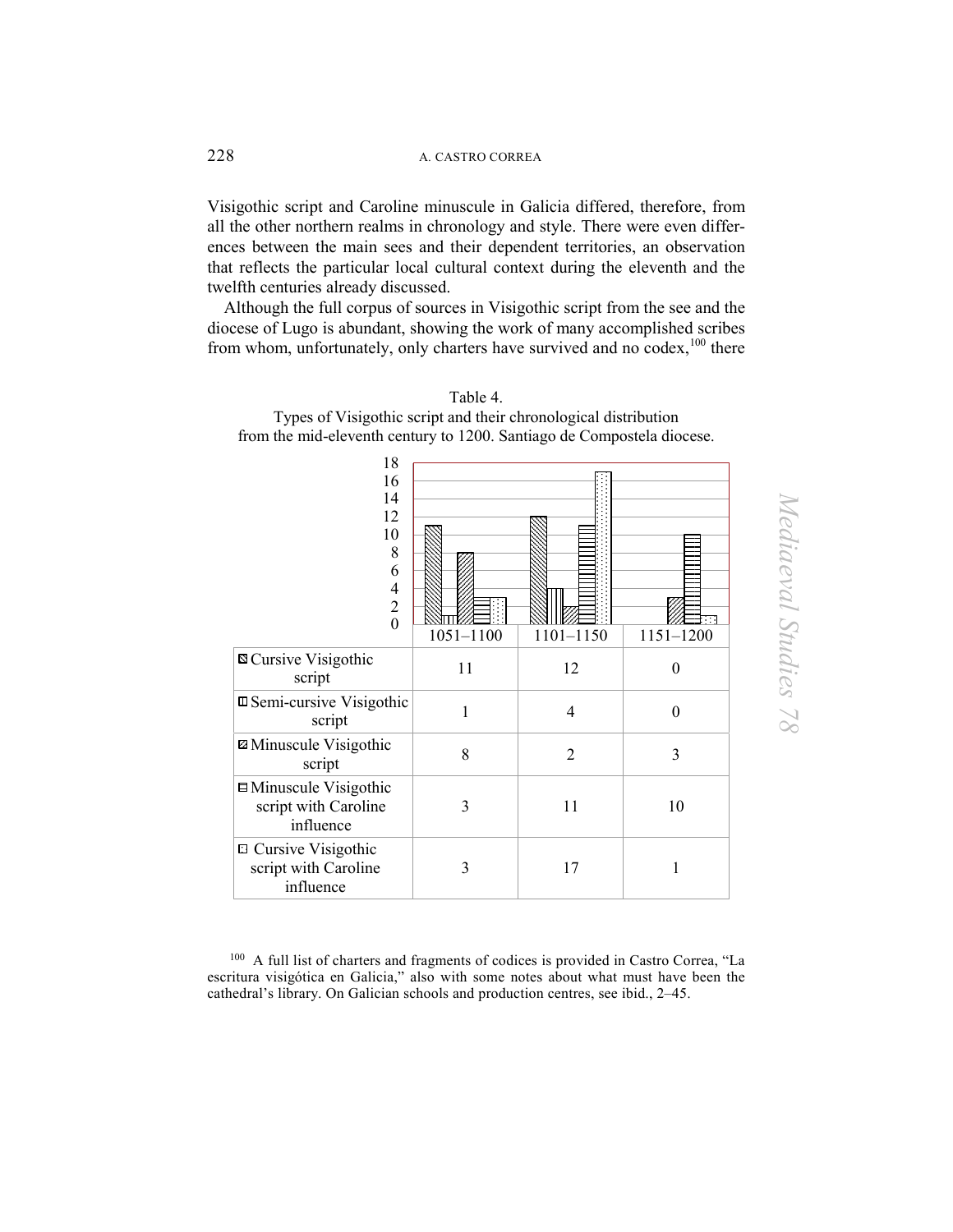are ten extant original charters from which to study the graphical influence of Caroline minuscule in the see.<sup>[101](#page-26-0)</sup> Their chronology ranges from 1091 to 1156 with the following distribution: two charters from the late eleventh century, five from the first half of the twelfth, and three from the second half. The oldest extant charter in Caroline minuscule in the see dates from 1113.<sup>102</sup> Thus five of those ten Visigothic script charters and their scribes are contemporary with the new script. In addition, cursive and minuscule Visigothic continued to be used in the see and in the diocese, the former typological variant until 1128 and the latter until 1107.

The ten extant sources useful for the purpose of this study, all written in the minuscule typological variant of Visigothic, record transactions to which the cathedral was the main beneficiary and can be attributed with some certainty to the work of six scribes who, judging by the codicographical and palaeographical characteristics of the charters they wrote, received specific graphical training to develop their task as scribes in the Lucense cathedral school.<sup>[103](#page-26-2)</sup>

The first charter used here to analyze the introduction of Caroline minuscule elements into the Visigothic script in Lugo's cathedral scriptorium was written in 1091 by Menendo.<sup>[104](#page-26-3)</sup> Although the charter, which represents Countess Aldonza's will to the Cathedral of Lugo including a *uilla* in Chamoso, is unsigned, its highly calligraphic characteristics make it possible to identify its

<span id="page-26-0"></span>101 See nn. 104–6 and 108–12 below and table 5. Copies like Madrid, Archivo Histórico Nacional, Clero, carp. 1325A, nº 3, in transitional minuscule most likely written in Lugo's see, are not considered in this study. Also, the charter Madrid, Archivo Histórico Nacional, Clero, carp. 1325C, nº 7 (19 May 1119 [Castro Correa, "La escritura visigótica en Galicia," 360–64]) was written by the personal notary of the Leonese count Suario Bermúdez (M. Recuero Astray, *Alfonso VII (1126–1157)* [Burgos, 2003], 74 ff.) and thus cannot be supposed an example of the script taught in Lugo's see, although it could be. There are thirty-five charters preserved for the whole diocese: Madrid, Archivo Histórico Nacional, Clero, carp. 1082, nº 16; carp. 1126, nº 4, 5, 7; carp. 1197, n<sup>o</sup> 1; carp. 1214, n<sup>o</sup> 6; carp. 1239, n<sup>o</sup> 19; carp. 1240, n<sup>o</sup> 3, 4, 6, 7, 8; carp. 1325A, nº 2, 3; carp. 1325B, nº 18, 19, 25; carp. 1325C, nº 1, 2, 9, 11, 13, 21; carp. 1325D, nº 1, 13; carp. 1325F, nº 8; carp. 1325H, nº 19; Lugo, Archivo de la Catedral, perg. 1, 34, 44, 46, 47, 48, Libro X de privilegios, leg. 2, nº 2; Schøyen Collection, MSS 590/51. On their detailed graphical characteristics, see Castro Correa, "La escritura visigótica en Galicia," 814–27, 850–59.<br><sup>102</sup> Madrid, Archivo Histórico Nacional, Clero, carp. 1325C, nº 4.<br><sup>103</sup> On the categorization of the training of early medieval scribes based on analysis

<span id="page-26-2"></span><span id="page-26-1"></span>of their script, see, among others, A. Petrucci, "Literacy and Graphic Culture of Early Medieval Scribes," in *Writers and Readers in Medieval Italy. Studies in the History of Written Culture* (Yale, 1995), 77–102.

<span id="page-26-3"></span>104 Madrid, Archivo Histórico Nacional, Clero, carp. 1325B, nº 18 (27 February 1091). See table 5 below (1325B18); and Castro Correa, "La escritura visigótica en Galicia," 330–37.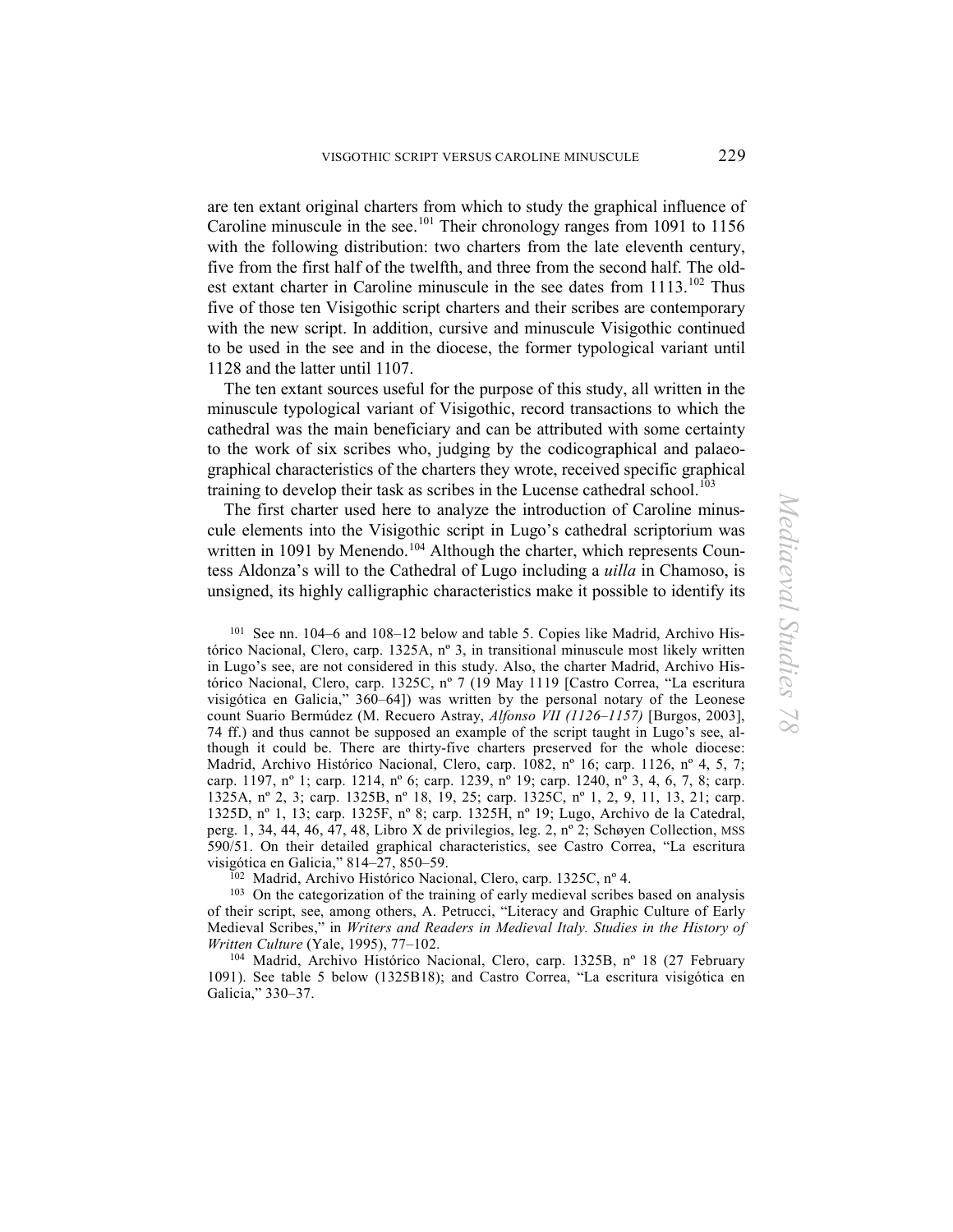hand as that of Menendo. He was also the author of two other original charters, an acknowledgment by Queen Urraca of Lugo's properties in Retorta dated 1123 with a very elegant first line in Visigothic capitals (plate 1),<sup>105</sup> and a sale of a land near Lugo dated  $1124$ ,  $106$  as well as a copy of a royal diploma,[107](#page-27-2) which he did sign. Menendo shows himself to be a skilled scribe with excellent graphical abilities and aesthetic sensibility who took care in the elaboration of his charters, three of which are ruled in dry point with large margins and embellished initials. In all likelihood, he also copied codices, although no examples have been preserved. Trained in minuscule Visigothic, he was not unfamiliar with cursive features (see table 5), such as the simplified form for *qui,* although they are not often seen in his hand. Already in his first manuscript, which must correspond to his early career, Menendo's script shows subtle influence from the continental abbreviation system through a moderate use of shortenings by suprascript letters for the syllables *pri* and *pro*, continental forms of the syllables *per* and *pre*—with a horizontal stroke crossing the descender of  $p$  in the first case and a line above  $p$  for the latterand use of a sign similar to a semicircle for the ending -*us,* employed just once*.* In Menendo's second and third charters, the evolution of his hand is noticeable with a clear increase of Caroline minuscule influence; to the previous continental forms he added the abbreviation of the possessive *noster* with theme in *r,* suspension by a short horizontal line drawn through the ascender of the letter *b* in the personal pronouns *nobis* and *uobis,* the ending *-ur* after *t* and -*unt* after *r,* a more elaborate use of suprascript letters now also for *modo, uero,* and *mihi,* contraction of *quod* as *qd,* and *con*- and *est* by a short horizontal line above *c* and *e*. This foreign graphical influence is even stronger in the copy he made of the royal diploma, which features suspension for the ending -*ur* after *m* and some *notae iuris*.

Between the first and second charters written by Menendo, three other equally skilled scribes worked for the Cathedral of Lugo, the first one of them Archdeacon Juan. In 1092,<sup>[108](#page-27-3)</sup> he documented the will *pro remedio animae* or-

<span id="page-27-0"></span>105 Madrid, Archivo Histórico Nacional, Clero, carp. 1325C, nº 11 (8 March 1123). See table 5 (1325C11).

<span id="page-27-1"></span>106 Madrid, Archivo Histórico Nacional, Clero, carp. 1325C, nº 13 (12 May 1124). See table 5 below (1325C13).

<span id="page-27-2"></span> $107$  Lugo, Archivo de la Catedral, Libro X de pergaminos, leg. 2, nº 2 (30 June 987): Alfonso III (866–910) confirms the limits of the *señorío* of the see as identified by previous monarchs and grants to Lugo money, a dowry, and new territories.<br><sup>108</sup> Madrid, Archivo Histórico Nacional, Clero, carp. 1325B, nº 19 (3 March 1092).

<span id="page-27-3"></span>See table 5 below (1325B19); and Castro Correa, "La escritura visigótica en Galicia," 338–42.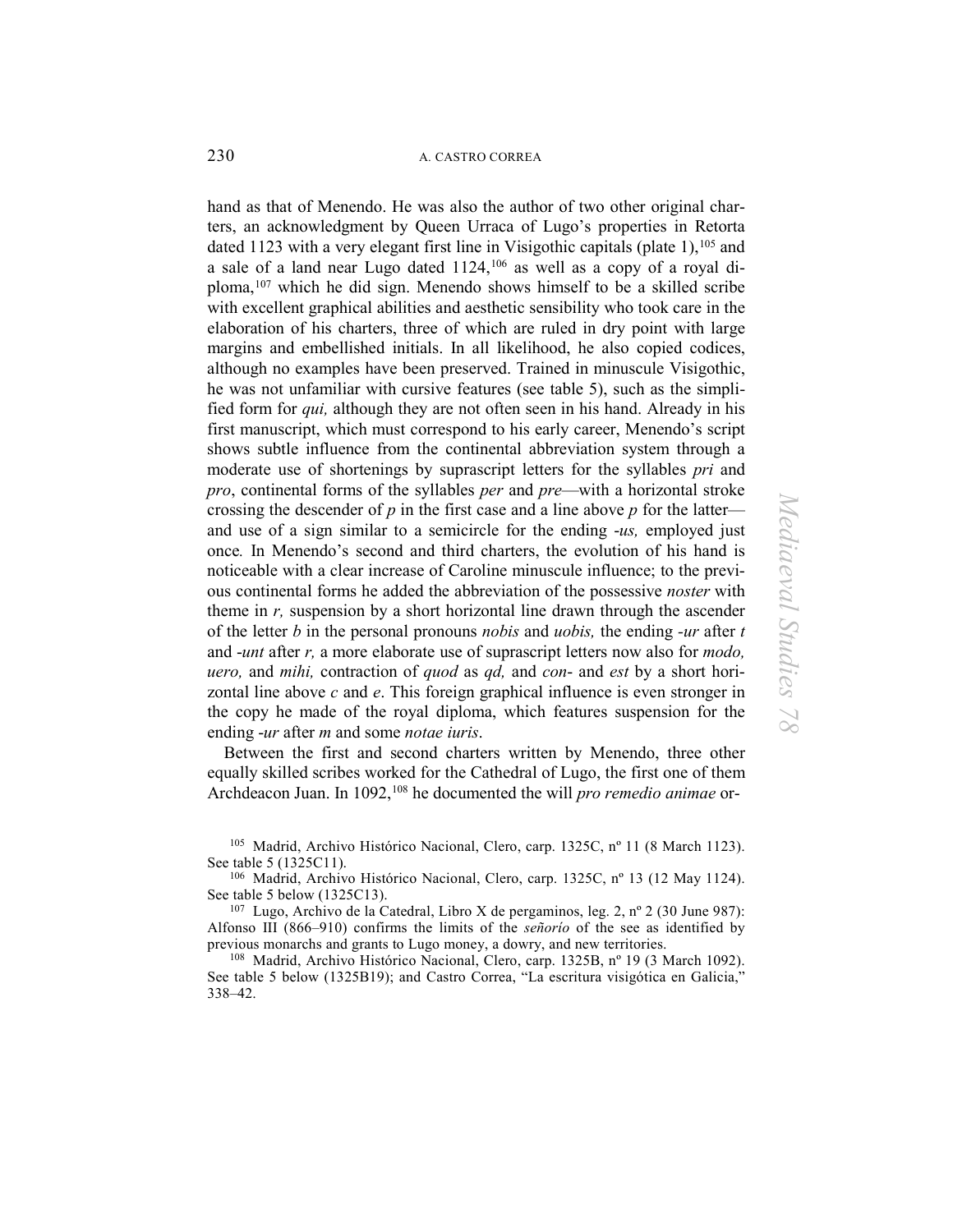| Year                   | $1091 -$<br>1124              | 1092            | 1106                                        | 1107                | 1130                | 1152-56           |
|------------------------|-------------------------------|-----------------|---------------------------------------------|---------------------|---------------------|-------------------|
| Shelf-<br>mark         | 1325B18<br>1325C11            | 1325B19         | 1325C1                                      | 1325C2              | 1325C21             | ACLu34<br>1325D13 |
| and<br>scribe          | 1325C13<br>Menendo            | Juan<br>archid. | Vermudo                                     | Vimara<br>presbiter | Pedro               | ACLu48<br>Rodrigo |
| Uncial a<br>(exp.)     | Y                             | Y               | $\overline{N}$                              | $\mathbf Y$         | $\mathbf Y$         | ${\bf N}$         |
| $t+j$                  | Y                             | $\mathbf Y$     | $\mathbf Y$                                 | $N$ $(ci)$          | $\mathbf Y$         | $N$ (ci) / Y      |
| I-longa                | Y                             | Y               | $Y^*$                                       | $Y^*$               | $Y^*$               | $Y^*$             |
| í                      | ${\bf N}$                     | ${\bf N}$       | ${\bf N}$                                   | ${\bf N}$           | $\mathbf Y$         | Y                 |
| square r<br>after o    | Y*                            | $\mathbf Y$     | $Y^*$                                       | Y                   | $\mathbf Y$         | $Y^*$             |
| ŕ                      | b, i, l,<br>$m/n$ , $p$ , $t$ | b, j,<br>m/n    | <i>b</i> , <i>i</i> , <i>l</i> ,<br>m, n, t | b, d, j,<br>m, c    | b, i,<br>m, n, r, t | b, i,<br>m, n     |
| l                      | $\dot{i}$                     | ${\bf N}$       | $\boldsymbol{t}$                            | $\mathbf N$         | i, l, b             | b, c, d           |
| b;                     | ${\bf N}$                     | ${\bf N}$       | N                                           | ${\bf N}$           | $\mathbf N$         | ${\bf N}$         |
| 4                      | r, t                          | r, n, t         | r                                           | $\mathfrak{r}$      | r, t                | r                 |
| b                      | b, n, t                       | b, n            | $\boldsymbol{t}$                            | b, n, t             | b, n, t             | ${\bf N}$         |
| $\overline{q}$         | Y                             | Y               | Y                                           | Y                   | Y                   | Y                 |
| q;                     | ${\bf N}$                     | ${\bf N}$       | $\mathbf N$                                 | ${\bf N}$           | ${\bf N}$           | ${\bf N}$         |
| $q^2$                  | ${\bf N}$                     | ${\bf N}$       | ${\bf N}$                                   | $\mathbf N$         | ${\bf N}$           | ${\bf N}$         |
| p                      | $\mathbf Y$                   | Y               | Y                                           | Y                   | Y                   | Y                 |
| $\overline{\tilde{p}}$ | Y                             | $\mathbf Y$     | $\mathbf N$                                 | $\mathbf Y$         | $\mathbf Y$         | Y                 |
| $\mathfrak{P}$         | $\mathbf Y$                   | Y               | $\mathbf N$                                 | ${\bf N}$           | ${\bf N}$           | $Y^*$             |
| $\tilde{\alpha}$       | Y                             | Y               | ${\bf N}$                                   | Y                   | Y                   | Y                 |
| $\breve{\alpha}$       | m, t                          | ${\bf N}$       | Y                                           | m, t                | m, t                | Y                 |
| $\bar{\tilde{r}}$      | Y                             | ${\bf N}$       | Y                                           | Y                   | ${\bf N}$           | Y                 |
| $\tilde{\mathfrak{m}}$ | Y                             | $\mathbf N$     | $\mathbf N$                                 | Y                   | Y                   | ${\bf N}$         |

Table 5. Scribes writing in minuscule Visigothic script with Caroline minuscule influence in Lugo (see).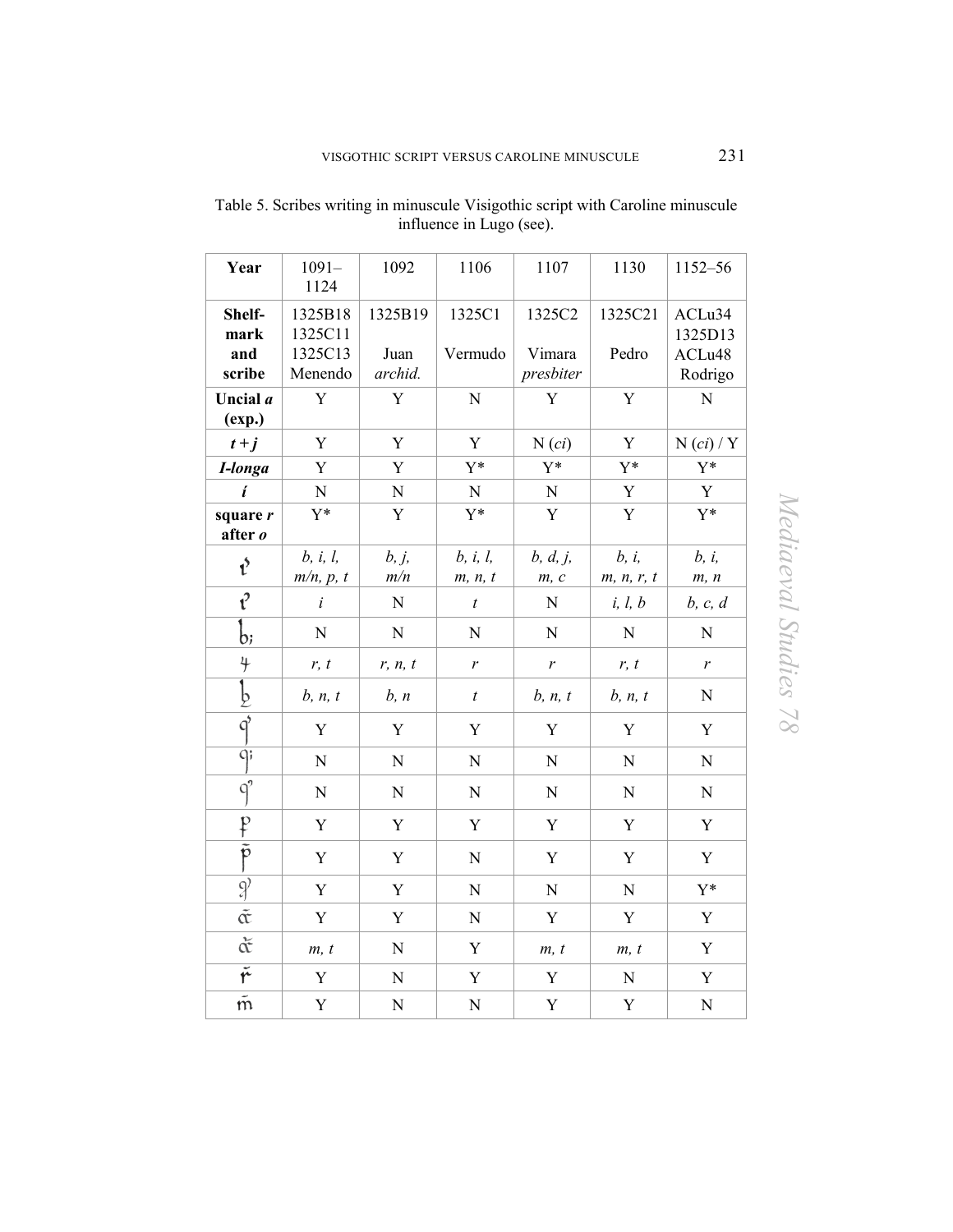dered by Count Froilán Bermúdez of the house of Traba, to the Cathedral of St. Mary of Lugo, in which he gives one of his *uillae* near the river Chamoso. Some of Froilán's children signed the document as witnesses, among them Gonzalo, *presul* and bishop of the nearby see of Mondoñedo (1071–1112), Pedro (with autograph signature), Rodrigo, Elvira, and Munia Fróilaz. Also witnesses of the transaction were archdeacons Rodrigo and Juan (autograph sign), Bishop Amor of Lugo, and Judge Sandino Petriz (autograph sign). Juan's interpretation of the Visigothic graphical model in this charter presents an early but intense influence of the Caroline minuscule abbreviation system, attested by the continental forms of *episcopus, nomen,* and *quod,* use of Caroline suspension for the syllables *per* and *pre,* and -*er*- after *t,* suspension by suprascript letter for *pra/pri/pro* and use of the Tironian system for the conjunction *et* and the syllable *con* in the signature box.

Several years after Juan, in 1106, Vermudo wrote another charter, also in minuscule Visigothic with Caroline features, recording the will of Pedro García and his wife Elvira to Bishop Pedro II of Lugo.<sup>[109](#page-29-0)</sup> His hand shows the same quality and similar external influence in the abbreviation system as his colleagues before.

A year later, in 1107, *presbiter* Vimara continued using the same typological variant, now showing more fluency in the incorporation of exogenous elements. He writes in a less calligraphic hand, despite the fact that the charter is recording a direct donation to the see witnessed by Bishop Pedro, Arch-deacon Pelayo, and the judge Pelayo, who include their personal signatures.<sup>[110](#page-29-1)</sup> Vimara frequently uses suspensions by suprascript letter, not only for the syllables *pro, pri,* and *qui,* but also for *uero, hoc, modo,* and *tibi,* the Tironian *notae* for *con-* and *est,* and the continental forms for the contraction of the syllables *per* and *per* and for *episcopus, presbiter,* and *quod,* besides the suspension of *-*(*t)er, -(t, m)ur, -(r)unt,* and *-(m)en-*. There is still no evidence of external graphical influence in the alphabet, apart from the continuous use of uncial *a* as numeral exponent.

The next scribe, Pedro, is already contemporary with the first scribe using the new script in the see, since his charter dates to  $1130$ .<sup>[111](#page-29-2)</sup> As a consequence,

<span id="page-29-1"></span>347–50.<br><sup>110</sup> Madrid, Archivo Histórico Nacional, Clero, carp. 1325C, nº 2 (16 May 1107).<br>See table 5 (1325C2); and Castro Correa, "La escritura visigótica en Galicia," 351–57;.

<span id="page-29-2"></span><sup>111</sup> Madrid, Archivo Histórico Nacional, Clero, carp. 1325C, nº 21 (30 October 1130). See table 5 (1325C21); and Castro Correa, "La escritura visigótica en Galicia," 370–74.

<span id="page-29-0"></span><sup>109</sup> Madrid, Archivo Histórico Nacional, Clero, carp. 1325C, nº 1 (1 February 1106). See table 5 (1325C1); and Castro Correa, "La escritura visigótica en Galicia,"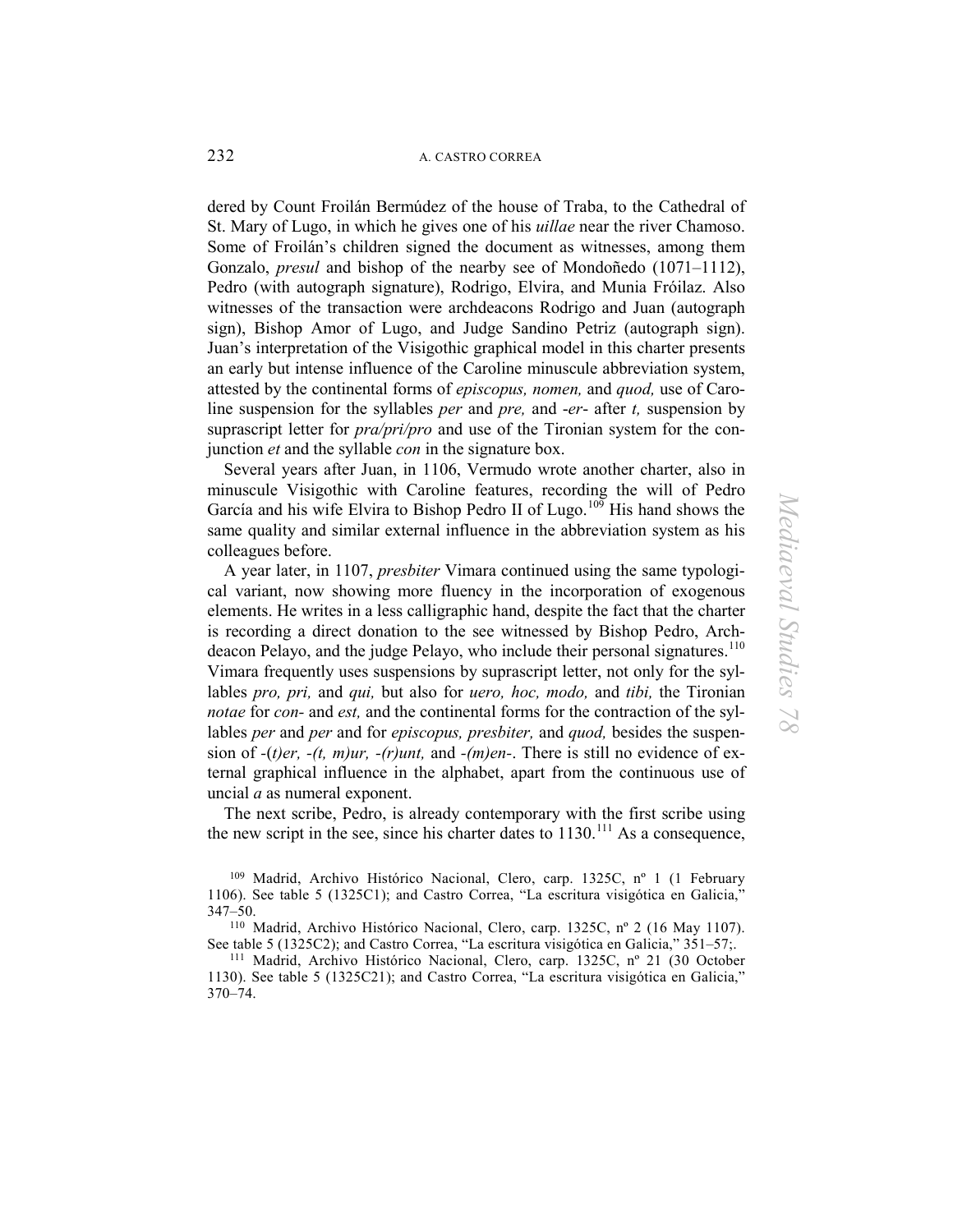his handwriting is a neat example of how the new writing system was becoming increasingly dominant: a Visigothic minuscule with Caroline minuscule *ductus* full of Caroline minuscule abbreviations. He wrote the will of Count Gutierre Vermúdez and Countess Toda to the Cathedral of Lugo, which includes part of the monastery of Salvador de Chamoso, very close to the see. Pedro's hand is highly calligraphic, his initials bearing careful flourishes. The disposition of the text within the parchment, ruled in dry point, is careful and elegant. He included all the Caroline minuscule contractions already mentioned, with the exception of the ending *-(r)unt,* besides adding some hitherto unseen ones in Galician Visigothic examples, such as the suprascript letter for the syllable *cri.* Also, he was the first scribe to use diacritic *i* at the end of a word and when two *i*'s came together*.* 

The last three examples to be considered here (table 5) date to the second half of the twelfth century and belong to the same scribe, Rodrigo (plate 2).<sup>[112](#page-30-0)</sup> All three record sales around Lugo of lay people whose relationship with the see is unknown and who apparently turned to the cathedral scribes to elaborate their charters. Regardless of the social status of the grantors and beneficiaries involved, Rodrigo's hand is still calligraphic and elegant, especially in his last charter, where his advanced age can also be glimpsed by the strokes of the letters. Rodrigo's hand shows Caroline minuscule *ductus,* not Caroline letters, and Caroline minuscule abbreviations as usual. His hand can easily be compared with that of Menendo as a late example of this transitional period in Lugo: the exogenous abbreviations used by Rodrigo are ending *-us* marked by a semicircle, continental *per* and *pre,* endings *-(t)er, -(t)ur, -(r)unt,* suprascript letter for *cri, mihi, modo, pra/pri/pro, qua/qui/quo, sanctus,* and *uero,* Caroline minuscule forms for *autem, nomen, quod, tempus, uobis, post,* and *notae iuris* for *est.*

After 1156 a minuscule Visigothic script with strong Caroline minuscule influence continued to be used in the diocese, though not in the see, its last example dated 1196.<sup>[113](#page-30-1)</sup>

The study of how Visigothic script evolved throughout the centuries in the see and diocese of Santiago de Compostela is rendered more difficult by two considerable limitations: the quantity of the preserved sources and their state

<span id="page-30-1"></span>113 Madrid, Archivo Histórico Nacional, Clero (San Vicente del Pino), carp. 1197, nº 1; see Castro Correa, "La escritura visigótica en Galicia," 393–95.

<span id="page-30-0"></span><sup>112</sup> Lugo, Archivo de la Catedral, perg. 34 (17 September [1152]); Madrid, Archivo Histórico Nacional, Clero, carp. 1325D, nº 13 (28 December 1155); Lugo, Archivo de la Catedral, perg. 48 (16 April 1156). See table 5 (ACLu34, 1325D13, ACLu48); and Castro Correa, "La escritura visigótica en Galicia," 379–83.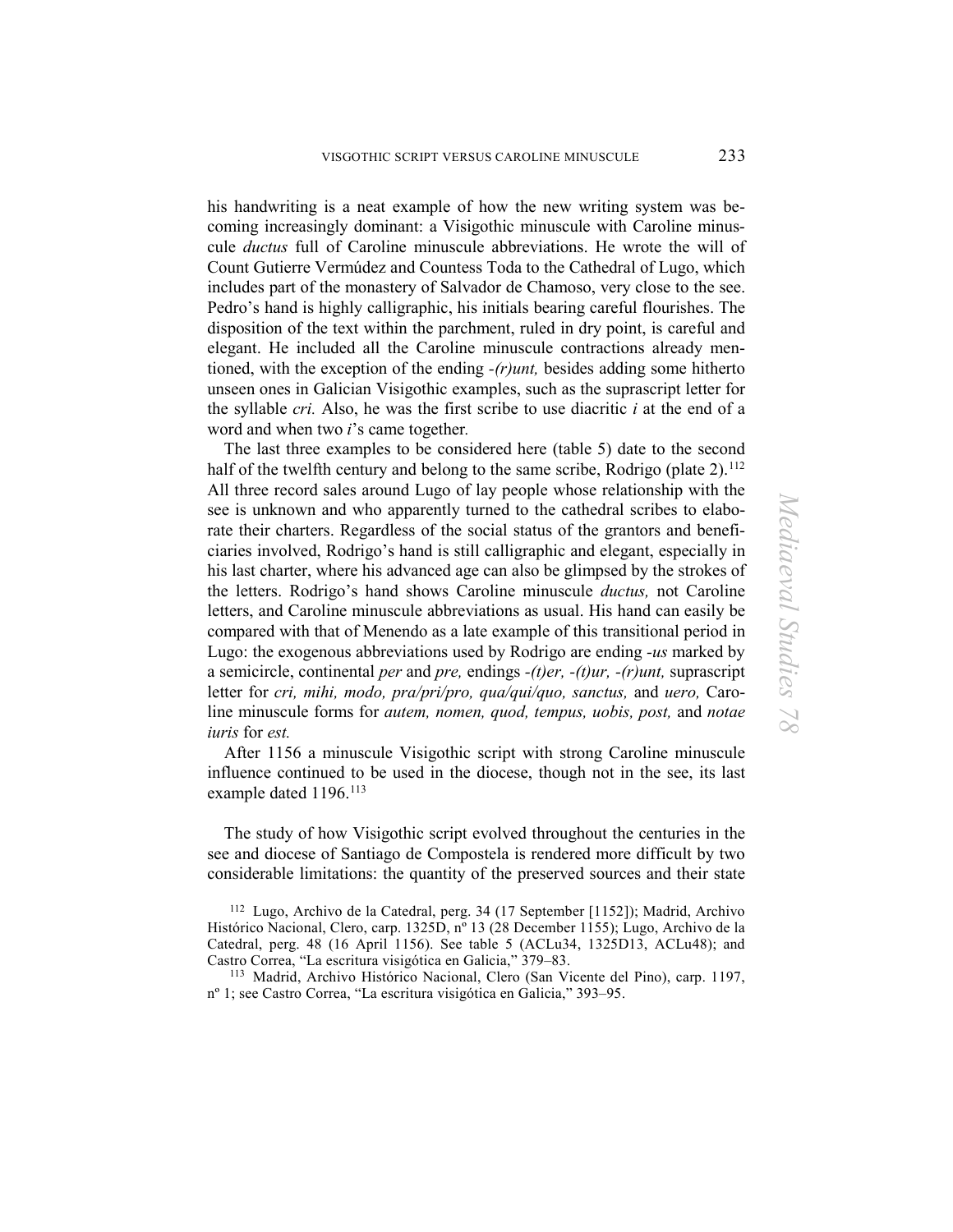of preservation. When, in 1129, the cathedral of Santiago started the cartulary project that resulted in the Tumbo A, which was intended to facilitate consultation of the vast corpus of documents the see must have possessed at that time[114](#page-31-0) by copying them together and in the new, more legible, script, all the Visigothic script charters that had been produced in the previous years were discarded. Some of these documents were lost forever, since only the most relevant ones, concerning property of the see, were copied. Fortunately, however, and in contrast with Lugo's context, besides the cathedral centre there were many highly relevant monastic institutions nearby, such as San Martín Pinario or San Payo de Antealtares, which did not decide to reorganize their charters into a codex in the early twelfth century, thus retaining a considerable abundant Visigothic script corpus.[115](#page-31-1) The state of preservation of these extant charters is, however, generally poor.[116](#page-31-2) Consequently, it is not possible to establish with certainty how the graphical evolution in the Compostelan see proceeded in the same detail as in Lugo, although the extant Visigothic script charters enable at least a partial approach that, though incomplete, reveals an especially rich, diverse, and distinctive graphical context in late eleventh- and early twelfth-century Santiago.

The influence of the new written system is attested in the minuscule variant of Visigothic script in the diocese of Santiago from at least the 1060s, although the oldest charter that can be considered with some certainty to be the product of a scribe trained in the cathedral school dates from 1095 (see table 6).[117](#page-31-3) There are a few charters in minuscule Visigothic script with Caro-

<span id="page-31-0"></span>114 López Alsina estimates that there were more than a thousand charters in total (F. López Alsina, *La ciudad de Santiago de Compostela en la alta edad media* [Santiago de Compostela, 2015], 42–43).

<span id="page-31-1"></span> $115$  On the pre-1200 sources preserved for the cathedral and major monasteries of Santiago de Compostela, see López Alsina, *La ciudad de Santiago*, 27–31.

Charters in Visigothic in transition to Caroline minuscule written in the diocese of Santiago de Compostela: Santiago de Compostela, Archivo Histórico Diocesano (Pinario), San Martín, carp. 79, nº 11, 14, 15, 27, 28, 29, 31, carp. 80, nº 10; Santiago de Compostela, Archivo Histórico Universitario de Santiago, Moraime, nº 2, Pinario, nº 18, 30, 33, 42, 44, 45, 47, 48, 49, 53, Colección Blanco Cicerón, nº 4, 15, 137, 138, 186, 188, 198; La Coruña, Archivo del Reino de Galicia, nº 2, 261, 262, 272, 282, 496, 497, 499, 1183, Colección Vaamonde Lores, carp. 5, nº 1/5; Madrid, Archivo Histórico Nacional, Clero (San Martín Pinario), carp. 512,  $n^{\circ}$  9.<br><sup>116</sup> On the causes, see A. Castro Correa, "The Reconstruction of Early Medieval

<span id="page-31-2"></span>Spanish Manuscript Sources," *Early Medieval Europe* 22/1 (2014): 69–87.

<span id="page-31-3"></span>117 Santiago de Compostela, Archivo Histórico Universitario de Santiago, Moraime, nº 2 (18 June 1095); ed. M. Lucas Álvarez, "El monasterio de San Julián de Moraime en Galicia (Notas documentales)," in *Homenaje a Don Agustín Millares Carlo*, vol. 2 (Las Palmas de Gran Canaria, 1975), 605–43, nº 2. See table 6 (AHUSMo2).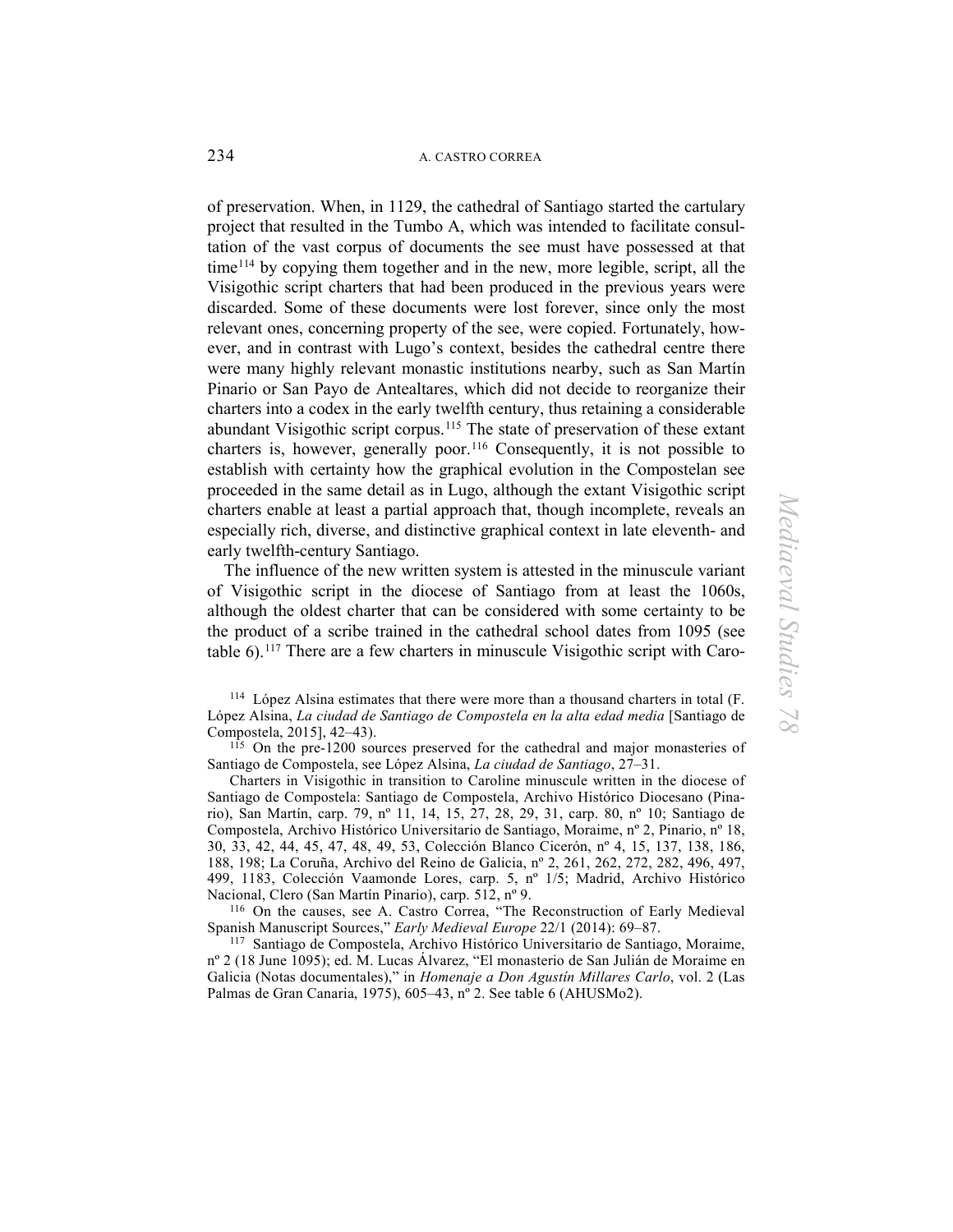line minuscule features that record texts dated earlier, but their poor state of preservation makes it impossible to determine whether they are originals or copies and impossible to provide information about their material authors.<sup>118</sup> The 1095 charter was written by the deacon Ordoño Eusebiz and records the foundation act of the monastery of San Julián de Moraime by Countess Argilo. All the eminent local ecclesiastical personalities of that time act as witnesses of this document, adding their signatures at the bottom of the parchment. They are the bishops of the sees of Santiago, Lugo, Mondoñedo, Tuy, and Orense; the abbots of the monasteries of Moraime, Antealtares, and Pinario; and judges Pedro Danieliz, Sarracino Gundisalviz, and Pelayo Gudestéiz. Ordoño's hand is highly calligraphic, extremely elegant, and so neat that it can be assumed not only that he was trained at the cathedral school but also that he was one of its best scribes, undoubtedly used not only to write charters but to copy codices, though none are extant. As for the continental features adopted (see table 6), it is evident that Ordoño stayed loyal to the model, not using any exogenous letters and only very few abbreviations, like *per/pre,* some examples of suprascript letter for *qui,* the Tironian sign for *est,* and a few others (contraction of *propter, episcopus, quotum,* and *quod*).

A not so carefully written charter was penned by García Martinz a few years later.[119](#page-32-1) It presents a completely different graphical reception of Caroline minuscule traits since it frequently includes closed *a* throughout the text as well as the sign similar to a semicircle for the ending -*us,* the suspension of -(*m*)*en*- by a *titulus* above *m,* the Tironian sign for *et,* and the continental form of the personal pronouns *nobis/uobis,* none of which is attested earlier in the Compostelan examples.

Caroline minuscule influence continued to grow, as indicated by the next relevant charter, dated 1122.[120](#page-32-2) Its author, Gundesindo, does not show the same graphical skills as Ordoño, the lack of horizontality in the text layout on

<span id="page-32-0"></span><sup>118</sup> For example, Santiago de Compostela, Archivo Histórico Diocesano (Pinario), San Martín, 79.14, with the sign similar to a semicircle to mark the ending -*us* and

<span id="page-32-1"></span><sup>&</sup>lt;sup>119</sup> Santiago de Compostela, Archivo Histórico Universitario de Santiago, Pinario, nº 33 (17 February 1110); ed. M. Lucas Álvarez, *El archivo del monasterio de San Martiño de Fóra o Pinario de Santiago de Compostela* (Sada, 1999), nº 40. See table 6 (AHUS Pin33).

<span id="page-32-2"></span><sup>120</sup> Santiago de Compostela, Archivo Histórico Universitario de Santiago, Blanco Cicerón, nº 188 (9 September 1122); ed. M. Lucas Álvarez, "*Colligere fragmenta*: documentos en escritura visigótica del Archivo Histórico Universitario de Santiago de Compostela," *Historia. Instituciones. Documentos* 19 (1992): 267–76, nº 5. See table 6 (AHUS BC188).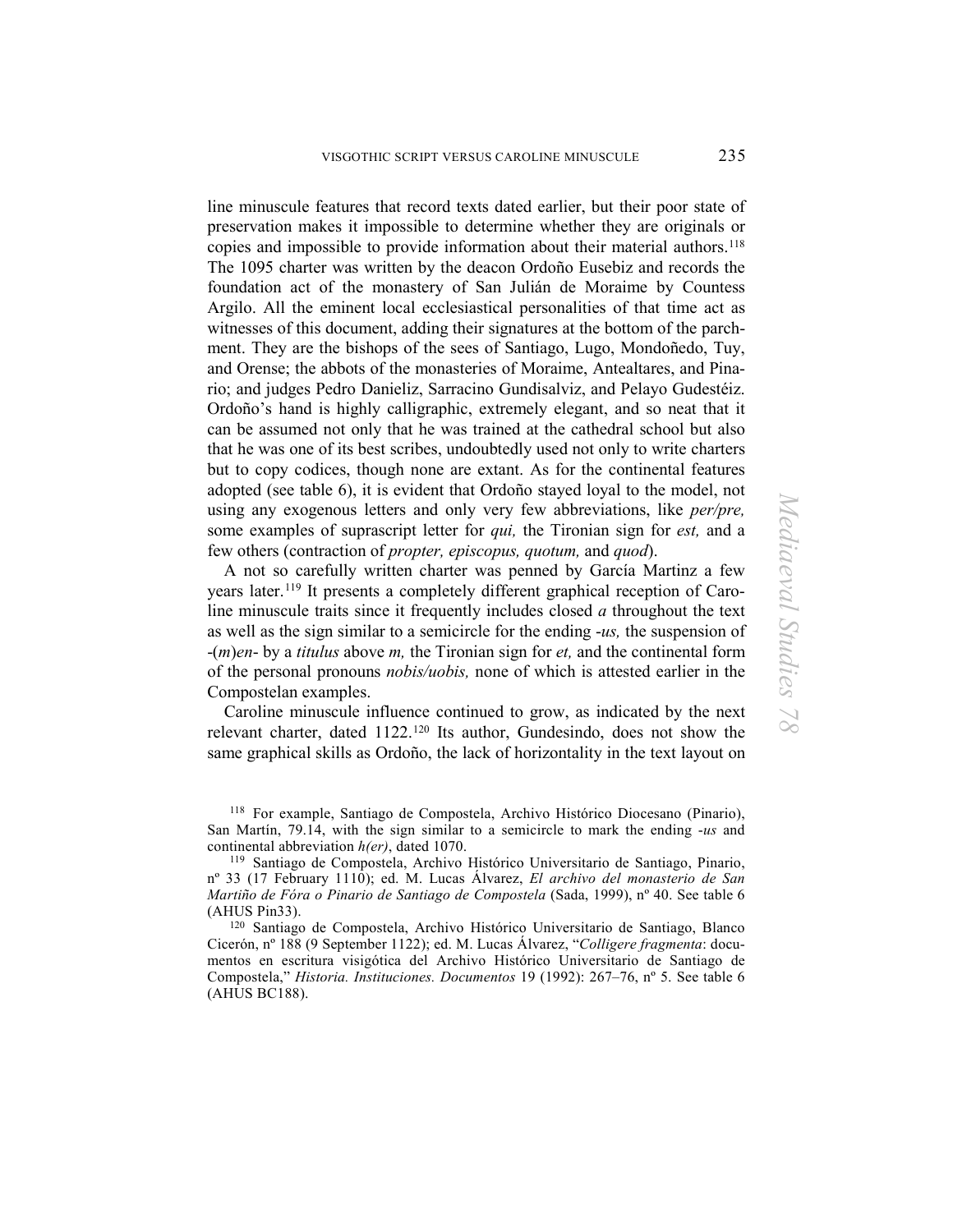| Year                            | 1095                                                         | 1110                                                  | 1122                                           | 1126                        | 1135                                  | 1153                                                            | 1163                       |
|---------------------------------|--------------------------------------------------------------|-------------------------------------------------------|------------------------------------------------|-----------------------------|---------------------------------------|-----------------------------------------------------------------|----------------------------|
| Shelf-<br>mark<br>and<br>scribe | <b>AHUS</b><br>Mo <sub>2</sub><br>Ordoño<br>Euseviz<br>diac. | <b>AHUS</b><br>Pin <sub>33</sub><br>García<br>Martinz | <b>AHUS</b><br><b>BC188</b><br>Gunde-<br>sindo | <b>AHUS</b><br><b>BC138</b> | <b>AHUS</b><br>BC<br>137/4<br>Galindo | <b>AHUS</b><br>Pin <sub>49</sub><br>Arias<br>Pelagici<br>presb. | <b>ARG</b><br>499<br>Pedro |
| Uncial<br>$a$ (exp.)            | $\overline{N}$                                               | $\overline{N}$                                        | Y                                              | $\overline{N}$              | $\mathbf Y$                           | $\overline{N}$                                                  | ${\bf N}$                  |
| $t+j$                           | Y                                                            | Y                                                     | $N$ $(ci)$                                     | Y                           | Y                                     | Y                                                               | $\mathbf Y$                |
| I-longa                         | Y                                                            | $Y^*$                                                 | Y                                              | ${\bf N}$                   | ${\bf N}$                             | Y                                                               | Y                          |
| í                               | $\overline{N}$                                               | $\mathbf N$                                           | $\mathbf N$                                    | $\overline{N}$              | Y                                     | Y                                                               | $\mathbf Y$                |
| square<br>$r$ after $o$         | Y                                                            | Y*                                                    | Y                                              | $\mathbf Y$                 | ${\bf N}$                             | Y                                                               | $\mathbf Y$                |
| ť                               | b, l,<br>$m/n$ , t                                           | $\boldsymbol{m}$                                      | d, m/n                                         | $\boldsymbol{b}$            | $\overline{N}$                        | ${\bf N}$                                                       | b, d, t                    |
| l                               | $\overline{N}$                                               | $\mathfrak{m}$                                        | i, t                                           | $\boldsymbol{n}$            | $\dot{i}$                             | b, i, n, t                                                      | c, d<br>j/i, n, t          |
| b;                              | $\mathbf N$                                                  | $\mathbf N$                                           | $\mathbf N$                                    | $\mathbf N$                 | $\mathbf N$                           | $\mathbf N$                                                     | ${\bf N}$                  |
| 4                               | r, t                                                         | r                                                     | $\boldsymbol{t}$                               | r, t                        | $\mathfrak{r}$                        | $\mathfrak{r}$                                                  | ${\bf N}$                  |
| þ                               | $\boldsymbol{b}$                                             | b, n                                                  | b, m/n                                         | Y                           | $\mathbf N$                           | ${\bf N}$                                                       | ${\bf N}$                  |
| $\overline{q'}$                 | Y                                                            | ${\bf N}$                                             | Y                                              | $\mathbf Y$                 | ${\bf N}$                             | Y                                                               | Y                          |
| q;                              | $\overline{N}$                                               | $\overline{N}$                                        | $\mathbf N$                                    | $\overline{N}$              | $\mathbf N$                           | N                                                               | $\overline{N}$             |
| $q^2$                           | $\overline{N}$                                               | $\overline{N}$                                        | $\overline{N}$                                 | ${\bf N}$                   | ${\bf N}$                             | ${\bf N}$                                                       | $\mathbf Y$                |
| $\mathbf{P}$                    | Y                                                            | Y                                                     | $\overline{N}$                                 | ${\bf N}$                   | Y                                     | Y                                                               | $\mathbf Y$                |
| $\overline{\tilde{p}}$          | Y                                                            | Y                                                     | $\mathbf Y$                                    | $\mathbf Y$                 | $\mathbf Y$                           | Y                                                               | ${\bf N}$                  |
| $\mathcal{G}$                   | $\mathbf N$                                                  | Y                                                     | $\mathbf N$                                    | $\mathbf N$                 | $\mathbf N$                           | $\mathbf Y$                                                     | Y                          |
| $\tilde{\alpha}$                | $\mathbf N$                                                  | $\mathbf N$                                           | Y                                              | Y                           | Y                                     | Y                                                               | $\mathbf Y$                |
| ð                               | $\mathbf N$                                                  | ${\bf N}$                                             | Y                                              | ${\bf N}$                   | $\mathbf N$                           | Y                                                               | Y                          |
| $\overline{\tilde{r}}$          | ${\bf N}$                                                    | $\mathbf N$                                           | ${\bf N}$                                      | Y                           | ${\bf N}$                             | ${\bf N}$                                                       | ${\bf N}$                  |
| $\tilde{\mathfrak{m}}$          | $\mathbf N$                                                  | Y                                                     | $\mathbf N$                                    | Y                           | ${\bf N}$                             | $\overline{N}$                                                  | ${\bf N}$                  |

Table 6. Scribes writing in minuscule Visigothic script with Caroline minuscule influence in Santiago (see)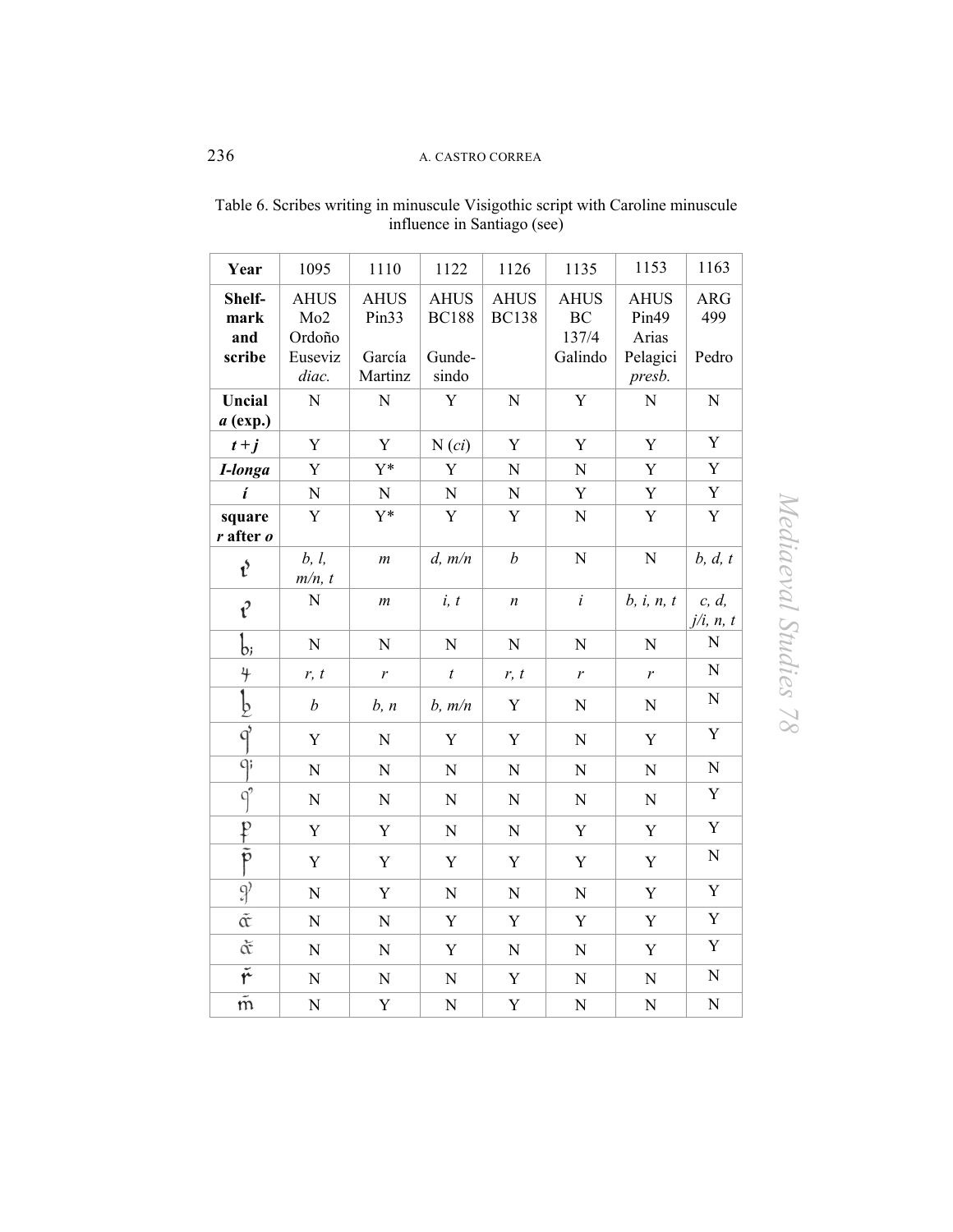the parchment being especially striking. His hand is, however, calligraphic. As for new continental features, Gundesindo regularly uses a semicircle for the ending -*us,* which has been seen before though not as frequently as here, and the suspension of -*er*- and -*ur* on *t* besides many more examples of suprascript letters, for *pro/pri, qui, uero, tibi,* and *nihil,* Tironian *notae* for *et*  and *con, notae iuris* for *sunt,* and other Caroline minuscule abbreviations (*hoc, sicut, quod, nobis,* and *nomen*).

In order to find the first charter produced in minuscule Visigothic script, not only with evidence of Caroline minuscule abbreviations (semicircle for the ending *-us,* continental *per,* suspension of -*t(er)* and -*t(ur),* Tironian *et, notae iuris* for *est,* and Caroline forms of *uester, uobis/nobis, tempore,* and *episcopus*) but also *ductus,* we must wait until 1163, when the scribe Pedro recorded a sale between Vermudo Fróilaz and the church of San Jorge de Torres (plate 3). $^{121}$  $^{121}$  $^{121}$ 

So far, the transitional Visigothic script developed in Santiago seems to be as expected, a minuscule Visigothic script with exogenous features. It was contemporary with cursive (until 1133), semi-cursive (1139), and minuscule (1188) Visigothic script in that diocese, and with Caroline minuscule since at least the second decade of the twelfth century (first charter preserved dating 1110).[122](#page-34-1) The mutual influence of the two scripts, traditional and European, appears, however, to have been far more chaotic in the Compostelan see as a result of its cultural milieu, since in the first half of the twelfth century, and therefore at the time of the first manuscripts written in Caroline, the predominant graphical variant was cursive Visigothic script, both pure and hybrid.

Among the extant sources produced in the diocese of Santiago de Compostela that allow a thorough palaeographical analysis, thus omitting those in a state of preservation so poor that it prevents a full understanding of the scribes' graphical features, there are twenty charters written by scribes most likely trained in the cathedral school which are relevant for understanding how the graphical transition developed. Their chronology ranges from 1050 to 1150 for the see and to 1167 for the diocese, and mostly concentrated in the first half of the twelfth century.

Petrus Danieliz's charter dated to 1115 is one of the first and most significant ones (see table 7) given the prominence of the witnesses who signed the

<span id="page-34-0"></span><sup>121</sup> La Coruña, Archivo del Reino de Galicia, perg. 499 (6 May 1163). See table 6 (ARG499).

<span id="page-34-1"></span><sup>122</sup> Santiago de Compostela, Archivo Histórico Universitario de Santiago, Pergaminos Blanco Cicerón, núm. 11.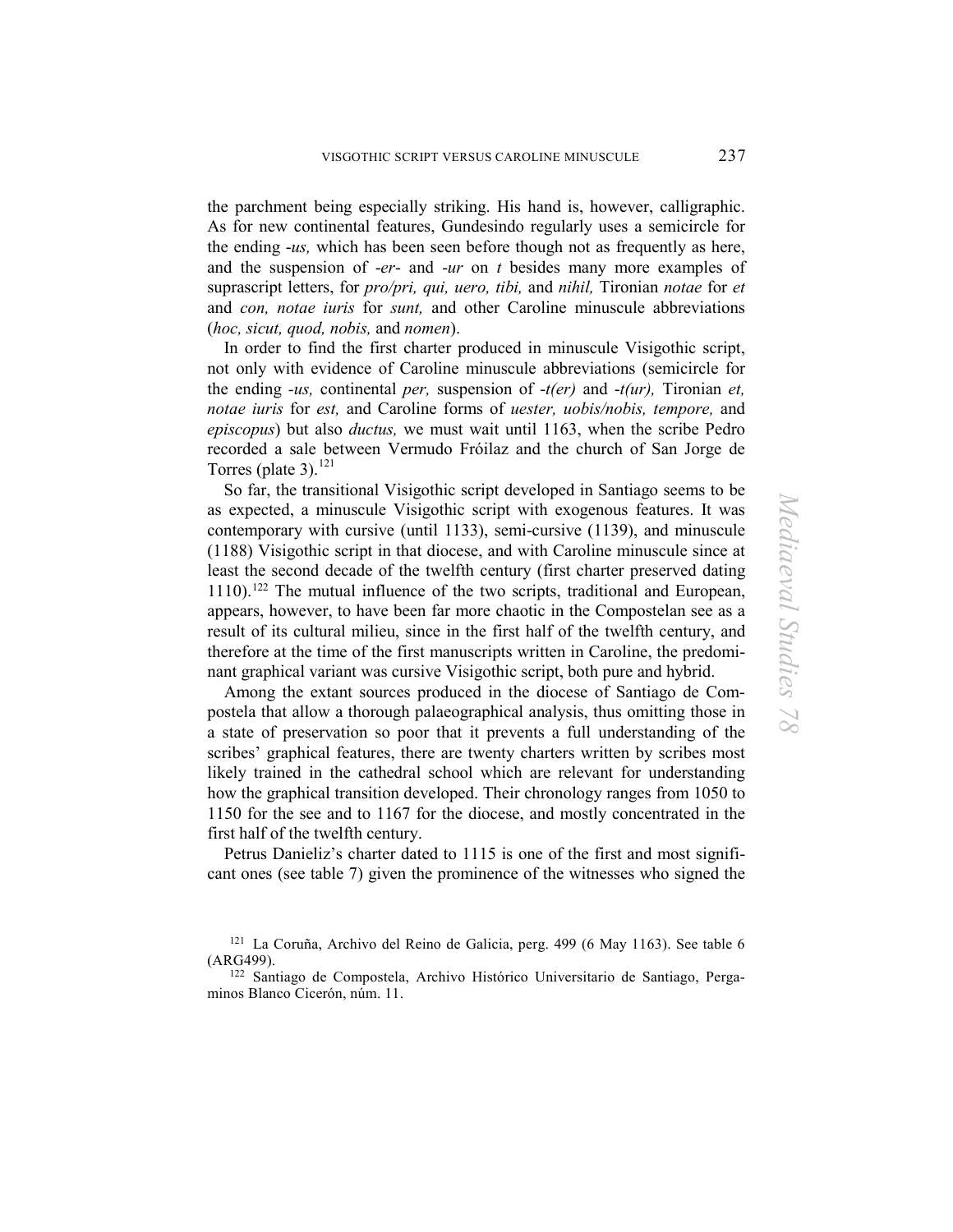| Year                         | 1115                          | 1130                 | 1134                  | 1145                          | 1150                      |
|------------------------------|-------------------------------|----------------------|-----------------------|-------------------------------|---------------------------|
| Shelf-<br>mark<br>and        | ARG1183<br>Petrus<br>Danieliz | <b>AHUSBC</b><br>198 | AHDS79.29<br>Pelagius | ARGVaam5<br>1/5<br>Cresconius | <b>ARG497</b><br>Pelagius |
| scribe                       | clericus<br>iudex             |                      | clericus              | clericus                      | cardinalis                |
| Uncial a<br>(exp.)           | N                             | ${\bf N}$            | ${\bf N}$             | N                             | ${\bf N}$                 |
| c/e<br>stroke to<br>the left | $\mathcal{C}$                 | ${\bf N}$            | ${\bf N}$             | N                             | ${\bf N}$                 |
| $c$ spiral                   | Y                             | Y                    | Y                     | $\mathbf N$                   | Y                         |
| $t\dot{i}/t\dot{j}$          | $N(c_i)$                      | $N(c_i)$             | $N(c_i)$              | $N(c_i)$                      | $Y$ $(ci)$                |
| l-longa                      | Y                             | Y                    | Y                     | Y                             | Y                         |
| $\boldsymbol{i}$             | Y                             | $\mathbf Y$          | ${\bf N}$             | ${\bf N}$                     | $\mathbf Y$               |
| ligatures<br>with i          | e, g, l                       | e, g, l              | $\boldsymbol{g}$      | ${\bf N}$                     | e, g, l                   |
| m8                           | b, d<br>$m/n$ , t             | Y                    | b, c, l,<br>$m/n$ , r | b, i,<br>m, t                 | b, c,<br>$m/n$ , t        |
| $t^{\prime}$                 | $\overline{N}$                | $\overline{N}$       | $\overline{N}$        | $\mathbf N$                   | ${\bf N}$                 |
| $\mathfrak{t}^2$             | Y                             | Y                    | ${\bf N}$             | N                             | Y                         |
| $\gamma^{\$}$                | N                             | $\mathbf Y$          | ${\bf N}$             | $\mathbf N$                   | ${\bf N}$                 |
| nf                           | $\boldsymbol{r}$              | ${\bf N}$            | $\mathbf N$           | $\mathbf N$                   | ${\bf N}$                 |
| $rac{b}{q}$                  | $\mathbf N$                   | ${\bf N}$            | ${\bf N}$             | ${\bf N}$                     | ${\bf N}$                 |
|                              | N                             | ${\bf N}$            | ${\bf N}$             | Y                             | $\mathbf N$               |
| $\overline{q}$               | ${\bf N}$                     | $\mathbf N$          | ${\bf N}$             | ${\bf N}$                     | ${\bf N}$                 |
| f                            | Y                             | Y                    | Y                     | Y                             | $\mathbf Y$               |
| $\overline{p}$               | $\mathbf N$                   | ${\bf N}$            | $\mathbf N$           | Y                             | ${\bf N}$                 |
| $\overline{\tilde{p}}$       | $\overline{N}$                | Y                    | $\mathbf Y$           | $\mathbf Y$                   | $\mathbf Y$               |

# Table 7. Scribes writing in cursive Visigothic script with Caroline minuscule influence in Santiago (see).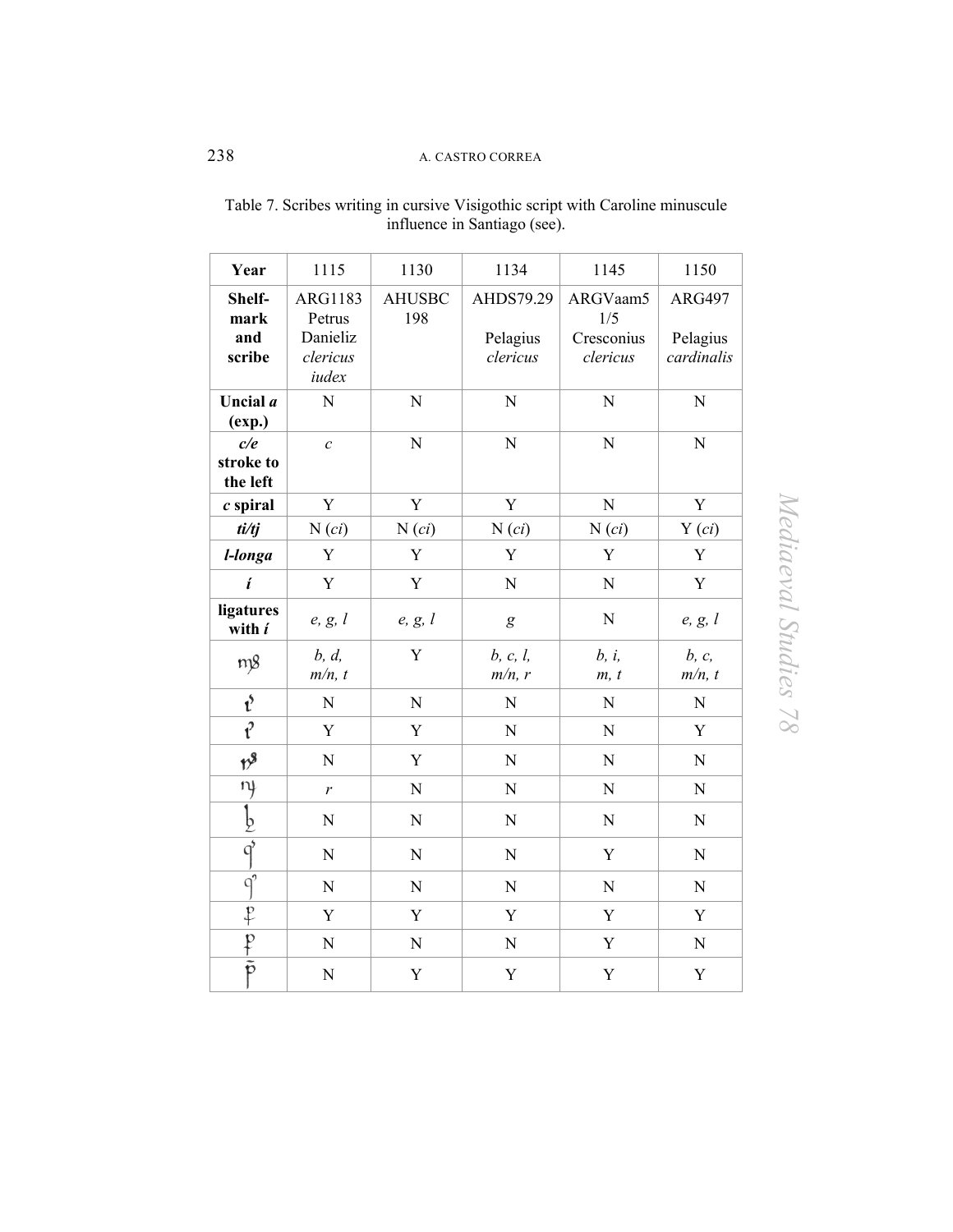| $\tilde{\alpha}$ | Y(t, b, h) |  | Y(h, t) | Y(h, t) |
|------------------|------------|--|---------|---------|
| $\check{\alpha}$ |            |  |         |         |
| ũ                |            |  |         |         |
| m                |            |  |         |         |

document.[123](#page-36-0) The signatures of these people are not autograph, though perhaps some of the signs drawn with them are, but even so they are significant for the script in which they were written. In 1115, when the Roman rite must at least have been already introduced in Galicia, if not fully established, and Caroline minuscule was already known and practiced, not only Bishop Xelmírez but also the archbishop of Toledo and papal legate Bernard and the Cluniac bishop of Braga Mauricio, among others, did not seem to have had any objection to letting the scribe write in cursive Visigothic script, adding their signatures in cursive *elongata*. Besides these signatures and the content of the document, Danieliz's hand is also significant: *c* and *e* preserving the characteristic cursive stroke to the left side, *c* with its first stroke in a spiral, a sign similar to a G-clef for the ending -*us,* Visigothic *per* and *qui* combined with diacritic *i,* a semicircle for the ending -*us,* continental *pre,* suspension of *-*(*t*)*er-, -*(*t*)*ur,* and -(*m*)*en*-, suprascript letter for *pri, qua/qui/quo, tibi, modo,* and *uir,* Tironian sign for *con-,* and continental forms of the abbreviations of *tempore, episcopus, quod, secundus, uobis,* and *noster*. Danieliz thus presents a perfect cursive Visigothic script, according to the model, that nevertheless has strong Caroline minuscule influence. This graphical contamination, though already in the first examples of transitional cursive Visigothic, would continue to develop during the next decades. Thus, one of the last examples of this typological transitional variant, dated to  $1150^{124}$  $1150^{124}$  $1150^{124}$  and written by the cardinal Pelagius (table 7), displays a very calligraphic cursive Visigothic script, with G-clef and semicircle for -*us,* Visigothic *per* but Caroline minuscule *pre,* Visigothic *qui* and also suprascript *qui,* and Caroline minuscule forms for *-*(*t*)*er,* -(*t*)*ur,* -(*r*)*unt,* and -(*m*)*en-.* 

<span id="page-36-0"></span>123 La Coruña, Archivo del Reino de Galicia, Vaamonde Lores, nº 1183 (15 May 1115). Bishop Xelmírez recognizes the independence of the monastery of San Martín Pinario. See table 7. Another extant charter, Madrid, Archivo Histórico Nacional, Clero (Pinario), carp. 512, nº 9 (dated 1122), bears Xelmírez's signature, again in cursive Visigothic script (Wright, *Late Latin and Early Romance,* 235; Fletcher, *Episcopate in the Kingdom of León*, 116). As example of this transitional variant from cursive Visi-

<span id="page-36-1"></span>gothic to Caroline minuscule, see plate 4. 124 La Coruña, Archivo del Reino de Galicia, perg. 497 (7 March 1150). Sale of Nuño Peláez's *hereditates* to Countess Lupa in San Cristóbal de Dormeá. See table 7.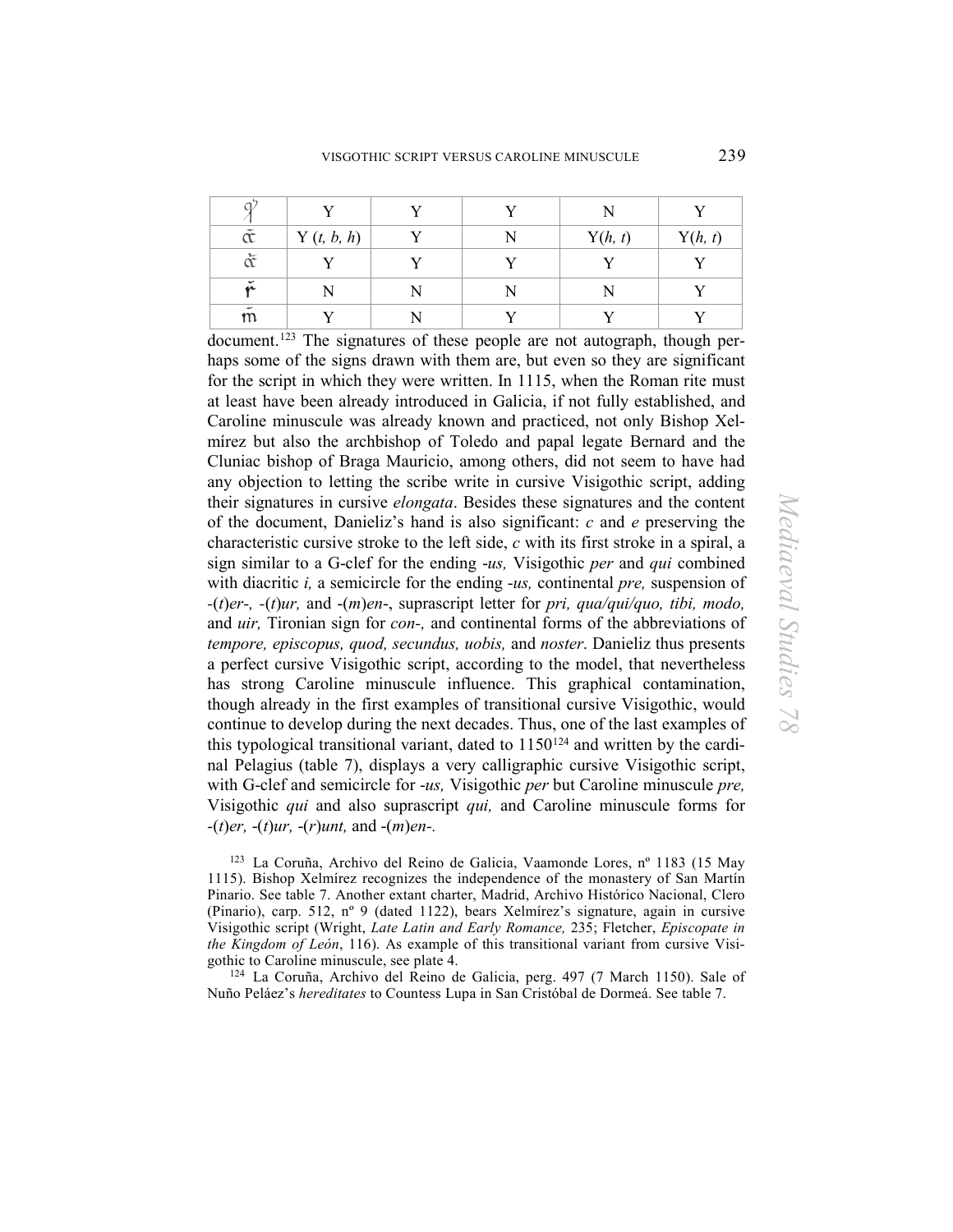The fact that when Caroline minuscule began to be known in the Iberian Peninsula, mostly through the abundance of trans-Pyrenean codices, its graphical characteristics started to mix with those of the minuscule type of Visigothic script, as was the case in all northern production centres, may be a natural result of the external graphical similarities of the two scripts—both minuscule. The scribes who were first exposed to Caroline minuscule in the Leonese-Castilian kingdom were those used to read and write codices in minuscule Visigothic script. It is reasonable to imagine that in time the incorporation of Caroline minuscule features within their texts must have been unavoidable. The same scribes who wrote codices were also commissioned to write charters. Therefore, those highly skilled scribes, taught to write in minuscule Visigothic, must have been responsible for the first charters in transitional minuscule Visigothic. In the see of Santiago, however, the fact that the graphical influence is seen first and most intensively in the sources preserved in cursive Visigothic script is by all accounts a remarkable development. The extant sources do not show such a cursive variant in transition to Caroline minuscule in Lugo, either in the see or in the diocese as a whole. This transitional cursive is also an extremely rare graphical acculturation in the rest of the Leonese-Castilian kingdom; there is only one charter in the Cathedral of León dating from  $1118$ .<sup>[125](#page-37-0)</sup> The exception to this trend is the *scriptorium* of the monastery of Sahagún.<sup>[126](#page-37-1)</sup> Analysis of the corpus of charters in Visigothic script from Sahagún<sup>[127](#page-37-2)</sup> reveals Caroline minuscule influence in both minuscule—the predominant typology in use until 1131—and in cursive hands—with its last example dated 1109—starting in the same decade, the 1060s. However, the typological variant that presents the strongest influence of Caroline minuscule in its alphabet and abbreviation system, with its first charter dated to 1104 at Sahagún, is the minuscule and not the cursive, thus contrasting with what can be seen in Santiago's manuscript sources.

There are two main explanations for the graphical peculiarity of the transitional Visigothic scripts in Santiago. First, common to the Compostelan see

<span id="page-37-0"></span>125 León, Archivo de la Catedral, nº 317; see Ruiz Asencio, "Cronología de la desaparición," 104, fig. 7.

<span id="page-37-1"></span>126 See M. Herrero de la Fuente, "De Cluny a Sahagún: La escritura carolina en el monasterio de Sahagún (siglos XI–XII)," in *Le statut du scripteur au Moyen Age: Actes du XII<sup>e</sup> colloque scientifique du Comité international de paléographie latine (Cluny, 17–20 juillet 1998*), ed. M.-C. Hubert, E. Poulle, and M. H. Smith (Paris, 2000), 29–40, at 33–35; and B. Shailor, "The Scriptorium of San Sahagún: A Period of Transition," in *Santiago, Saint-Denis, and Saint Peter,* ed. Reilly (n. 1 above), 41–61.

<span id="page-37-2"></span>127 M. Herrero de la Fuente, *Colección diplomática del monasterio de Sahagún,* vol. 2 (León, 1988).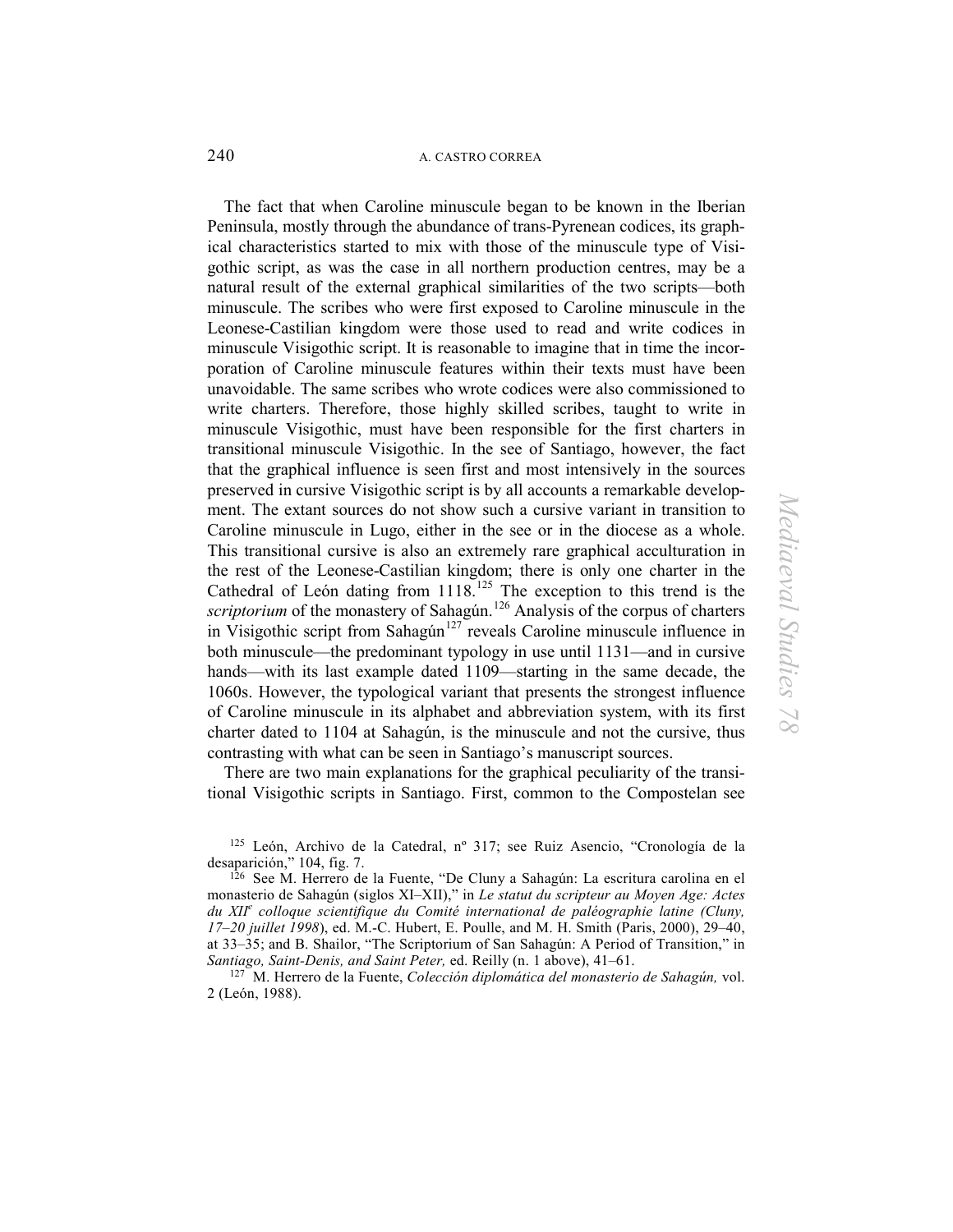and Sahagún, is direct Cluniac influence. Second, exclusive to Galician Visigothic script, is the long life cycle of the cursive typological variant given that pure minuscule Visigothic script is rare in Galicia unlike in the other Leonese-Castilian centres[.128](#page-38-0) The former explains the intense external graphical influence, also favoured by Santiago's status not only as the main Galician centre of culture but also as a highly significant European one. The latter explains why this influence was received also, and more intensively, in the cursive variant, since this was the predominant script when Caroline minuscule started to be used by the master scribes of the Compostelan see.

This study examines how the massive arrival of books with the new rite copied in Caroline minuscule, the cultural pressure from Europe, and the political interests of kings and ecclesiastical personalities opened the path for the replacement of the old rite with the Roman liturgy and for the change of Visigothic script to Caroline minuscule throughout the Iberian Christian kingdoms. Once the new rite was finally accepted, the affluence of Roman texts increased as did the production of codices with the Roman rite in Iberia, although in the first decades some exemplars were still copied in the traditional Visigothic script system. The chaotic graphical situation and the educational differences it highlighted—since the sources attest that clerics were not only ignorant of the new writing system but also could not read, understand, and pronounce the Latin—led to changes far beyond the liturgy, resulting in scholastic reorganization and further development of written production. Scribes needed to learn the new standard, following the requests of their patrons and superiors, and while at first graphical change was only required for liturgical texts, it soon after was applied to all written production, charters included. From the ninth century onwards in the northeast Iberian Peninsula and from the mid- to late eleventh century onwards in the Leonese-Castilian kingdom, Visigothic script scribes attested to the cultural pressure of the imported new written system by developing very distinctive transitional typological variants. Yet just as the Hispanic rite was preserved, Visigothic script continued to be used. In the production of charters it was used for some hundred

<span id="page-38-0"></span><sup>128</sup> This variant has been supposed to have been introduced into charters in Castile first, then in León, with the change of dynasty (Vermudo III of León to Fernando I of Navarre in 1037), since it was the main typological variant in use in Navarre. See A. Millares Carlo, *Consideraciones sobre la escritura visigótica cursiva* (León, 1973), 73; M. Herrero de la Fuente and J. A. Fernández Flórez, "Sobre la escritura visigótica en León y Castilla durante su etapa primitiva (ss. VII–X): algunas reflexiones," in *La escritura visigótica* (n. 48 above), 55–104, at 91; and A. Castro Correa, "La escritura visigótica redonda en Galicia: documentos de la Catedral de Lugo," in ibid., 105–14.